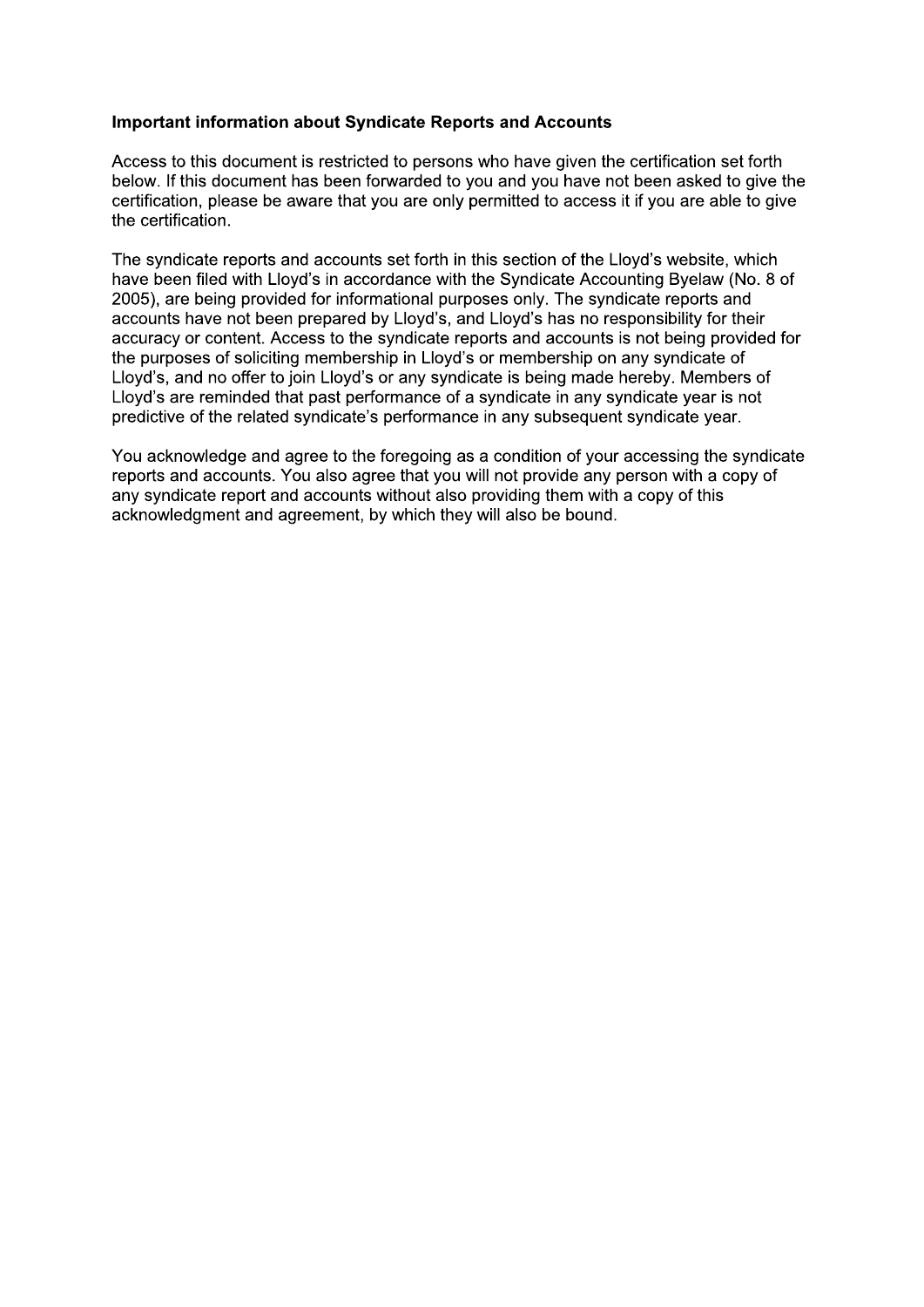

**Dale Underwriting Partners Syndicate 1729**

**Syndicate Annual Report and Accounts 31 December 2021**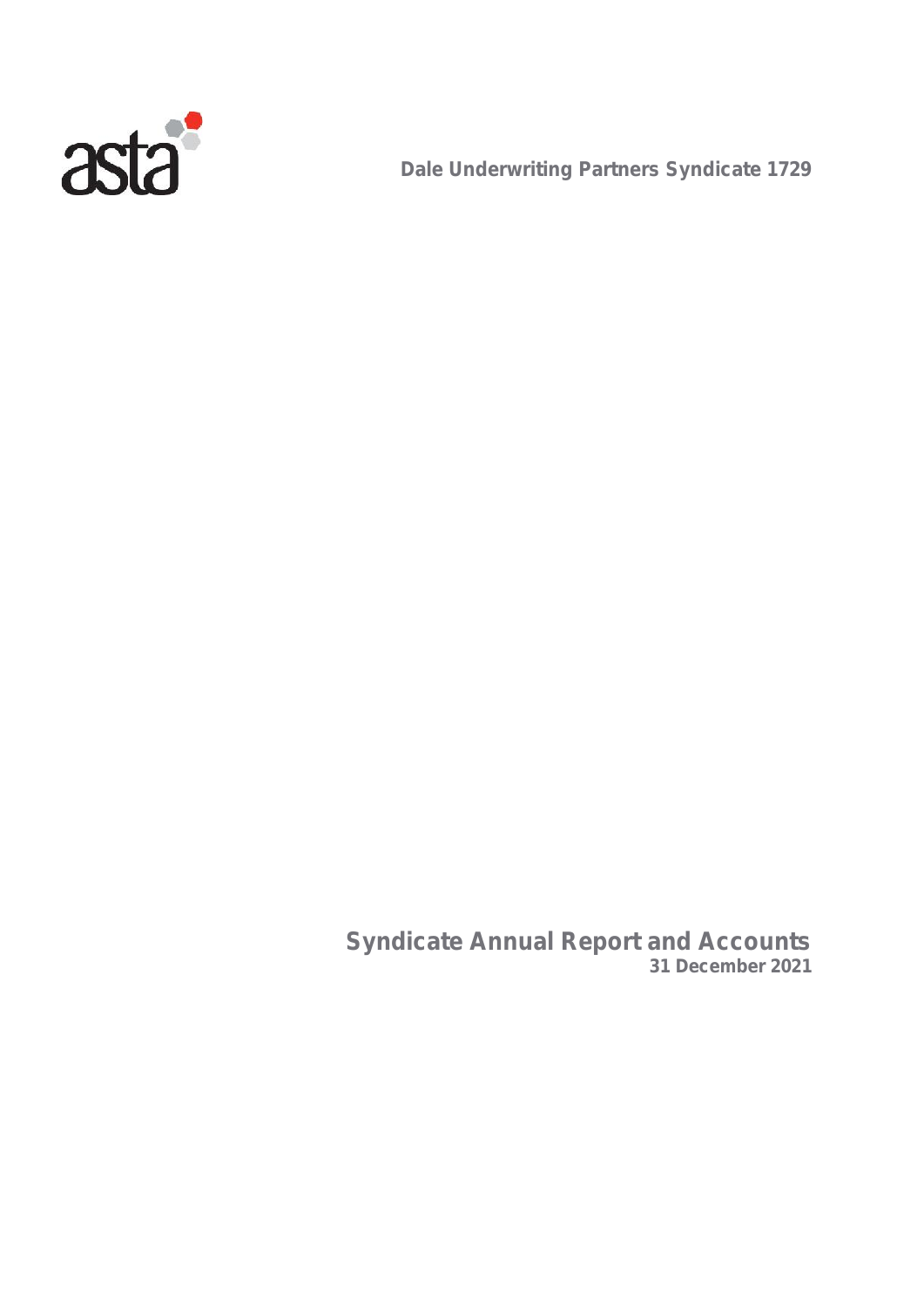| 1.  |  |
|-----|--|
| 2.  |  |
| 3.  |  |
| 4.  |  |
| 5.  |  |
| 6.  |  |
| 7.  |  |
| 8.  |  |
| 9.  |  |
| 10. |  |
| 11. |  |
| 12. |  |
|     |  |
|     |  |
|     |  |
|     |  |
| 17. |  |
|     |  |
|     |  |
|     |  |
|     |  |
|     |  |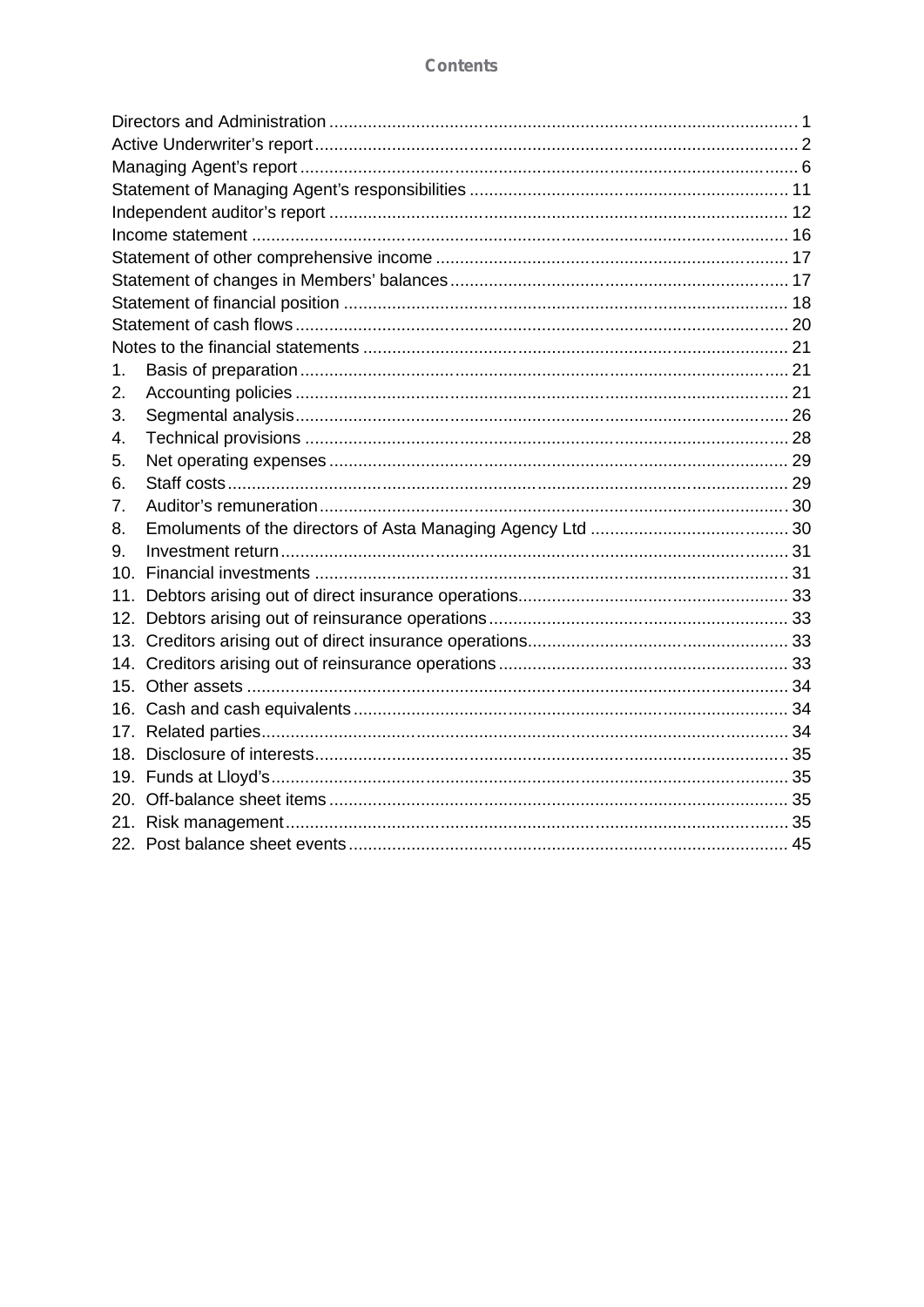## **Directors and Administration**

**Managing Agent**

Asta Managing Agency Ltd

**Directors**

P A Jardine (Chairman)\* R P Barke C V Barley K A Green\* C N Griffiths L Harfitt A J Hubbard\* D J G Hunt M D Mohn\* S P A Norton S D Redmond\* K Shah\* J M Tighe

Non Executive Directors\*

**Company Secretary**

N J Burdett

**Managing Agent's Registered Office**

5th Floor Camomile Court 23 Camomile Street London EC3A 7LL

**Managing Agent's Registered Number**

1918744

**Active Underwriter**

D G Peters

**Bankers**

Barclays Plc Citibank NA RBC Dexia

**Investment Manager**

Conning Asset Management Ltd

**Registered Auditors and Signing Actuary**

Ernst & Young LLP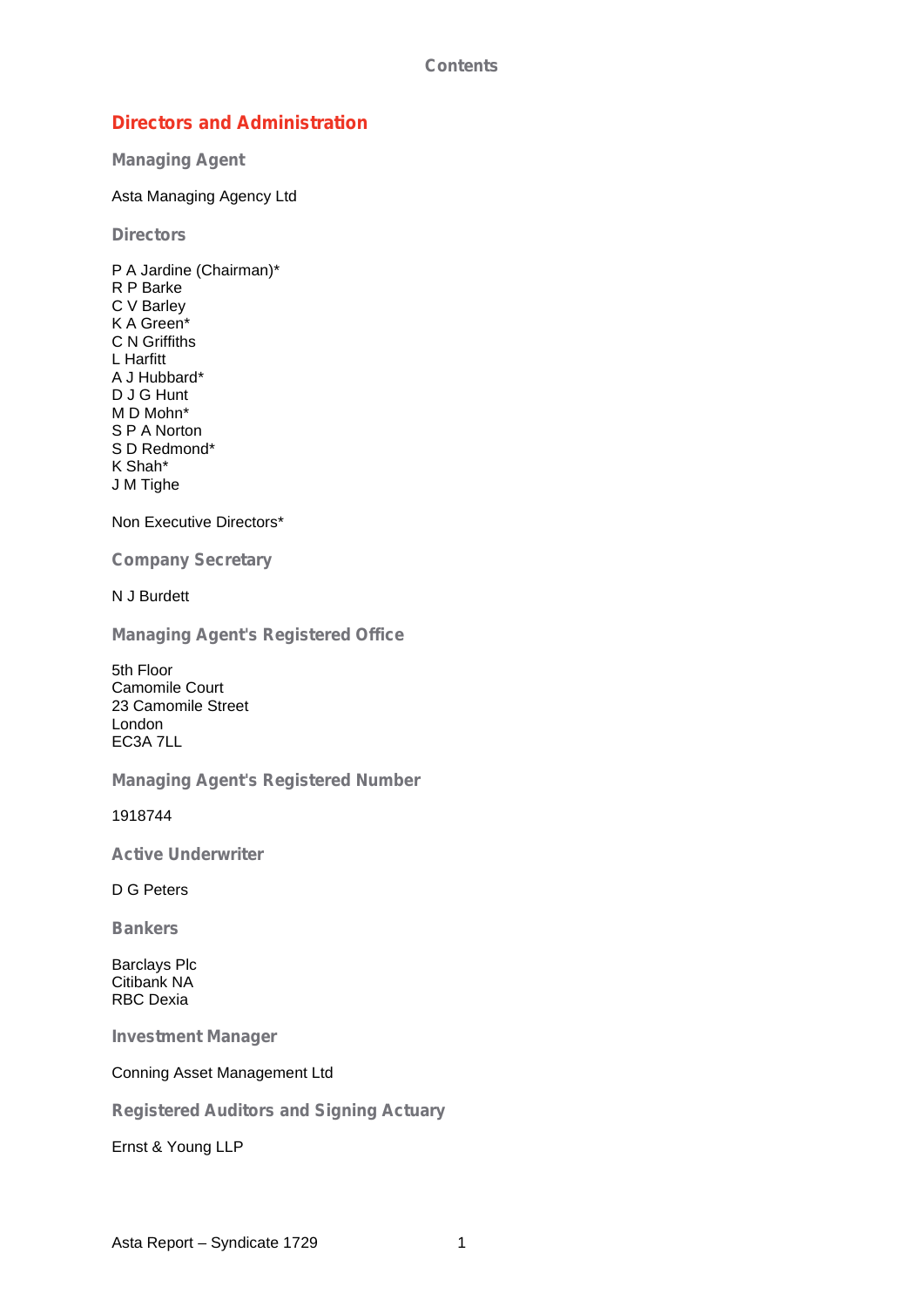## **Active Underwriter's report**

As outlined in last year's report the impacts of the global pandemic have been felt far and wide and although it has continued to challenge individuals, business and governments through 2021, Dale Underwriting Partners have responded strongly to the challenge.

Operationally, the business has continued to function very well despite the disruption caused by remote working and lockdowns. Many of our team have continued to make extraordinary efforts again this year to continue the positive momentum in our operating results. Revenues remained strong and market conditions continued to improve in our focused classes of business.

We have recorded a healthy profit for the financial year of £5.043m. The vast majority of our business is written in US dollars and we set our functional currency accordingly. Under Accounting Standard FRS102, all P&L transactions are booked using transactional rates of exchange and revalued at the closing rate of exchange. Due to large swings in rates of exchange, we have recorded a large loss in currency translation differences of £5.126m, leading to a small comprehensive loss for the year of £0.083m.

## **Key metrics:**

| 2019 YOA result:   | £4.0m Profit       |
|--------------------|--------------------|
| 2020 YOA forecast: | £2.6m Profit       |
| S1729 capacity:    | £185m for 2021 YOA |



Major industry themes over the last few years continue in our segment of the industry; 1) Natural catastrophe loss activity and 2) US Casualty reserve deterioration.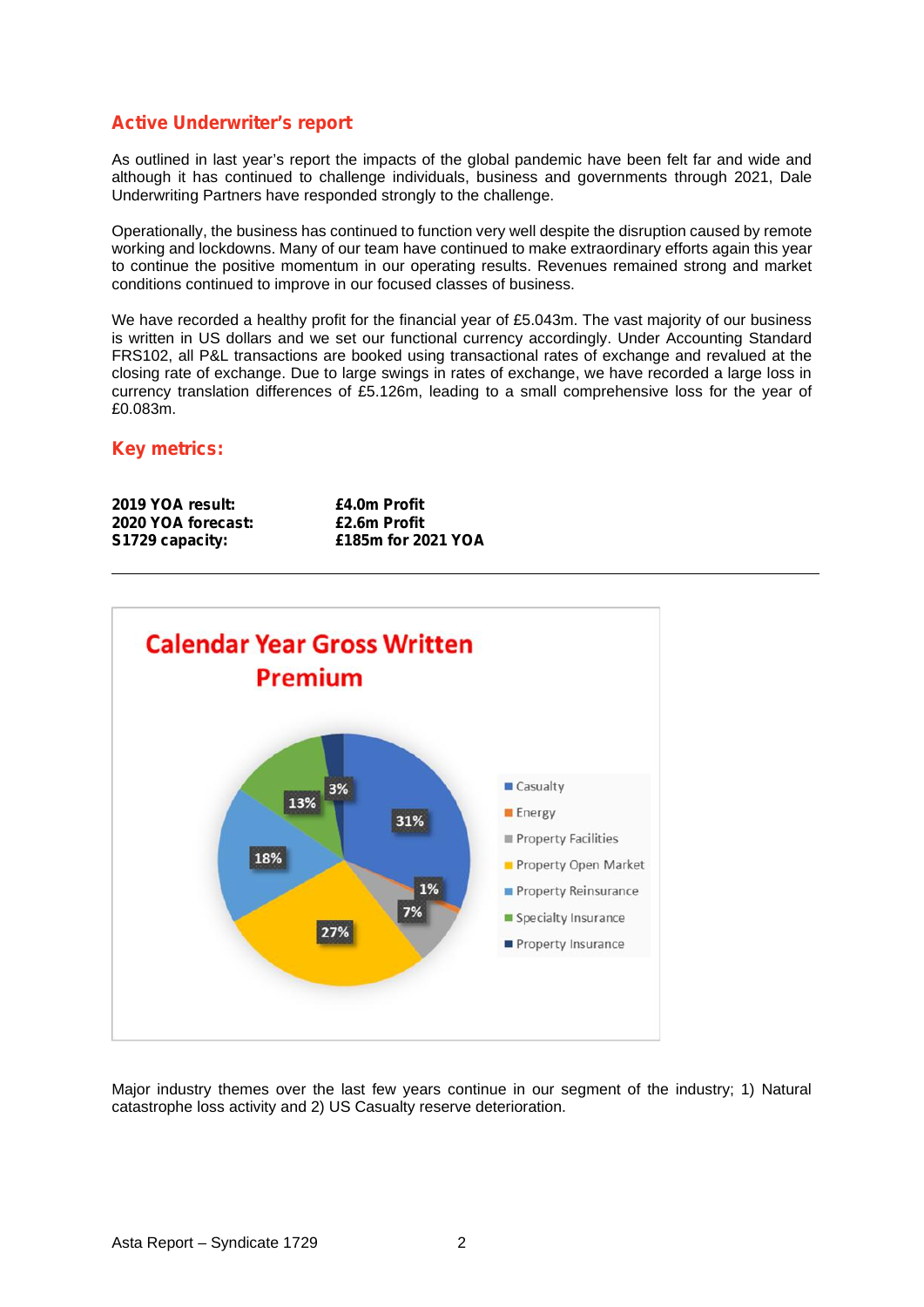**Active Underwriter's report - continued**

## **Natural catastrophe losses**

2021 has again proved to be as challenging as the prior four years in the Cat arena. There has been another round of expensive and disruptive natural disasters impacting communities and companies around the world. The calendar year brought another set of varied major natural catastrophes, above the expected level of frequency, with 8 events making landfall in the United States. This is the second largest Atmospheric economic loss year ever.

Aon estimate \$343bn of economic loss and \$130bn of insured loss in 2021. Utilising today's CPI index this is the seventh costliest year on record. The economic cost from weather related events totalled \$329bn and the third



highest after 2005 and 2017. Four individual events topped the \$20bn threshold for economic loss for only the second time ever being Hurricane Ida, Flooding in Europe (Bernd), Summer flooding in China and the Polar Vortex in North America in February 2021

PCS' initial estimate of Hurricane Ida was \$26bn.This has now moved out to approximately \$27.5bn. Modelling firms' and financial analysts estimates range from \$17bn to excess of USD 40bn. Most recently (Jan 2022) Munich Re has estimated Ida at \$36bn. For context, these ranges make the loss significantly bigger than Irma which is currently at \$27bn. The wide range is, in part, due to the complex nature of the loss given the further varied damage (e.g. Flood) caused in States beyond Louisiana, in particular the North East. Additionally, factors such as pandemic pricing which has pushed up the price of lumber and the cost of labour to rebuild, supply chain disruption, BI/CBI issues and prolonged power interruption all need to be considered.

## **US Casualty reserves**

We continue to believe that the industry will see a deterioration of casualty results from previous accident years. We are certainly not immune to inflation of claims values. We have, however, taken a very cautious approach to our US Casualty business and are predominantly involved in small account business with modest limits of liability. This is a deliberate strategy to insulate the account as much as possible from the potential volatility associated with an increasing number of large claims. We are also very careful of systemic type exposures in the Casualty account and do not consider the Syndicates materially exposed to the opioid crisis, Concussion/CTE losses or #me



too/sexual abuse type allegations. Furthermore, our approach to US casualty exposures deliberately avoids risk segments which are highly vulnerable to volatilities in the financial markets. Economic recession is also carefully considered.

We bought a conservative reinsurance programme to cover large individual and event losses. We do not currently anticipate adverse development in our Casualty reserves and this has again been ratified by independent actuarial opinion.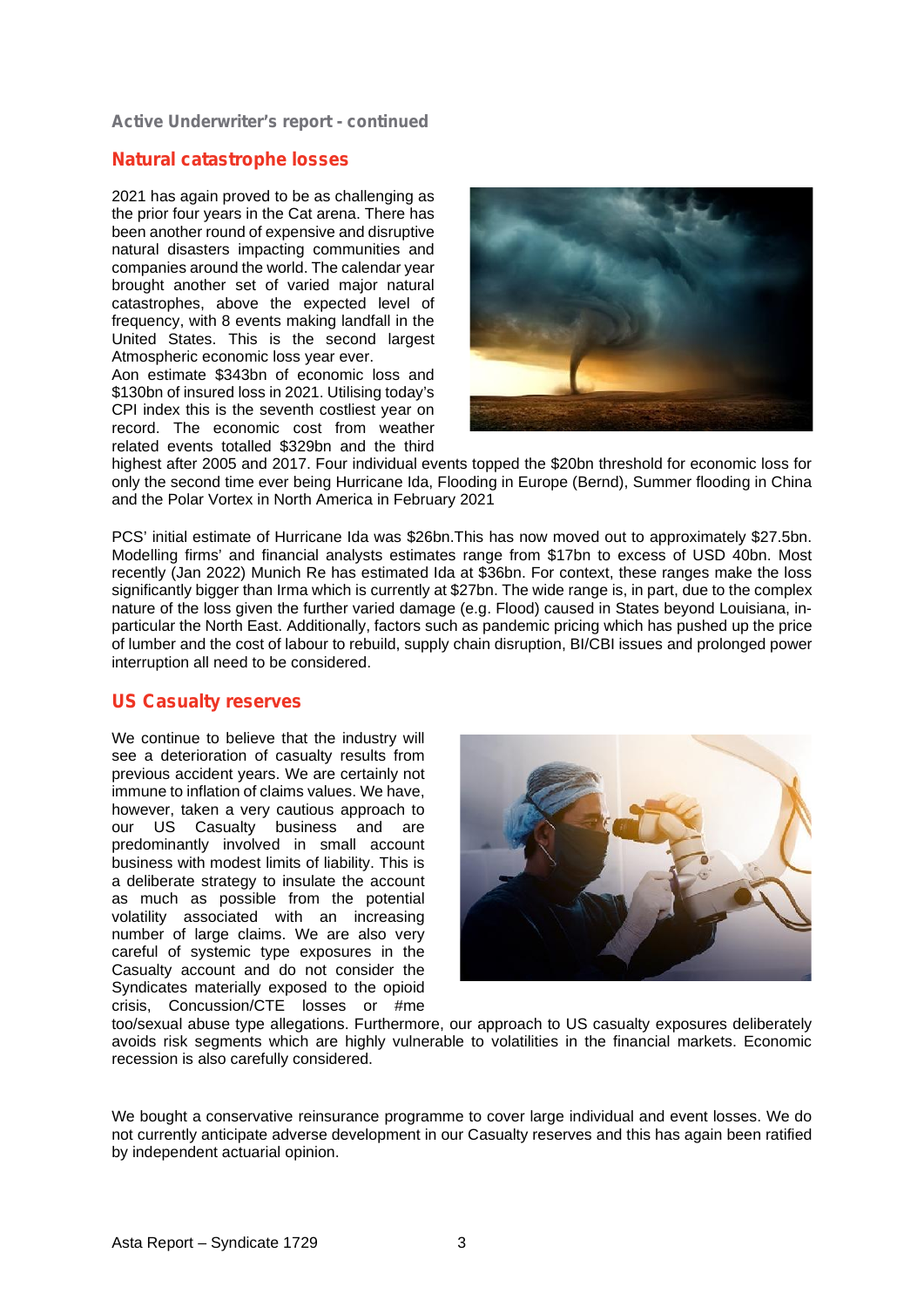**Active Underwriter's report - continued**

## **Stamp Capacity**

In 2021 our stamp capacity was £185m for Syndicate 1729 and £20m for SPA 6131. For 2022 we have pre-empted and rolled SPA 6131 into the syndicate. The Stamp capacity for 2022 is £210m. There was a desire for growth from the bulk of existing investors, as well as new investors, who we were unable to satisfy at this time. This reflects well on the capital support to the business and helps us a achieve a highly diversified capital base.

We are grateful for the support from all involved and look forward to providing healthy returns to our capital providers over the long term.

## **Closed years (2014 to 2018)**

There have been no material developments in the past year. The years continue to run off as expected.

## **2019 Year of Account**

Market conditions improved in 2019. Across the Syndicate, terms and conditions improved 8.6%, considerably above the 2% plan. We started to see some market disruption and pockets of opportunity to generate more acceptable returns for our capital. Notable loss activity in this year of account includes typhoons Faxai and Hagibis in Japan on our Property Reinsurance account and some exposures to the 2020 calendar year catastrophe events, including hurricanes Laura and Sally from our Property Insurance portfolio.

This year was also modestly impacted by losses from Covid-19. Notwithstanding this, the year has closed at a profit.

## **2020 Year of Account**

As highlighted in last year's commentary market conditions continued to improve above expectations with rate change across the Syndicate of 10.8% compared to the agreed business plan at 4.3%. More importantly, the pricing adequacy of the business written was considerably better than plan.

This year is again impacted by above average natural catastrophe loss activity and, to a modest extent, by losses arising from the Covid-19 pandemic. However, despite this, we are still projecting a modest ultimate profit for this year.

#### **2021 Year of Account**

2021 has seen a continuation of an improving market across lines in terms of rate and pricing adequacy. The Gross Net Rate change across the syndicate was 10.9%. We received approval for mid-year business plan premium income increases in Casualty / Healthcare and Property and Specialty Insurance lines.

Major Hurricane Ida has been our largest event. The path of the storm has impacted several key population centres of Louisiana and as such will be a significant personal lines loss. Given the more regional nature of our portfolio, we support a number of the local carriers and were impacted accordingly. Exposure to other major events such as the major European Storms and Floods (Bernd) and Winter Freeze Uri have been modest. Despite the level of Cat activity continuing unabated we are expecting the year will close at a profit.

We remain focused on the Lloyd's broker distribution channel and are working hard with our brokers to generate new, profitable business opportunities to the Lloyd's market. The Underwriting team has been strengthened across areas.

On the topic of ESG our CEO rightly articulated in a recent publication that everyone is increasingly aware of the role that we can play as individuals and collectively as a business to ensure we work in an environmentally and socially responsible way.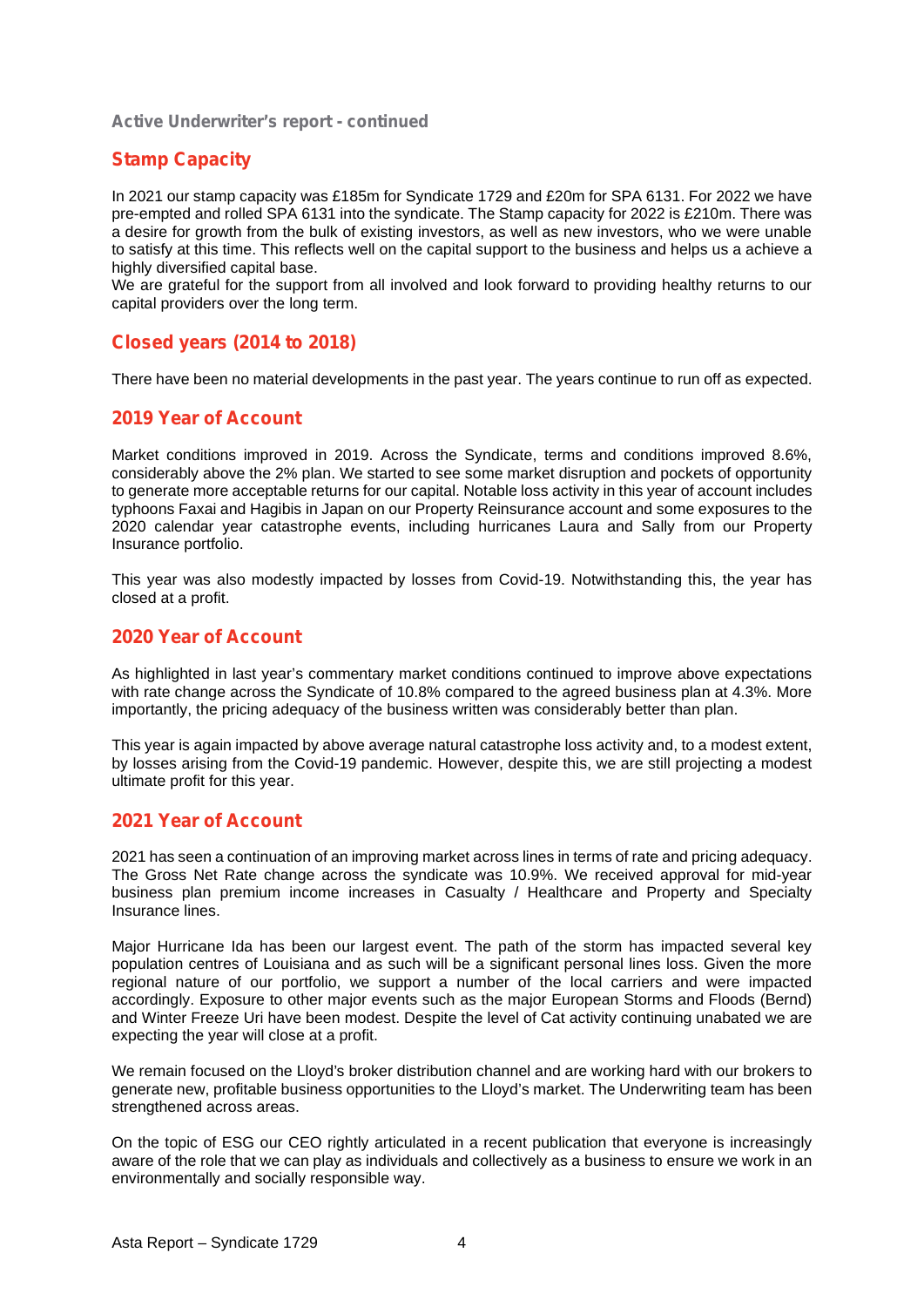#### **Active Underwriter's report - continued**

Our clients, colleagues, investors and regulators expect us to conduct business in a way that reduces our environmental impact, promotes social change and helps us to be responsible corporate citizens.

We have committed to some key principles which will help to inform our behaviour, attitude and longterm underwriting strategies. We have an upstream Energy account whose clients are at the forefront of the transition and can confirm that we currently have no known exposure to coal, oil sands or new artic exploration.

We aim to minimise our environmental impact and carbon emissions through energy efficiency in our operations and reducing our need for business travel. Although we will continue to do required travel by air we commit to carbon off-setting our journeys. We are also committed to improving our local communities for young people by providing charitable donations where they are most needed. We also enable our staff to devote time to participate in volunteering and mentoring programmes.

The Dale team would like to record their thanks to all who have supported and helped to develop our business. Our patience and continuous focus on underwriting discipline, together with resolute commitment to generate appropriate returns to our capital providers from areas of business in which we possess deep expertise is beginning to bear fruit, and we hope will continue for many years to come

Asta Managing Agency Limited continues to provide excellent governance and guidance as our Managing Agency and we very much appreciate their efforts on our behalf. We are currently building towards our own Managing Agency with our planning application in progress following Lloyd's "In Principle" approval in September 2021.

Finally, on behalf of the Executive team, I would like to thank all Dale colleagues for their hard work, passion and expertise in building our company. Our expanded team across underwriting and operations means we are very well-placed to embrace the increased opportunities and achieve our strategic goals.

D G Peters 03 March 2022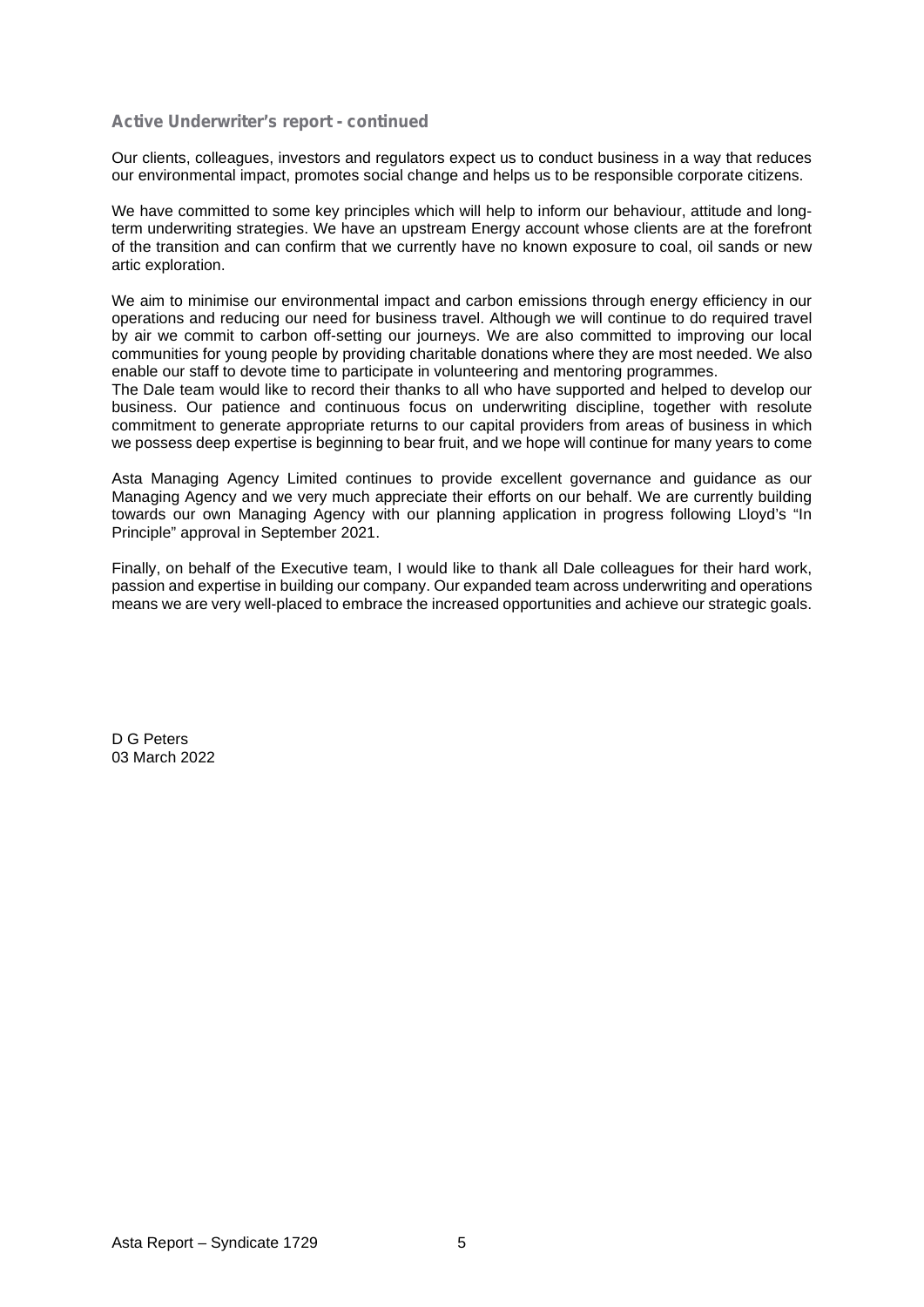## **Managing Agent's report**

The Syndicate's Managing Agent is a company registered in England and Wales. The directors of the Managing Agent present their report for the year ended 31 December 2021.

This annual report is prepared using the annual basis of accounting as required by Statutory Instrument No 1950 of 2008, The Insurance Accounts Directive (Lloyd's Syndicate and Aggregate Accounts) Regulations 2008 ("Lloyd's Regulations 2008").

#### **Results**

The result for the calendar year 2021 is a loss of £82,680 (2020: loss £54,125).

The Syndicate presents its results under FRS102, the Financial Reporting Standard applicable in the UK and Republic of Ireland. In accordance with FRS102, the Syndicate has identified its insurance contracts and accounted for them in accordance with FRS103.

#### **Principal activity and review of the business**

The Syndicate's principal activity continues to be the underwriting of direct insurance and reinsurance business in the Lloyd's market.

The Syndicate writes predominately casualty and property insurance primarily in the United Kingdom. The 2018 year saw the introduction of the Specialty Insurance class of business. This class is subject to a 60% quota share reinsurance with the Syndicate's Special Purpose Arrangement 6131 ("SPA 6131").

A full review is included in the Active Underwriter's Report.

Gross written premium income by class of business for the calendar year was as follows;

|                             | 2021    | 2020    |  |
|-----------------------------|---------|---------|--|
|                             | £'000   | £'000   |  |
| Casualty                    | 57,770  | 67,257  |  |
| <b>Property Open Market</b> | 50,888  |         |  |
| <b>Property Reinsurance</b> | 32,626  | 33,670  |  |
| Specialty Insurance         | 23,239  | 14,725  |  |
| <b>Property Facilities</b>  | 13,512  |         |  |
| Property Insurance          | 5,335   | 47,441  |  |
| Energy                      | 1,311   | ٠       |  |
|                             | 184,681 | 163,093 |  |

The Syndicate's key financial performance indicators during the year were as follows:

|                               | 2021<br>£'000 | 2020<br>£'000 | Change<br>% |
|-------------------------------|---------------|---------------|-------------|
| Gross written premiums        | 184.681       | 163.093       | 13.2%       |
| Profit for the financial year | 5,043         | 3.927         | 28.4%       |
| Total comprehensive income    | (83)          | (54)          | 53.7%       |
| Combined ratio                | 96.0%         | 100.0%        | $(4.0\%)$   |

The combined ratio is the ratio of net claims incurred and net operating expenses to net premiums earned. Lower ratios represent better performance.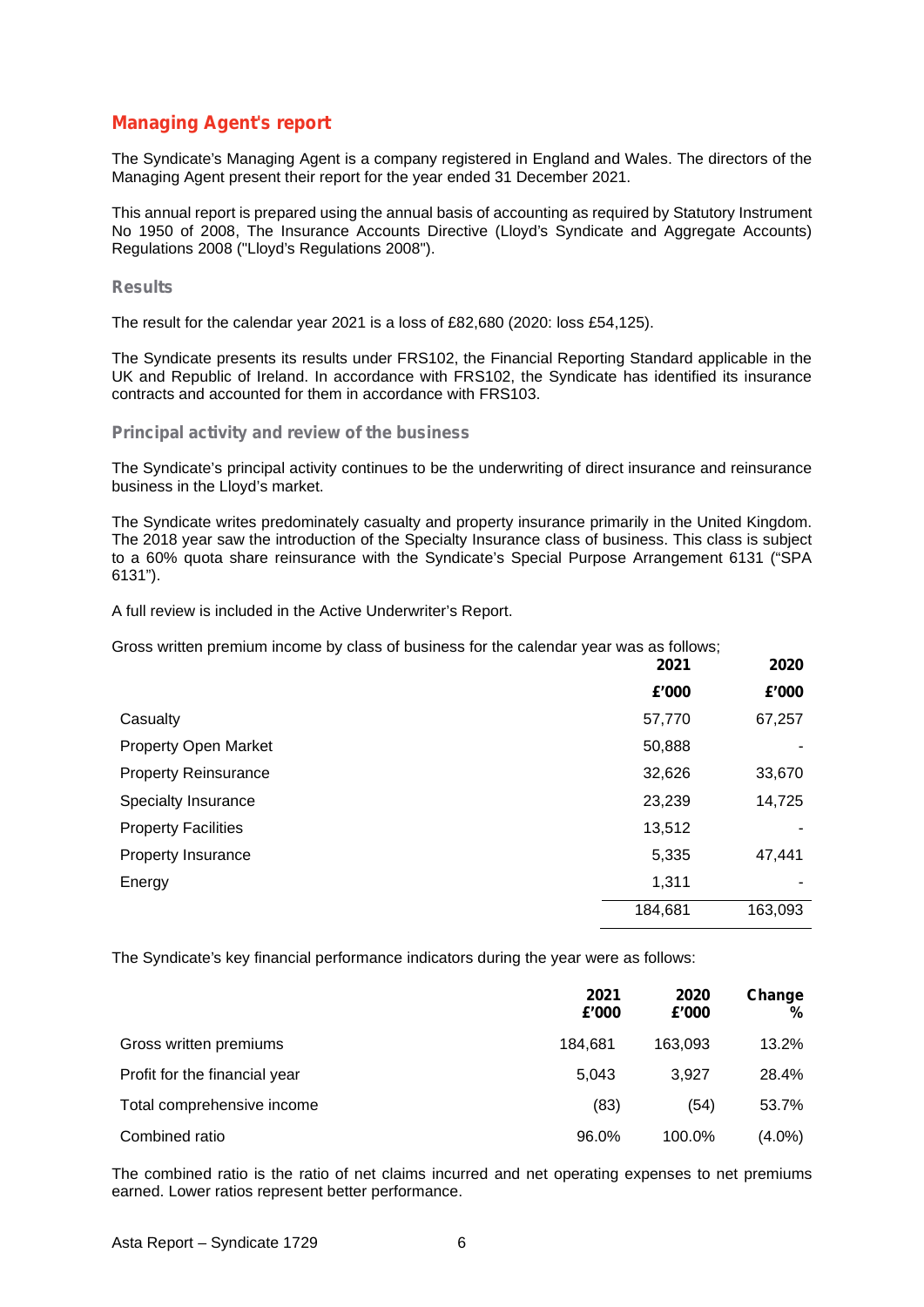The return on capacity for the 2019 closed year of account at 31 December 2021 is shown below together with forecasts for the two open years of account.

|                                                                    | 2019<br>YOA<br><b>Closed</b> | 2020<br>YOA<br>Open | 2021<br>YOA<br>Open |
|--------------------------------------------------------------------|------------------------------|---------------------|---------------------|
| Capacity (£'000)                                                   | 127.684                      | 134.857             | 184.940             |
| Result/Forecast* (£'000)                                           | 3.970                        | 2.593               | 3.820               |
| Return on capacity (%)<br>*2020 & 2021 YOA forecasts are unaudited | 3.1%                         | 1.9%                | 2.1%                |

#### **Principal risks and uncertainties**

The Syndicate sets risk appetite annually, which is approved by the Agency as part of the Syndicate's business planning and Solvency Capital Requirement ('SCR') process. The Agency Risk Committee meets at least quarterly to oversee the risk management framework. The Syndicate Board, a sub committee of the Agency Board, reviews the risk profile as reflected in the risk register, and monitors performance against risk appetite using a series of key risk indicators. The principal risk and uncertainties facing the Syndicate are as follows:

#### **Insurance risk**

Insurance risk includes the risks that a policy will be written for too low a premium or provide inappropriate cover (underwriting risk), that the frequency or severity of insured events will be higher than expected (claims risk), or that estimates of claims subsequently prove to be insufficient (reserving risk). The Syndicate Board manages insurance risk through the approved business plan, which sets out targets for volumes, pricing, line sizes and retention by class of business. The Syndicate Board then monitors performance against the business plan through the year. Reserve adequacy is monitored through quarterly review by the Asta Actuarial team and the Reserving Committee.

#### **Credit risk**

The key aspect of credit risk is reinsurance counterparty risk which is the risk of default by one or more of the Syndicate's reinsurers and intermediaries. The Syndicate Board's policy is that the Syndicate will only reinsure with approved reinsurers, supported by collateralisation where required. The Agency Reinsurance Security Committee sets approval and usage criteria, monitors reinsurer ratings and is required to approve and oversee the application of the reinsurer approval policy.

#### **Market risk**

Market risk exposure impacting the Syndicate relates to fluctuations in interest rates or exchange rates. The Syndicate is exposed to foreign exchange movements as a result of mismatches between the currencies in which assets and liabilities are denominated. The Agency's policy is to maintain received income or incurred expenditure in the core currencies in which they were received or paid. Any surplus or deficit in a core currency would be subject to review by the Syndicate Board.

Exposure to changes in interest rates comes from the Syndicate's investment portfolio. The Agency seeks to minimise this risk through investing in either fixed interest securities or high quality floating rate notes.

In addition, an Investment Committee which reports to the Syndicate Board ensures that the Syndicate's investment portfolio is managed by the external investment manager in accordance with the Syndicate's risk appetite and to guidelines as approved by the Syndicate Board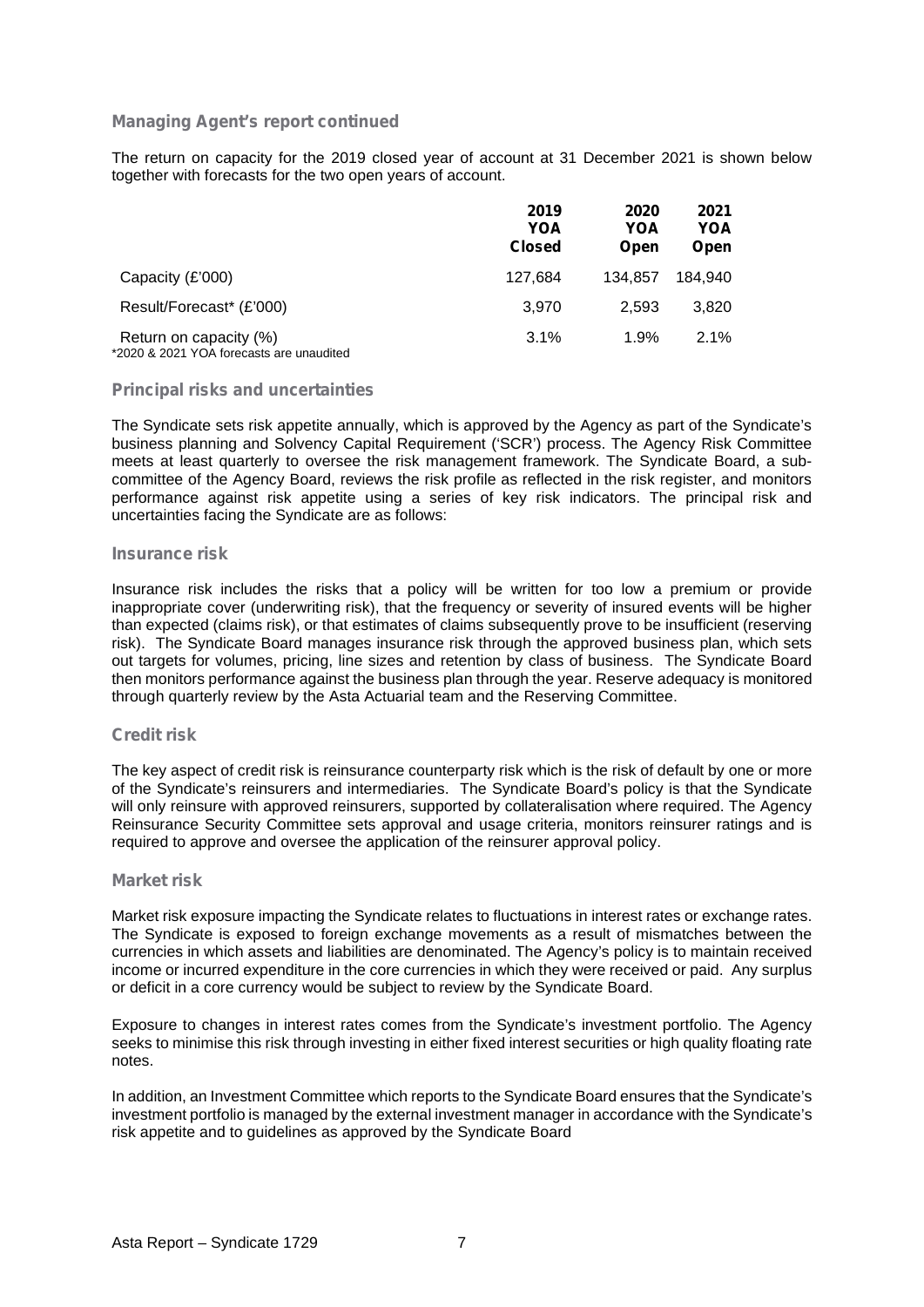#### **Liquidity risk**

This is the risk that the Syndicate will not be able to meet its liabilities as they fall due, owing to a shortfall in cash or can only meet obligations at excessive cost. To mitigate this risk the Syndicate Board and Investment Committee reviews cash flow projections regularly and ensures that, where needed, the Syndicate has liquidity facilities in place or has utilised the option of a cash call from Capital providers.

The Syndicate has in place an overdraft facility with its largest capital provider and has also in place a line of credit with Barclays Bank.

#### **Operational risk**

This is the risk that errors caused by people, processes, systems and external events lead to losses to the Syndicate. The Agency seeks to manage this risk through the use of an operational risk and control framework, detailed procedures manual, thorough training programme and a structured programme of testing of processes and systems by internal audit. Business continuity and disaster recovery plans are in place and are regularly updated and tested.

Regulatory risk is the risk of loss owing to a breach of regulatory requirements or failure to respond to regulatory change. The Agency is required to comply with the requirements of the Financial Conduct Authority (FCA), Prudential Regulatory Authority (PRA) and Lloyd's. Lloyd's requirements include those imposed on the Lloyd's market by overseas regulators, particularly in respect of US situs business. The Agency has a Compliance Officer who manages a function that monitor business activity and regulatory developments to assess any effects on the Agency.

The Syndicate has no appetite for failing to treat customers fairly. The Syndicate manages and monitors its customer risk through a suite of risk indicators and reporting metrics as part of its documented customer risk framework. The customer risk framework is consistently applied across all Asta syndicates and is overseen by the Conduct Oversight Group (COG), which is an AMA Board Committee that includes a non-executive director as a member who fulfils the role of Customer Champion.

#### **Group / strategic risk**

This is the risk of contagion that arises from being associated with key stakeholders and the impact that activities and events that occur within other connected or third parties has on the business.

Strategic risk covers the risks faced by the Syndicate due to changes in underlying strategy of the business or that of its key stakeholders (including strategic conflicts of interest).

#### **Future developments**

The Syndicate will continue to transact the current classes of general direct insurance and reinsurance business. If opportunities arise to write new classes of business, these will be investigated at the appropriate time.

The capacity for the 2022 year of account is £210m (2021 year of account £185m).

The Directors of the Managing Agent have assessed the Syndicate's ability to continue as a going concern by considering the available capital and any expected material changes to its operations. Based on the assessment, they continue to adopt the going concern basis in preparing the financial statements.

#### **Environmental, Social and Governance (ESG)**

In 2020 Asta initiated work to identify ESG priorities and build out its ESG framework, incorporating sections covering Asta's own ESG framework and the framework for its managed syndicates. This work will be built out in 2022 and used to inform the ESG frameworks for managed syndicates. The framework is aligned to Lloyd's ESG guidance from October 2021, and to Asta's climate change work detailed below.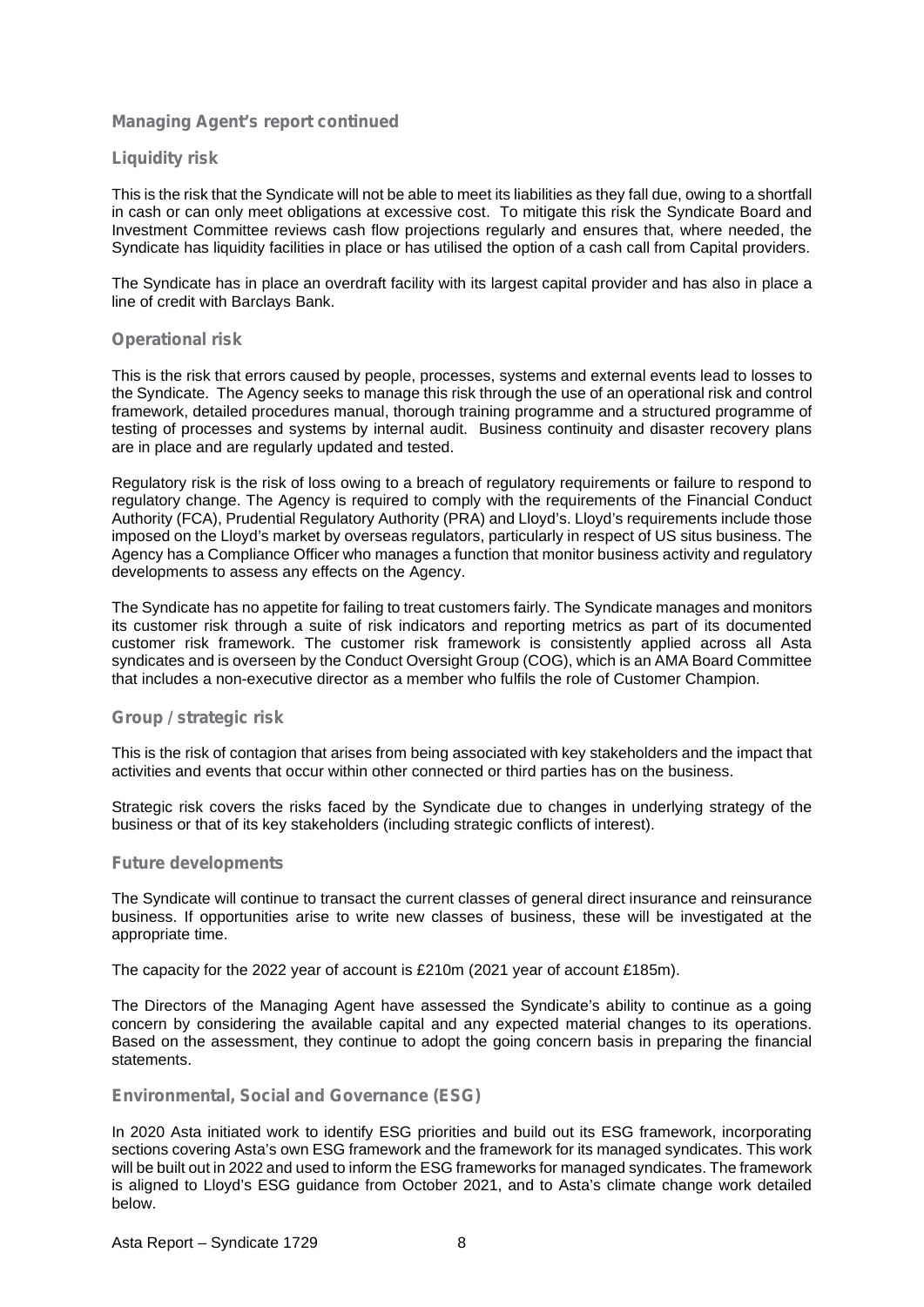#### **Climate change**

Following the Prudential Regulation Authority's (PRA) Supervisory Statement in 2019 and subsequent Dear CEO letter in 2020, Asta have built a climate change framework, applicable to all syndicates, covering the physical, transition and liability climate change risks, based on the underlying business written by each syndicate. Asta and its managed syndicates accept climate change risk where it is an inherent part of an insurance business model, providing it is understood, managed and controlled and/or compensated. There is no appetite for uncontrolled, unmanaged exposure to the financial risks of climate change.

A measure for climate change exposure within insurance risk appetites has been implemented to highlight where time and resource is most required in order to manage the potential exposure and successfully steer portfolios through global changes. The Syndicate has identified the level of climate change exposure in its business plans and will manage this accordingly, with the ability to change the level of risk being taken in future and thereby amend the oversight and monitoring framework.

The framework ensures Board-level engagement and accountability with the PRA's requirements, assigning clear responsibilities for managing Asta's and its syndicate's financial risks associated with climate change. The AMA Finance Director, who is a Board member, is responsible for the climate change framework, including identifying and managing financial climate related risks.

#### **Coronavirus**

The Agency and Syndicate have continued to monitor Government guidelines throughout 2021 and have implemented a trial phase of "Hybrid" working. Hybrid working allows staff to work both remotely and in the more traditional office environment to meet business needs. The pre pandemic 9 to 5 office regime would appear to be a thing of the past as the demand for flexible working becomes a key consideration for both new and existing members of staff.

The Agency are committed to finding an operational Hybrid working policy that delivers on all client and regulatory needs while offering staff the flexibility to work remotely. The Agency also recognises the need for staff to develop within their roles and that face to face on the job training is essential in ensuring staff are able to reach their full potential. The Hybrid working structure will be updated through 2022 to optimise working practices. The Agency and Syndicate are ready to adapt to any change in guidelines and potential seasonal spikes and foresee no business interruptions throughout 2022.

Hybrid working through 2021 has seen the Agency deliver from both a regulatory and client standpoint with no adverse outcomes through remote working.

The reserve held at the end of 2020 in relation to Covid has deteriorated slightly during 2021 due to continued lockdowns effecting additional events, as well as an amendment to the level of recoveries due from this event.

There is continued assessment of liquidity, market and credit risk and the implications on the Syndicate are monitored, in conjunction with other insurance events, and are escalated to Board level where appropriate.

#### **Directors**

Details of the Directors of the Managing Agent that were serving at the year end and up to the date of signing of the financial statements are provided on page 1. Changes to directors from the last report were as follows:-

| S D Redmond               | Appointed 20 April 2021                               |  |  |
|---------------------------|-------------------------------------------------------|--|--|
| <b>Active Underwriter</b> |                                                       |  |  |
| D H Dale<br>D G Peters    | Resigned 18 January 2021<br>Appointed 18 January 2021 |  |  |

Asta Report – Syndicate 1729 9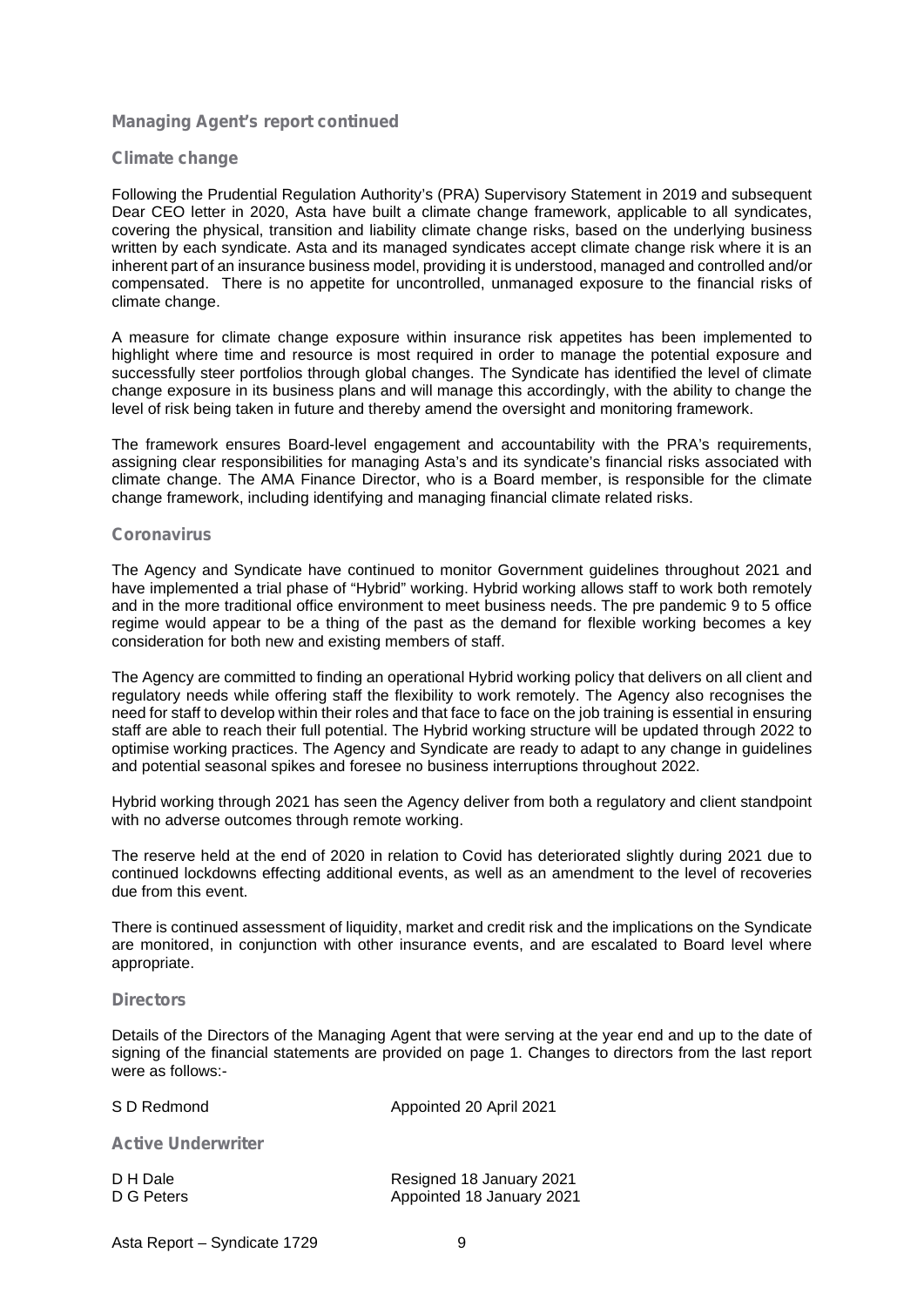#### **Disclosure of information to the auditors**

So far as each person who was a director of the Managing Agent at the date of approving the report is aware, there is no relevant audit information, being information needed by the Syndicate auditor in connection with the auditor's report, of which the auditor is unaware. Having made enquiries of fellow directors of the Agency and the Syndicate's Auditors, each director has taken all the steps that he or she ought to have taken as a director to become aware of any relevant audit information and to establish that the Syndicate's auditor is aware of that information.

#### **Auditors**

The Managing Agent intends to reappoint Ernst & Young LLP as the Syndicate's auditors.

#### **Syndicate Annual General Meeting**

In accordance with the Syndicate Meetings (Amendment No 1) Byelaw (No 18 of 2000) the Managing Agent does not propose holding an annual meeting this year; objections to this proposal or the intention to reappoint the auditors for a further 12 months can be made by Syndicate members before 29 April 2022.

On behalf of the Board

N J Burdett Company Secretary 03 March 2022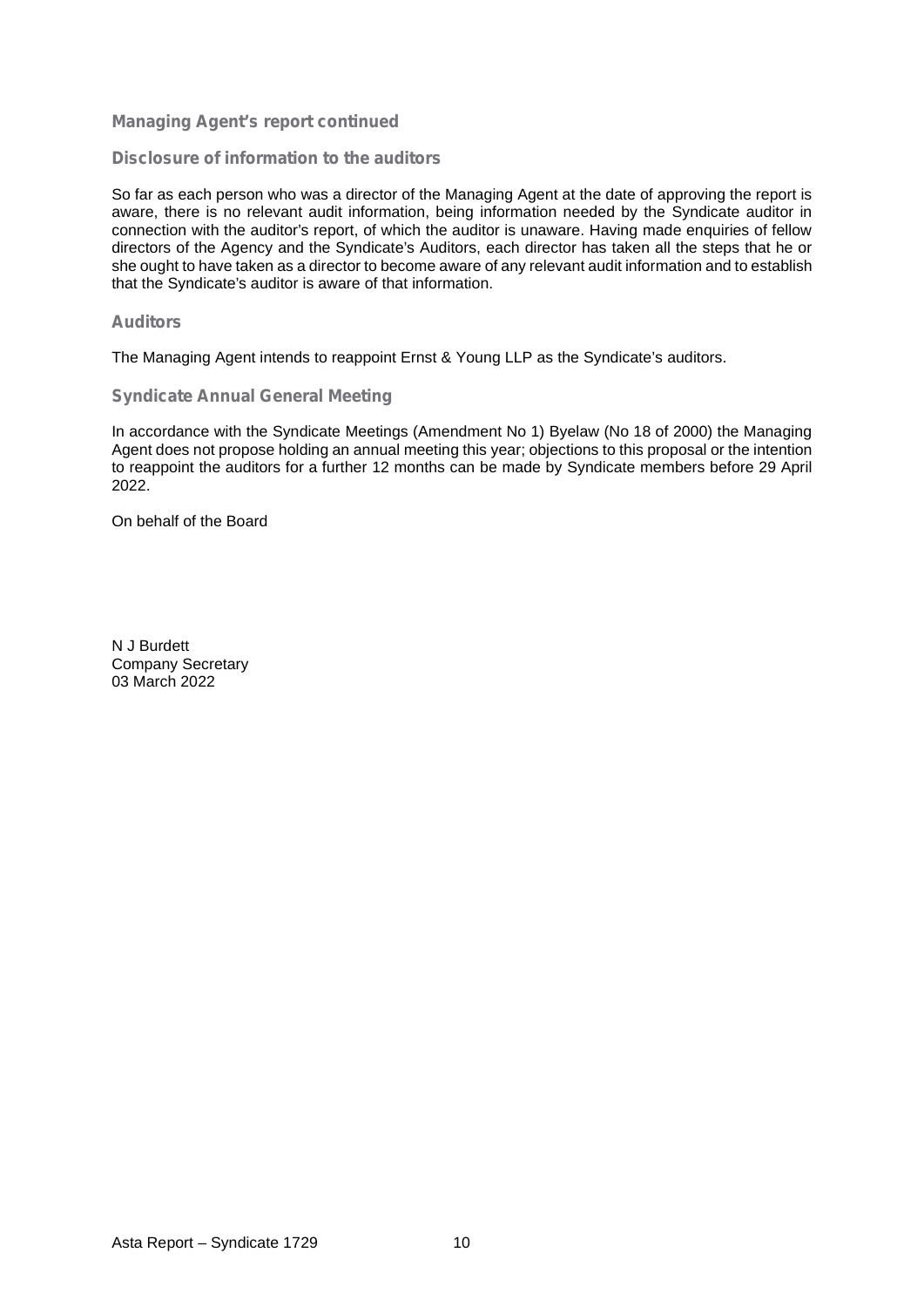## **Statement of Managing Agent's responsibilities**

The managing agent is responsible for preparing the Syndicate annual accounts in accordance with applicable law and regulations.

The Insurance Accounts Directive (Lloyd's Syndicate and Aggregate Accounts) Regulations 2008 require the managing agent to prepare Syndicate annual accounts at 31 December each year in accordance with United Kingdom Generally Accepted Accounting Practice (United Kingdom Accounting Standards and applicable law). The Syndicate annual accounts are required by law to give a true and fair view of the state of affairs of the Syndicate as at that date and of its profit or loss for that year.

In preparing the Syndicate annual accounts, the managing agent is required to:

- select suitable accounting policies and then apply them consistently subject to changes arising on the adoption of new accounting standards in the year.
- make judgements and estimates that are reasonable and prudent;
- state whether applicable Accounting Standards have been followed, subject to any material departures disclosed and explained in the notes to the Syndicate accounts; and
- prepare the Syndicate accounts on the basis that the Syndicate will continue to write future business unless it is inappropriate to presume that the Syndicate will do so.

The managing agent is responsible for keeping adequate accounting records which disclose with reasonable accuracy at any time the financial position of the Syndicate and enable it to comply with the Insurance Accounts Directive (Lloyd's Syndicate and Aggregate Accounts) Regulations 2008. It is also responsible for safeguarding the assets of the Syndicate and hence for taking reasonable steps for the prevention and detection of fraud and other irregularities.

The managing agent is responsible for the maintenance and integrity of the corporate and financial information included on the business' website. Legislation in the United Kingdom governing the preparation and dissemination of annual accounts may differ from legislation in other jurisdictions.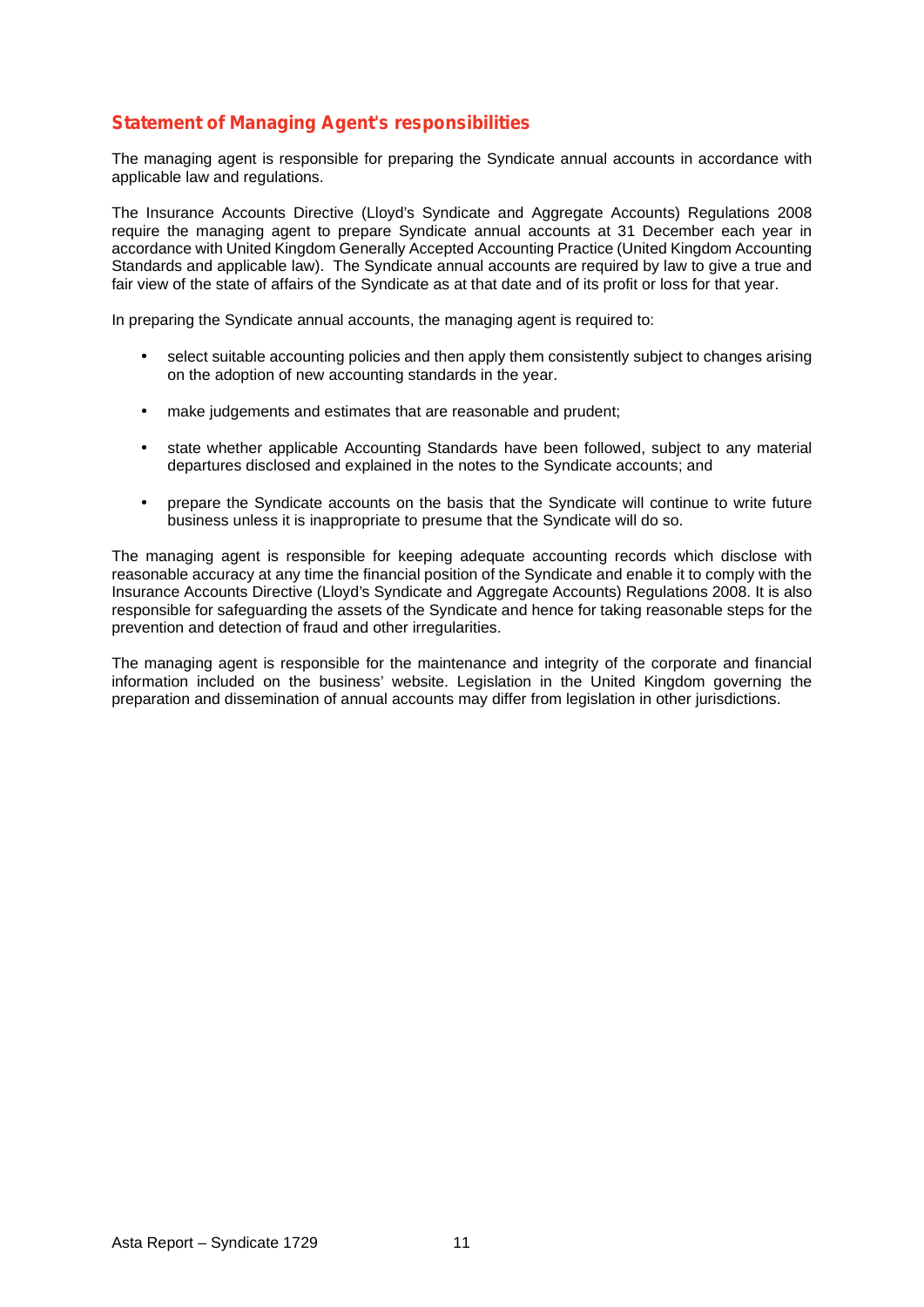## **Independent auditor's report**

**Independent auditor's report to the members of Dale Underwriting Partners Syndicate 1729**

#### **Opinion**

We have audited the syndicate annual accounts of syndicate 1729 ('the syndicate') for the year ended 31 December 2021 which comprise the Income Statement, the Statement of Comprehensive Income, the Statement of Changes in Members' Balances, the Statement of Financial Position, the Statement of Cash Flows and the related notes 1 to 22, including a summary of significant accounting policies. The financial reporting framework that has been applied in their preparation is applicable law and United Kingdom Accounting Standards including FRS 102 'The Financial Reporting Standard applicable in the UK and Republic of Ireland' and FRS 103 'Insurance Contracts' (United Kingdom Generally Accepted Accounting Practice).

In our opinion, the syndicate annual accounts:

- give a true and fair view of the syndicate's affairs as at 31 December 2021 and of its loss for the year then ended;
- have been properly prepared in accordance with United Kingdom Generally Accepted Accounting Practice; and
- have been prepared in accordance with the requirements of The Insurance Accounts Directive (Lloyd's Syndicate and Aggregate Accounts) Regulations 2008.

#### **Basis for opinion**

We conducted our audit in accordance with International Standards on Auditing (UK) (ISAs (UK)) and applicable law. Our responsibilities under those standards are further described in the Auditor's responsibilities for the audit of the syndicate annual accounts section of our report. We are independent of the syndicate in accordance with the ethical requirements that are relevant to our audit of the syndicate annual accounts in the UK, including the FRC's Ethical Standard as applied to other entities of public interest, and we have fulfilled our other ethical responsibilities in accordance with these requirements.

We believe that the audit evidence we have obtained is sufficient and appropriate to provide a basis for our opinion.

#### **Conclusions relating to going concern**

In auditing the syndicate annual accounts, we have concluded that the managing agent's use of the going concern basis of accounting in the preparation of the syndicate annual accounts is appropriate.

Based on the work we have performed, we have not identified any material uncertainties relating to events or conditions that, individually or collectively, may cast significant doubt on the syndicate's ability to continue as a going concern for a period of 12 months from when the syndicate annual accounts are authorised for issue.

Our responsibilities and the responsibilities of the managing agent with respect to going concern are described in the relevant sections of this report. However, because not all future events or conditions can be predicted, this statement is not a guarantee as to the syndicate's ability to continue as a going concern.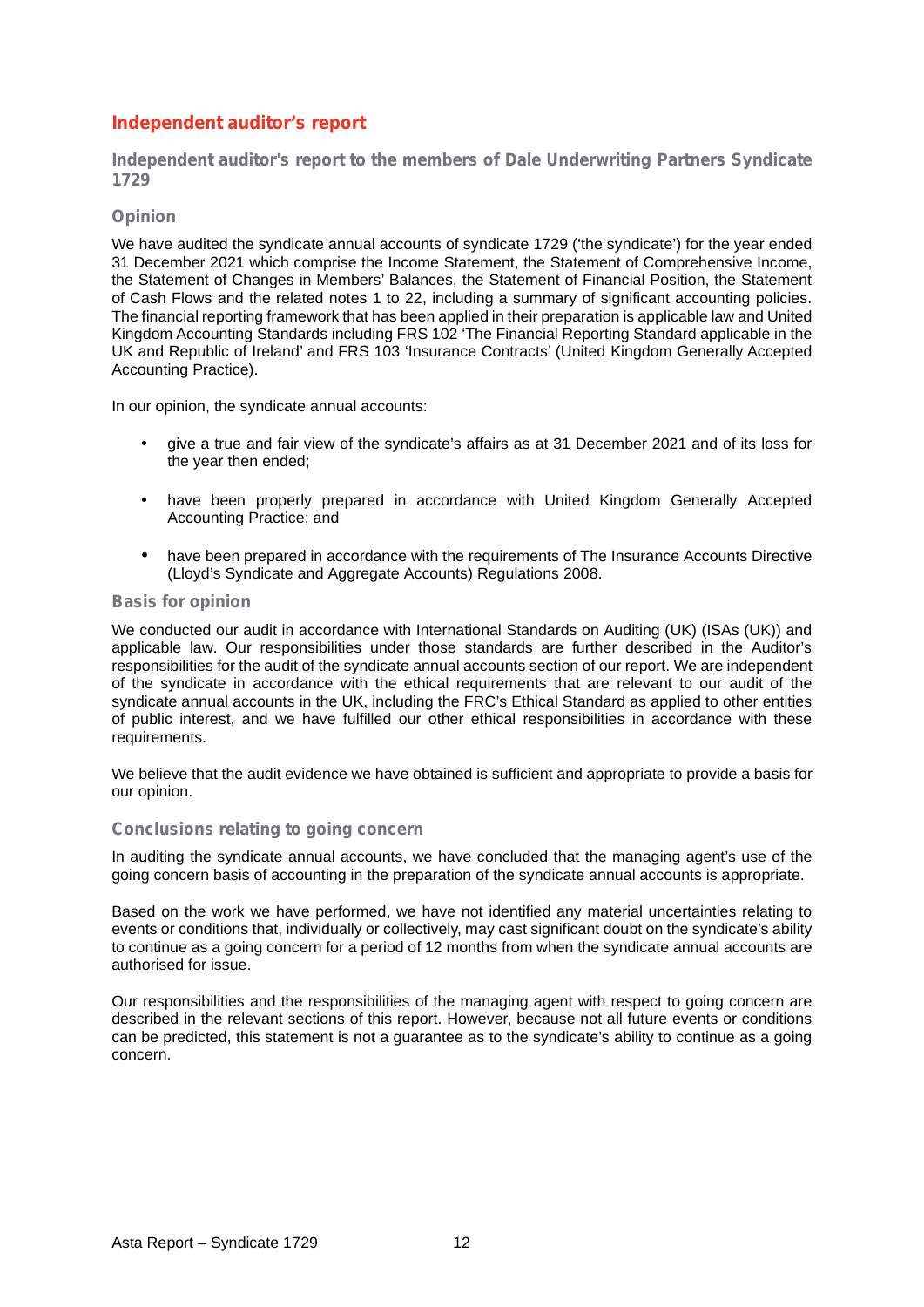#### **Independent auditor's report continued**

#### **Other information**

The other information comprises the information included in the annual report, other than the syndicate annual accounts and our auditor's report thereon. The directors of the managing agent are responsible for the other information contained within the annual report.

Our opinion on the syndicate annual accounts does not cover the other information and, except to the extent otherwise explicitly stated in this report, we do not express any form of assurance conclusion thereon.

Our responsibility is to read the other information and, in doing so, consider whether the other information is materially inconsistent with the syndicate annual accounts or our knowledge obtained in the course of the audit or otherwise appears to be materially misstated. If we identify such material inconsistencies or apparent material misstatements, we are required to determine whether this gives rise to a material misstatement in the syndicate annual accounts themselves. If, based on the work we have performed, we conclude that there is a material misstatement of the other information, we are required to report that fact.

We have nothing to report in this regard.

**Opinion on other matters prescribed by The Insurance Accounts Directive (Lloyd's Syndicate and Aggregate Accounts) Regulations 2008**

In our opinion, based on the work undertaken in the course of the audit:

- the information given in the managing agent's report for the financial year in which the syndicate annual accounts are prepared is consistent with the syndicate annual accounts; and
- the managing agent's report has been prepared in accordance with applicable legal requirements.

#### **Matters on which we are required to report by exception**

In the light of the knowledge and understanding of the syndicate and its environment obtained in the course of the audit, we have not identified material misstatements in the managing agent's report.

We have nothing to report in respect of the following matters where The Insurance Accounts Directive (Lloyd's Syndicate and Aggregate Accounts) Regulations 2008 requires us to report to you, if in our opinion:

- the managing agent in respect of the syndicate has not kept adequate accounting records; or
- the syndicate annual accounts are not in agreement with the accounting records; or
- certain disclosures of the managing agents' emoluments specified by law are not made; or
- we have not received all the information and explanations we require for our audit.

#### **Responsibilities of the managing agent**

As explained more fully in the Statement of Managing Agent's Responsibilities set out on page 11 the managing agent is responsible for the preparation of the syndicate annual accounts and for being satisfied that they give a true and fair view, and for such internal control as the managing agent determines is necessary to enable the preparation of the syndicate annual accounts that are free from material misstatement, whether due to fraud or error.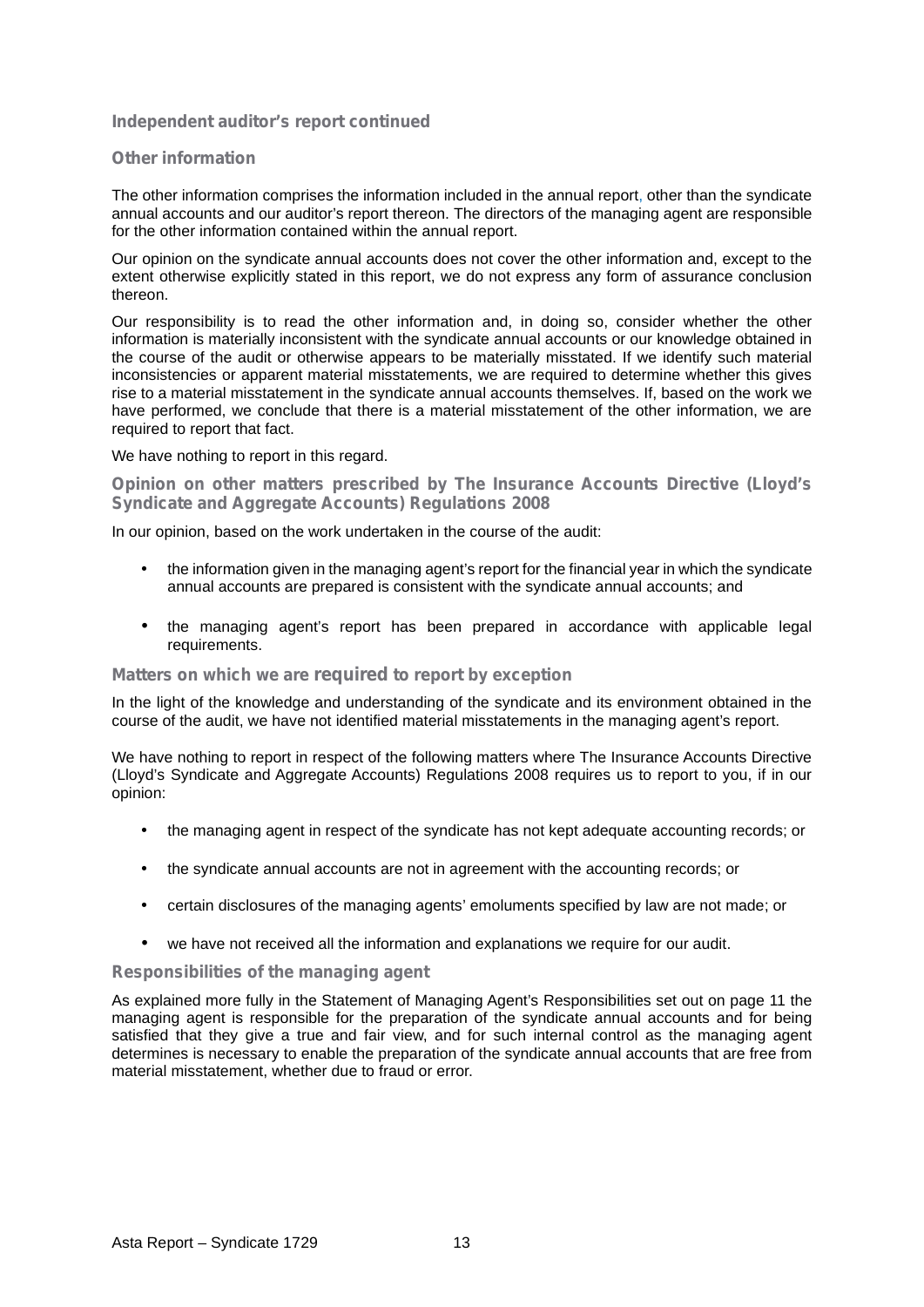#### **Independent auditor's report continued**

In preparing the syndicate annual accounts, the managing agent is responsible for assessing the syndicate's ability to continue in operation, disclosing as applicable, matters related to its ability to continue in operation and using the going concern basis of accounting unless the managing agent either intends to cease to operate the syndicate, or has no realistic alternative but to do so.

#### **Auditor's responsibilities for the audit of the syndicate annual accounts**

Our objectives are to obtain reasonable assurance about whether the syndicate annual accounts as a whole are free from material misstatement, whether due to fraud or error, and to issue an auditor's report that includes our opinion. Reasonable assurance is a high level of assurance, but is not a guarantee that an audit conducted in accordance with ISAs (UK) will always detect a material misstatement when it exists. Misstatements can arise from fraud or error and are considered material if, individually or in the aggregate, they could reasonably be expected to influence the economic decisions of users taken on the basis of these syndicate annual accounts.

#### **Explanation as to what extent the audit was considered capable of detecting irregularities, including fraud**

Irregularities, including fraud, are instances of non-compliance with laws and regulations. We design procedures in line with our responsibilities, outlined above, to detect irregularities, including fraud. The risk of not detecting a material misstatement due to fraud is higher than the risk of not detecting one resulting from error, as fraud may involve deliberate concealment by, for example, forgery or intentional misrepresentations, or through collusion.

The extent to which our procedures are capable of detecting irregularities, including fraud, is detailed below. However, the primary responsibility for the prevention and detection of fraud rests with both those charged with governance of the managing agent and management. Our approach was as follows:

- We obtained a general understanding of the legal and regulatory frameworks that are applicable to the syndicate and determined that the most significant are direct laws and regulations related to elements of Lloyd's Byelaws and Regulations, and the financial reporting framework (UK GAAP), and requirements referred to by Lloyd's in the instructions. Our considerations of other laws and regulations that may have a material effect on the syndicate annual accounts included permissions and supervisory requirements of Lloyd's of London, the Prudential Regulation Authority ('PRA') and the Financial Conduct Authority ('FCA').
- We obtained a general understanding of how the syndicate is complying with those frameworks by making enquiries of management, internal audit, and those responsible for legal and compliance matters of the syndicate. In assessing the effectiveness of the control environment, we also reviewed significant correspondence between the syndicate, Lloyd's of London and other UK regulatory bodies; reviewed minutes of the Board and Risk Committee of the managing agent; and gained an understanding of the managing agent's approach to governance. We also performed procedures to understand the culture of compliance and governance including the obtainment and review of the code of conduct, employee handbook and whistleblowing policy. Furthermore in order to assess the internal views of risks and their likelihoods, we have reviewed the risk register and risk event summary for the syndicate.
- For direct laws and regulations, we considered the extent of compliance with those laws and regulations as part of our procedures on the related syndicate annual accounts' items.
- For both direct and other laws and regulations, our procedures involved: making enquiries of the directors of the managing agent and senior management for their awareness of any non compliance of laws or regulations, enquiring about the policies that have been established to prevent non-compliance with laws and regulations by officers and employees, enquiring about the managing agent's methods of enforcing and monitoring compliance with such policies, and inspecting significant correspondence with Lloyd's, the FCA and the PRA.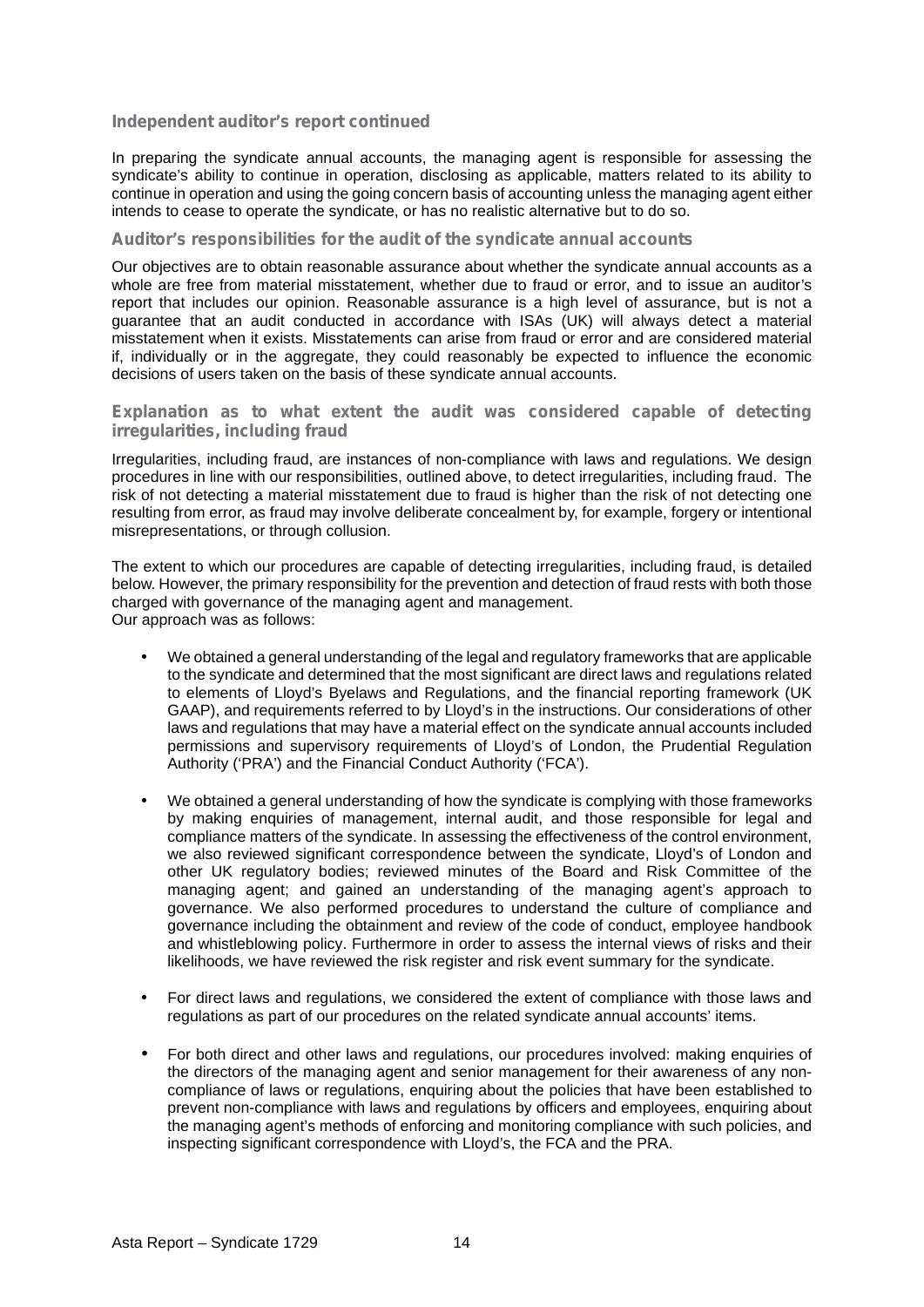#### **Independent auditor's report continued**

- The syndicate operates in the insurance industry which is a highly regulated environment. As such the Senior Statutory Auditor considered the experience and expertise of the engagement team to ensure that the team had the appropriate competence and capabilities, which included the use of specialists where appropriate.
- We assessed the susceptibility of the syndicate's annual accounts to material misstatement, including how fraud might occur by considering the controls that the managing agent has established to address risks identified by the managing agent, or that otherwise seek to prevent, deter or detect fraud. We also considered areas of significant judgement, complex transactions, performance targets, economic or external pressures and the impact these have on the control environment. Where this risk was considered to be higher, on the valuation of claims outstanding and estimated premium income, we performed audit procedures to address each identified fraud risk. These procedures included testing manual journals and were designed to provide reasonable assurance that the syndicate annual accounts were free from fraud or error.

A further description of our responsibilities for the audit of financial statements is located on the Financial Reporting Council's website at https://www.frc.org.uk/auditorsresponsibilities. This description forms part of our auditor's report.

#### **Use of our report**

This report is made solely to the syndicate's members, as a body, in accordance with The Insurance Accounts Directive (Lloyd's Syndicate and Aggregate Accounts) Regulations 2008. Our audit work has been undertaken so that we might state to the syndicate's members those matters we are required to state to them in an auditor's report and for no other purpose. To the fullest extent permitted by law, we do not accept or assume responsibility to anyone other than the syndicate and the syndicate's members as a body, for our audit work, for this report, or for the opinions we have formed.

*Robert Bruce (Senior statutory auditor) for and on behalf of Ernst & Young LLP, Statutory Auditor London 03 March 2022*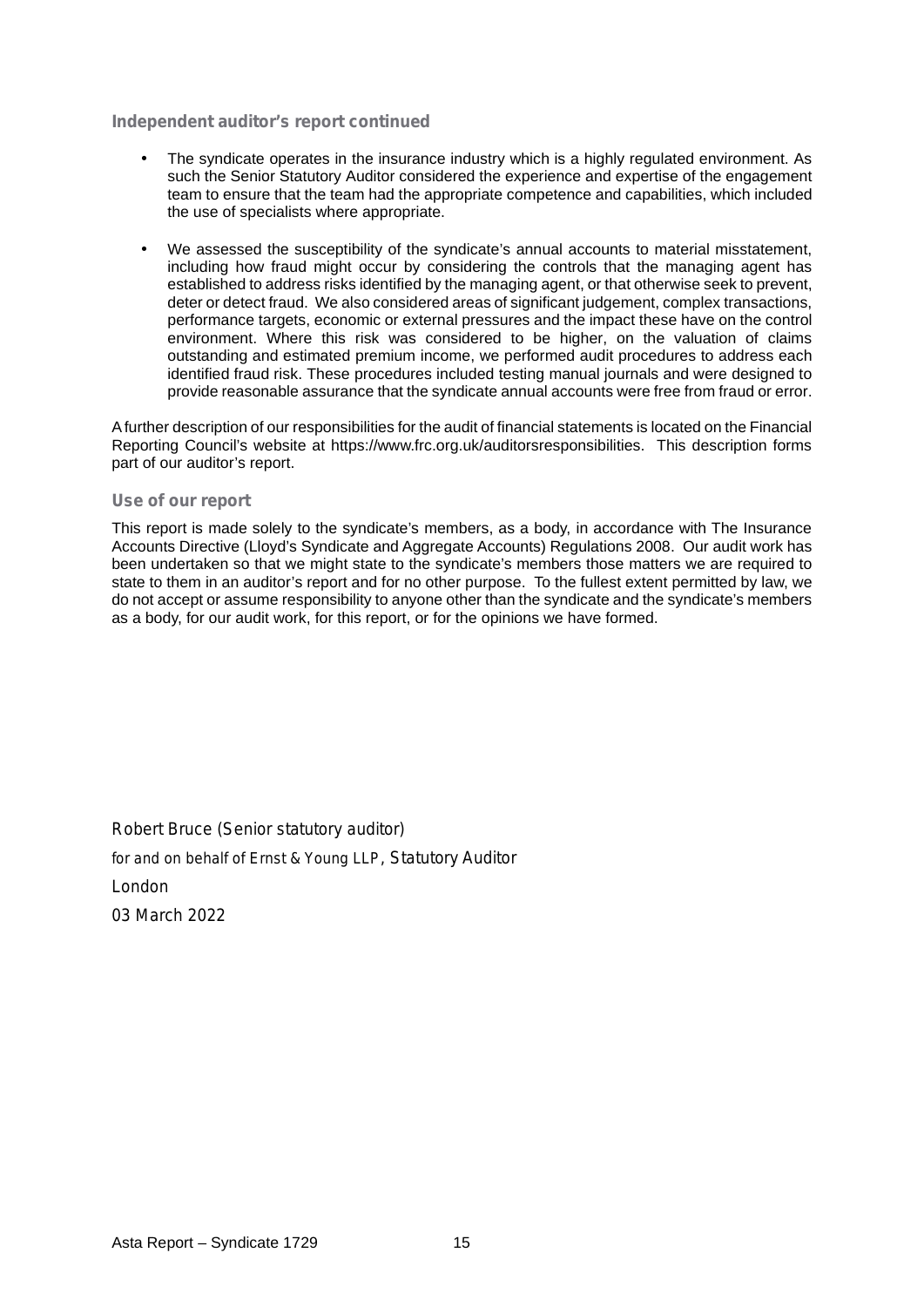## **Income statement**

**Technical account - General business**

## **For the year ended 31 December 2021**

|                                                                           | <b>Notes</b> | 2021<br>£'000 | 2020<br>£'000 |
|---------------------------------------------------------------------------|--------------|---------------|---------------|
| Gross premiums written                                                    | 3            | 184,681       | 163,093       |
| Outward reinsurance premiums                                              |              | (46, 171)     | (41,099)      |
| Net written premiums                                                      |              | 138,510       | 121,994       |
| Change in the provision for unearned premiums                             |              |               |               |
| Gross amount                                                              |              | (6, 509)      | (4, 547)      |
| Reinsurers' share                                                         |              | 1,084         | 4,085         |
| Change in the net provision for unearned premiums                         | 4            | (5, 425)      | (462)         |
| Earned premiums, net of reinsurance                                       |              | 133,085       | 121,532       |
| Allocated investment return transferred from the<br>non-technical account |              | (388)         | 2,483         |
| Claims paid                                                               |              |               |               |
| Gross amount                                                              |              | (111, 607)    | (81, 997)     |
| Reinsurers' share                                                         |              | 47,180        | 21,900        |
|                                                                           |              | (64, 427)     | (60,097)      |
| Changes in claims outstanding                                             |              |               |               |
| Gross amount                                                              |              | (33,530)      | (30, 641)     |
| Reinsurers' share                                                         |              | 14,451        | 11,215        |
| Change in the net provision for claims                                    | 4            | (19,079)      | (19, 426)     |
| Claims incurred, net of reinsurance                                       |              | (83, 506)     | (79, 523)     |
| <b>Net operating expenses</b>                                             | 5            | (44, 313)     | (41, 953)     |
| Balance on technical account - general business                           |              | 4,878         | 2,539         |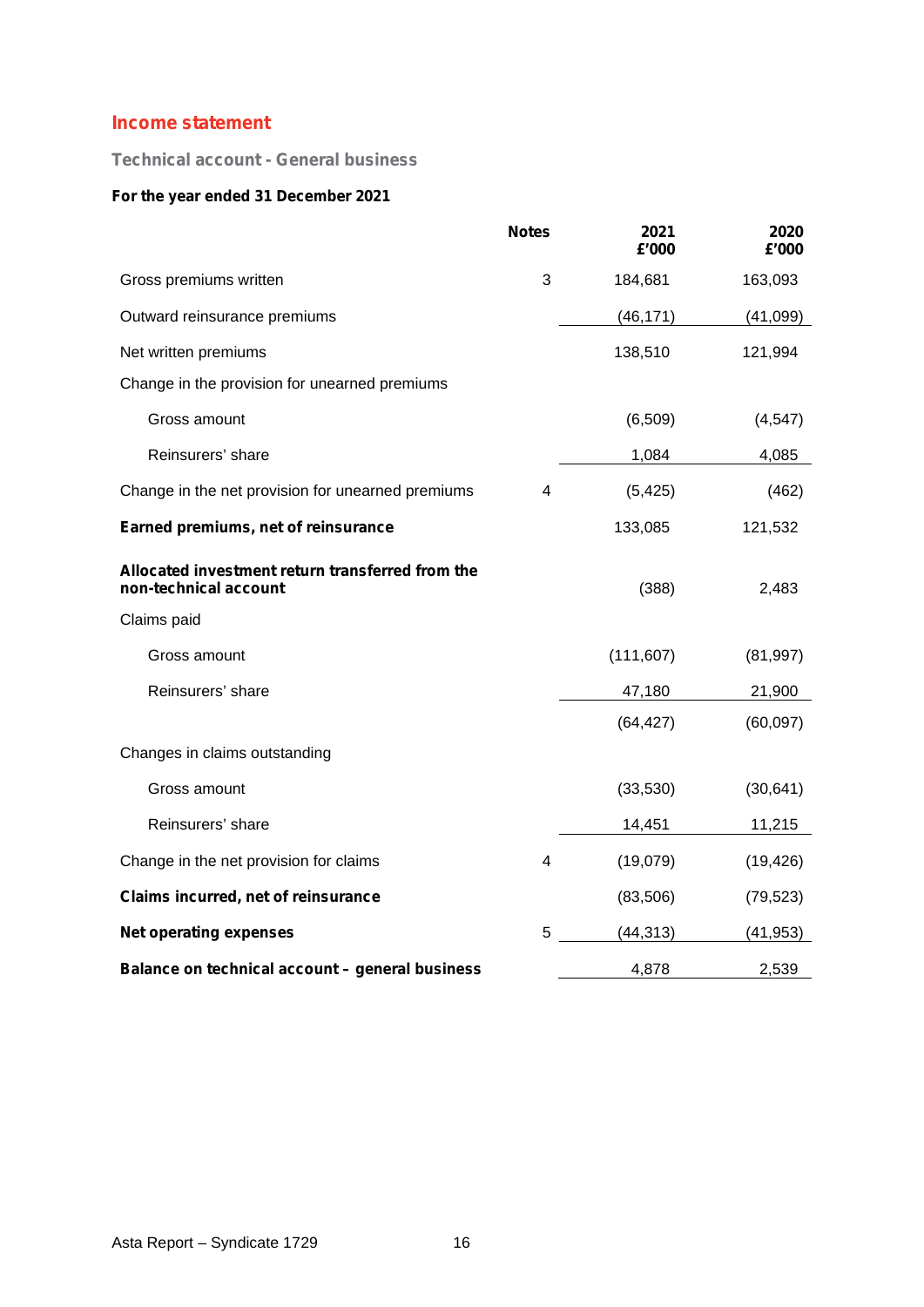#### **Income statement continued**

## **Non-technical account - General business**

#### **For the year ended 31 December 2021**

|                                                                                      | <b>Notes</b> | 2021<br>£'000 | 2020<br>£'000 |  |
|--------------------------------------------------------------------------------------|--------------|---------------|---------------|--|
| Balance on technical account - general business                                      |              | 4,878         | 2,539         |  |
| Investment income                                                                    | 9            | (388)         | 2,483         |  |
| Allocated investment return transferred to the<br>general business technical account |              | 388           | (2, 483)      |  |
| Exchange gains                                                                       |              | 165           | 1,388         |  |
| Profit for the financial year                                                        |              | 5,043         | 3,927         |  |

All the amounts above are in respect of continuing operations.

The notes on pages 21 to 45 form part of these financial statements.

## **Statement of other comprehensive income**

#### **For the year ended 31 December 2021**

|                                        | 2021<br>£'000 | 2020<br>£'000 |  |
|----------------------------------------|---------------|---------------|--|
| Profit for the financial year          | 5.043         | 3.927         |  |
| OCI - Currency translation differences | (5, 126)      | (3,981)       |  |
| Total comprehensive loss for the year  | (83)          | (54)          |  |

## **Statement of changes in Members' balances**

#### **For the year ended 31 December 2021**

| <b>Of the year ended 31 December 2021</b>          | 2021<br>£'000 | 2020<br>£'000 |  |
|----------------------------------------------------|---------------|---------------|--|
| At 1 January                                       | (14, 161)     | (18,097)      |  |
| Total comprehensive loss for the financial<br>year | (83)          | (54)          |  |
| Members' agent's fees                              | (270)         | (197)         |  |
| Other non-standard expenses                        | (33)          |               |  |
| Collection from members' personal reserve<br>funds | 8,328         | 4,187         |  |
| At 31 December                                     | (6, 219)      | (14,161)      |  |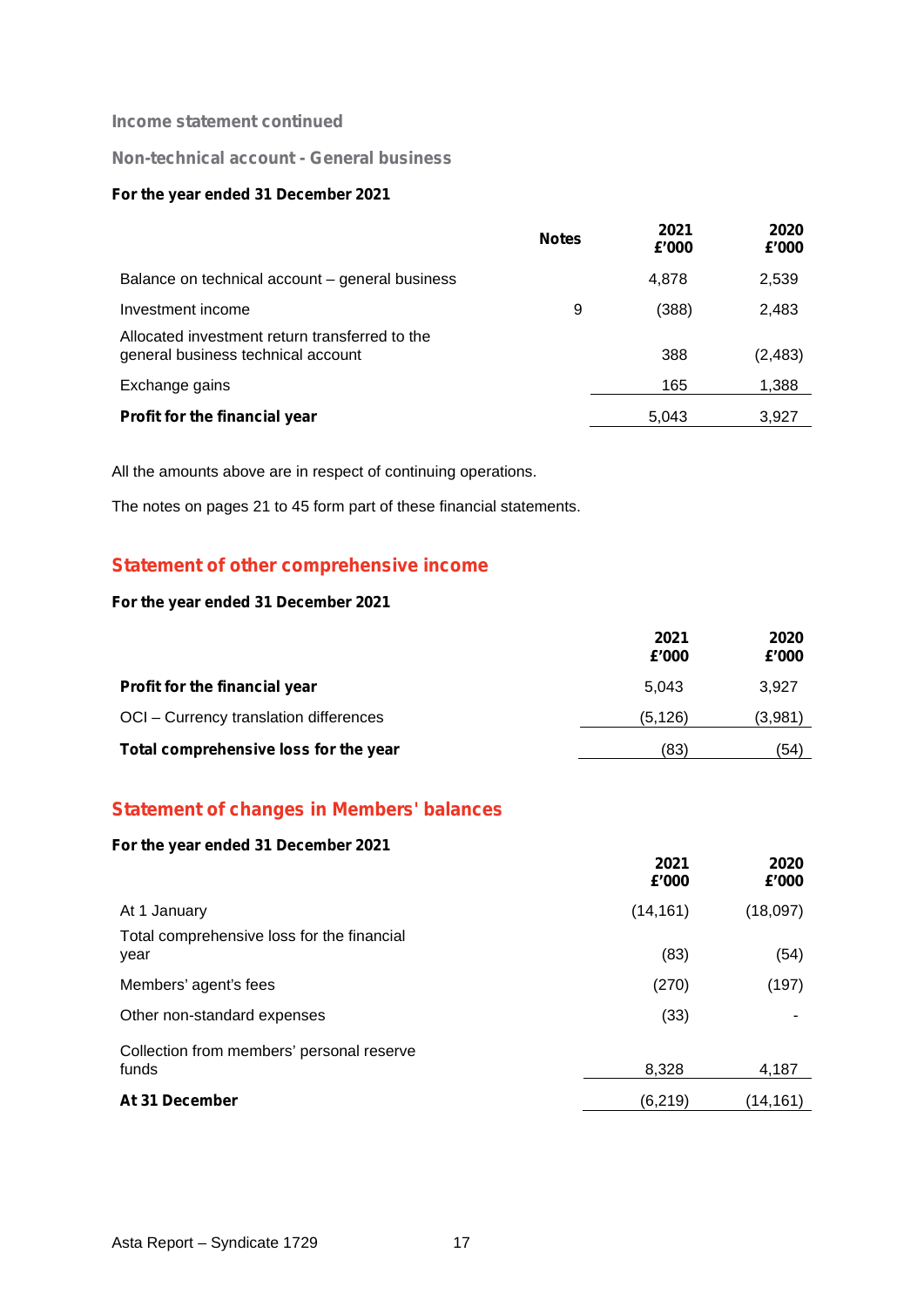# **Statement of financial position**

## **As at 31 December 2021**

|                                                       | <b>Notes</b>   | 2021<br>£'000 | 2020<br>£'000 |
|-------------------------------------------------------|----------------|---------------|---------------|
| <b>Assets</b>                                         |                |               |               |
| Investments                                           |                |               |               |
| <b>Financial investments</b>                          | 10             | 102,188       | 88,963        |
| Deposits with ceding undertakings                     |                | 279           |               |
|                                                       |                | 102,467       | 88,963        |
| Reinsurers' share of technical provisions             |                |               |               |
| Provision for unearned premiums                       | 4              | 17,497        | 15,945        |
| Claims outstanding                                    | 4              | 58,498        | 43,333        |
|                                                       |                | 75,995        | 59,278        |
| <b>Debtors</b>                                        |                |               |               |
| Debtors arising out of direct insurance<br>operations | 11             | 29,963        | 25,301        |
| Debtors arising out of reinsurance operations         | 12             | 58,183        | 31,333        |
| Other debtors                                         |                | 1,791         | 808           |
|                                                       |                | 89,937        | 57,442        |
| Cash and other assets                                 |                |               |               |
| Cash at bank and in hand                              |                | 1,908         | 1,703         |
| Other assets                                          | 15             | 9,550         | 8,892         |
|                                                       |                | 11,458        | 10,595        |
| Prepayments and accrued income                        |                |               |               |
| Deferred acquisition costs                            | $\overline{4}$ | 18,917        | 16,794        |
| Other prepayments and accrued income                  |                | 2,411         | 1,157         |
|                                                       |                | 21,328        | 17,951        |
| Total assets                                          |                | 301,185       | 234,229       |

The notes of page 21 to 45 form part of these financial statements.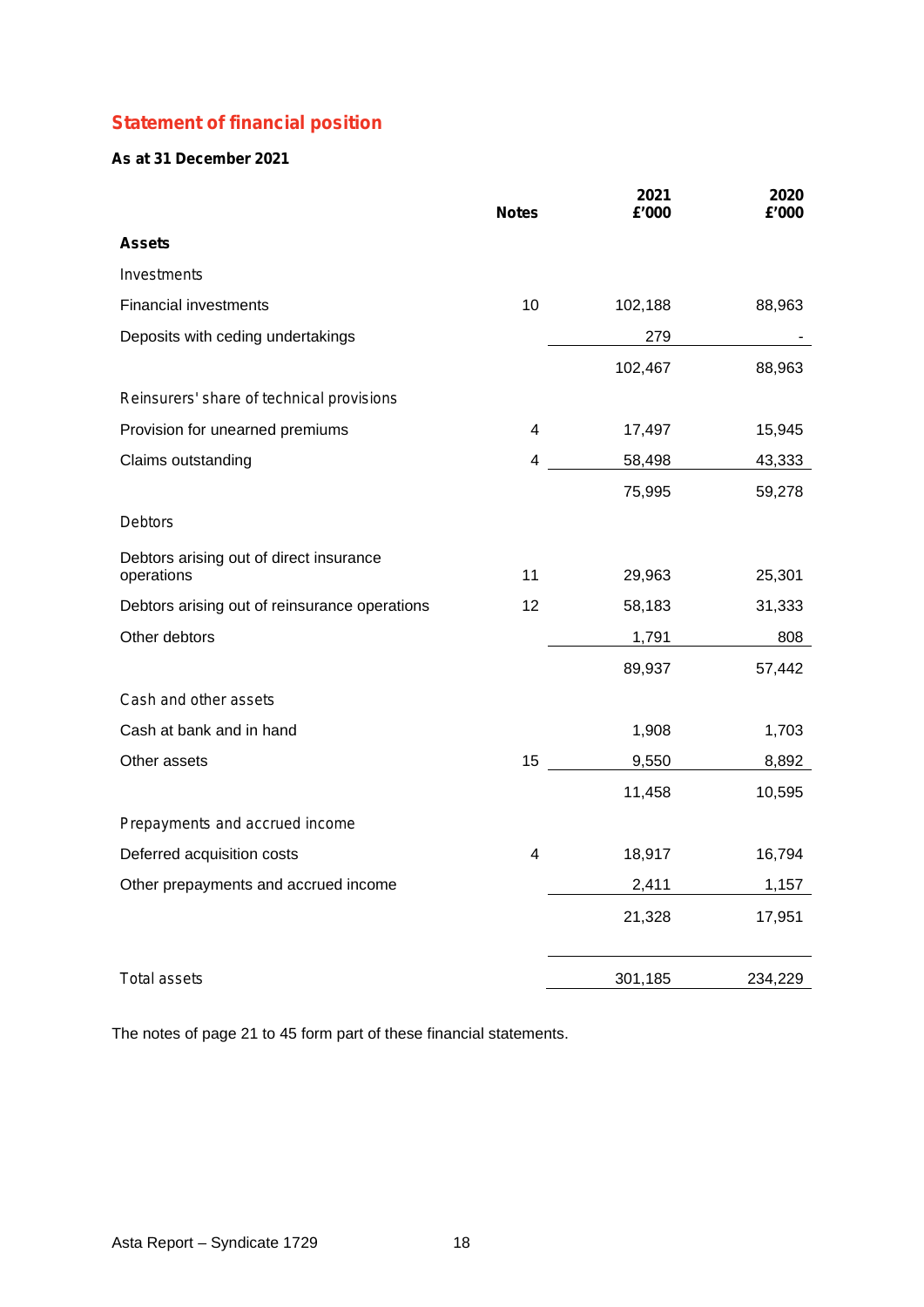## **Statement of financial position continued**

## **As at 31 December 2021**

|                                                         | <b>Notes</b> | 2021<br>£'000 | 2020<br>£'000 |
|---------------------------------------------------------|--------------|---------------|---------------|
| <b>Members' balance and liabilities</b>                 |              |               |               |
| Capital and reserves                                    |              |               |               |
| Members' balances                                       |              | (6, 219)      | (14, 161)     |
| Liabilities                                             |              |               |               |
| <b>Technical provisions</b>                             |              |               |               |
| Provision for unearned premiums                         | 4            | 77,841        | 66,606        |
| Claims outstanding                                      | 4            | 193,830       | 157,079       |
|                                                         |              | 271,671       | 223,685       |
| <b>Creditors</b>                                        |              |               |               |
| Creditors arising out of direct insurance<br>operations | 13           | 3,051         | 1,924         |
| Creditors arising out of reinsurance operations         | 14           | 31,930        | 22,580        |
|                                                         |              | 34,981        | 24,504        |
| Accruals and deferred income                            |              | 752           | 201           |
| <b>Total liabilities</b>                                |              | 307,404       | 248,390       |
| Total members' balances and liabilities                 |              | 301,185       | 234,229       |

The notes of page 21 to 45 form part of these financial statements.

The financial statements on pages 16 to 45 were approved by board of directors on 24 February 2022 and were signed on its behalf by:

R P Barke Director 03 March 2022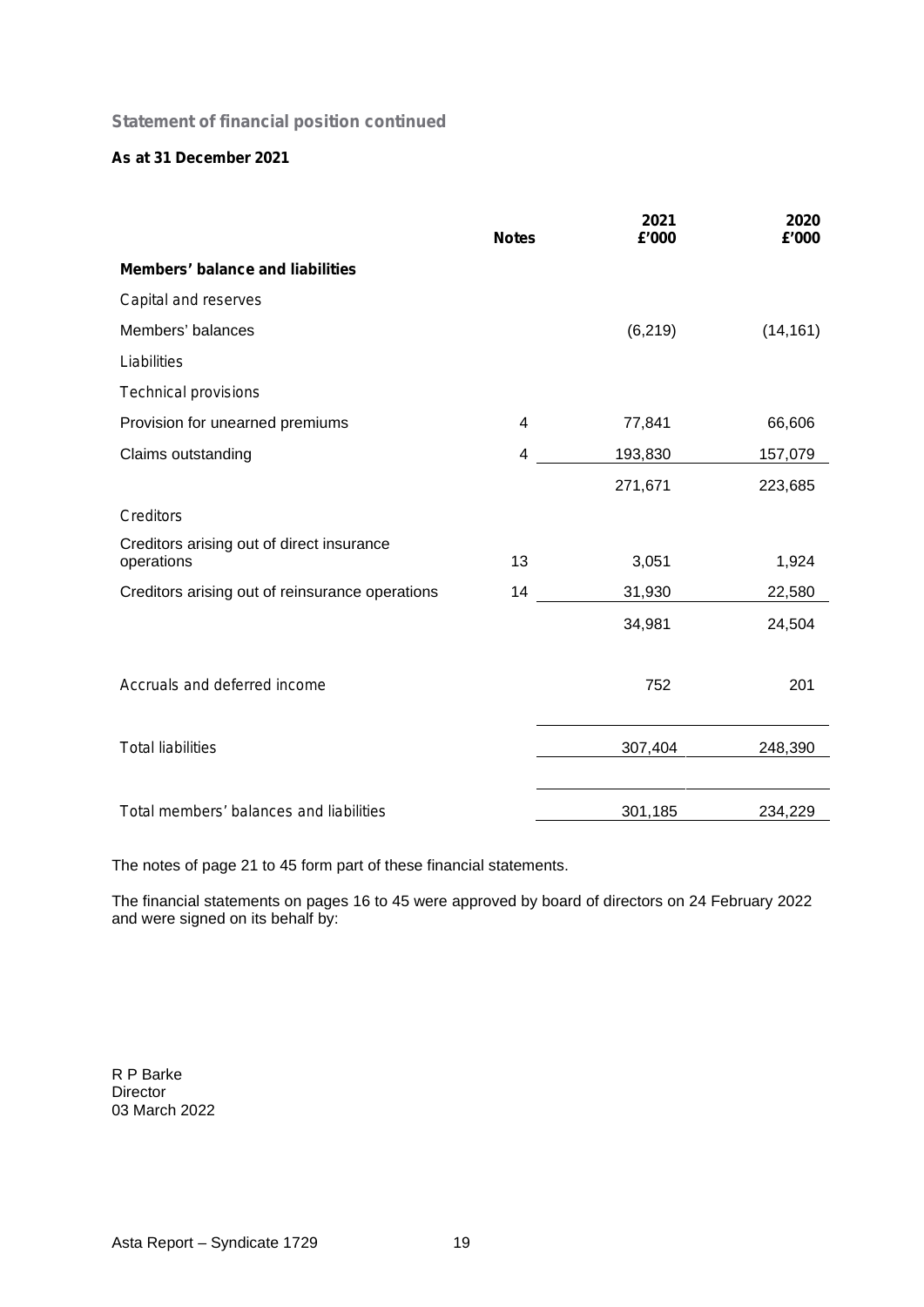# **Statement of cash flows**

For the year ended 31 December 2021

|                                                                  | <b>Notes</b> | 2021<br>£'000 | 2020<br>£'000 |
|------------------------------------------------------------------|--------------|---------------|---------------|
| Cash flows from operating activities                             |              |               |               |
| Profit on ordinary activities                                    |              | 5,043         | 3,927         |
| Increase in gross technical provisions                           |              | 47,986        | 27,265        |
| (Increase) in reinsurers' share of gross technical<br>provisions |              | (16, 717)     | (11,663)      |
| (Increase) in debtors                                            |              | (32, 495)     | (7, 107)      |
| Increase in creditors                                            |              | 10,477        | 5,418         |
| Movement in other assets/liabilities                             |              | (3, 484)      | (1, 219)      |
| Foreign exchange                                                 |              | (6, 347)      | (1,696)       |
| Investment return                                                |              | 388           | (2, 483)      |
| Net cash inflows from operating activities                       |              | 4,851         | 12,442        |
| Cash flows from investing activities                             |              |               |               |
| Purchase of financial investments                                |              | (61, 481)     | (44, 297)     |
| Sale of financial instruments                                    |              | 37,581        | 35,584        |
| Investment income received                                       |              | 638           | 1,937         |
| Increase in deposits with ceding undertakings                    |              | (279)         |               |
| Net cash (outflows) from investing activities                    |              | (23, 541)     | (6,776)       |
| Cash flows from financing activities                             |              |               |               |
| Collection from members' personal reserve funds                  |              | 8,328         | 4,187         |
| Members' agents fee advances                                     |              | (303)         | (197)         |
| Net cash inflows from financing activities                       |              | 8,025         | 3,990         |
| Net Increase in cash and cash equivalents                        |              | (10,665)      | 9,656         |
| Cash and cash equivalents at beginning of year                   |              | 22,124        | 12,756        |
| Exchange differences on opening cash                             |              | 212           | (288)         |
| Cash and cash equivalents at end of year                         | 16           | 11,671        | 22,124        |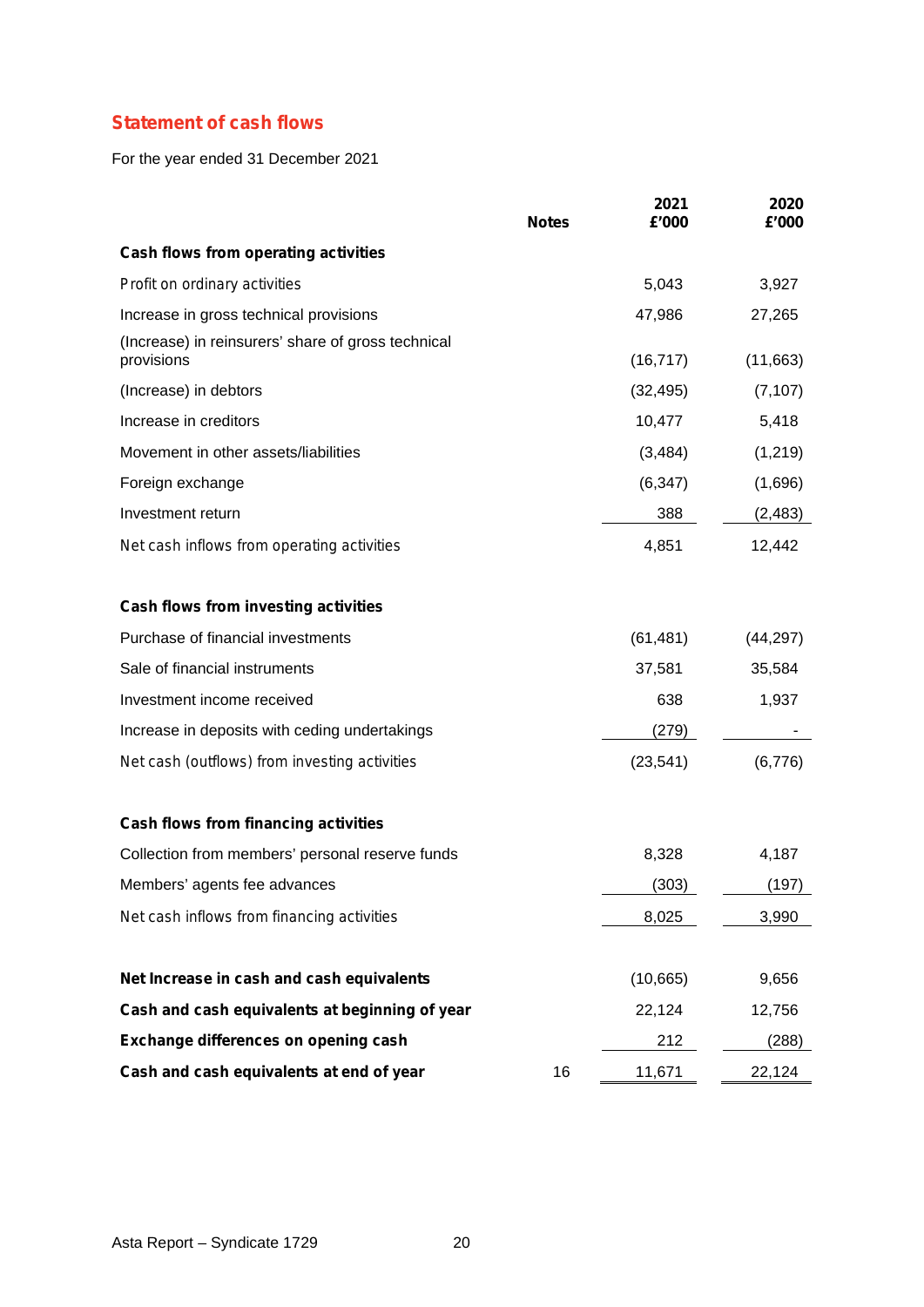## **Notes to the financial statements**

For the year ended 31 December 2021

## **1. Basis of preparation**

#### **Statement of compliance**

The financial statements have been prepared in compliance with The Insurance Accounts Directive (Lloyd's Syndicate and Aggregate Accounts) Regulations 2008 and FRS 102 and FRS 103, being applicable UK GAAP accounting standards, and in accordance with the provisions of Schedule 3 of the Large and Medium-sized Companies and Groups (Accounts and Reports) Regulations relating to insurance companies.

The financial statements are prepared under the historical cost convention except for certain financial instruments which are measured at fair value. The financial statements are prepared in GBP which is the reporting and presentational currency of the Syndicate and rounded to the nearest £'000. The functional currency of the Syndicate is US Dollars.

As permitted by FRS 103 the Syndicate continues to apply the existing accounting policies that were applied prior to this standard for its insurance contracts.

## **2. Accounting policies**

#### **Use of estimates**

In the preparation of the financial statements, the directors of the Managing Agent have made judgements, estimates and assumptions that affect the reported amounts of assets and liabilities, the disclosure of contingent assets and liabilities at the date of the accounts, and the reported amounts of income and expenses during the reporting period. Actual results may differ from those estimates. Significant items subject to such estimates and assumptions include:

- (i) provision for claims outstanding (refer to claims incurred accounting policy);
- (ii) estimates of future premium for binder contracts (refer to gross premiums accounting policy).

#### **Significant accounting policies**

The following principal accounting policies have been applied consistently in dealing with items which are considered material in relation to the Syndicate's annual accounts.

#### **Gross premiums**

Gross written premiums comprise the total premiums receivable for the whole period of cover provided by the contracts entered into during the reporting period, regardless of whether these are wholly due for payment in the reporting period, together with any adjustments arising in the reporting period to such premiums receivable in respect of business written in prior reporting periods. They are recognised on the date on which the policy commences. Gross written premiums are stated gross of brokerage payable and exclude taxes and duties levied on them.

Other key estimates contained within the syndicate close process are premium estimates and the earning pattern of recognising premium over the life of the contract. In the syndicate the premium written is initially based on the estimated premium income ('EPI') of each contract. Where premium is sourced through binders, the binder EPI is pro-rated across the binder period. This is done on a straight-line basis. The underwriters adjust their EPI estimates as the year of account matures. As the year of account closes premiums are adjusted to match the actual signed premium. An accrual for estimated future reinstatement premiums is retained. Premiums are earned on a straight-line basis over the life of each contract. At a portfolio level this is considered to provide a reasonable estimate for the full year of the pattern of risk over the coverage period.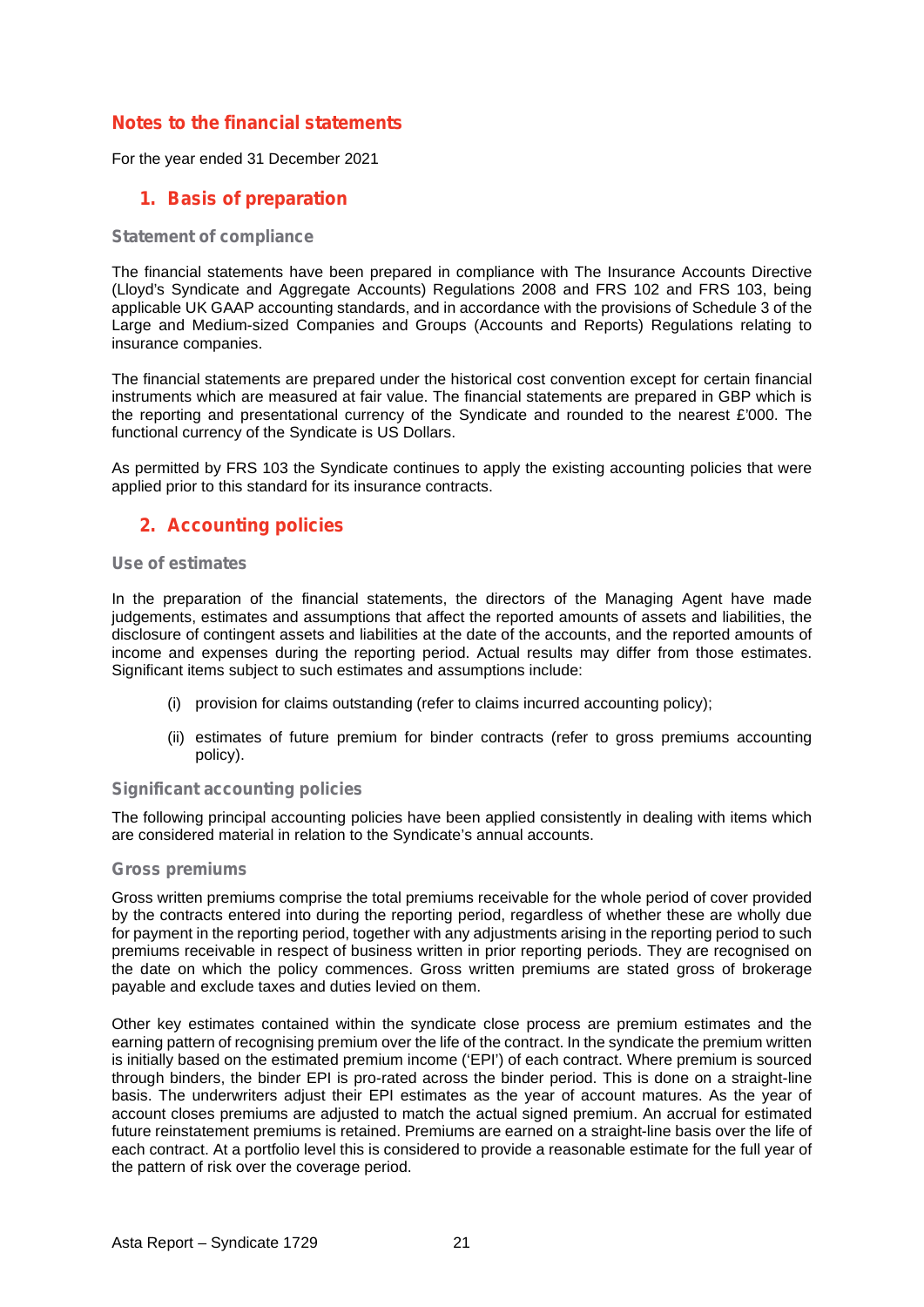#### **Reinsurance premiums**

Reinsurance written premiums comprise the total premiums payable for the whole cover provided by contracts entered into the period, including portfolio premiums payable, and are recognised on the date on which the policy incepts. Premiums include any adjustments arising in the accounting period in respect of reinsurance contracts incepting in prior accounting periods. They are recognised on the date on which the policy commences.

#### **Claims incurred**

Claims incurred comprise claims and settlement expenses (both internal and external) paid in the year and the movement in provision for outstanding claims and settlement expenses, including an allowance for the cost of claims incurred by the balance sheet date, but not reported until after the year end.

The provision for claims comprises amounts set aside for claims notified and claims incurred, but not yet reported (IBNR).

The amount included in respect of IBNR is based on statistical techniques of estimation applied by actuaries. These techniques generally involve projecting from past experience of the development of claims over time to form a view of the likely ultimate claims to be experienced for more recent underwriting, having regard to variations in the business accepted and the underlying terms and conditions. The provision for claims also includes amounts in respect of internal and external claims handling costs. For the most recent years, where a high degree of volatility arises from projections, estimates may be based in part on output from rating and other models of the business accepted and assessments of underwriting conditions.

The Syndicate supplies loss funds to Third Party Agents to facilitate the speedy settlement of claims. All of the loss funds utilise the LMA TPA contract which outline the necessary process for the handling and management of the Loss fund. Loss funds are recorded against claims paid and deducted from the IBNR calculation.

The reinsurers' share of provisions for claims is based on calculated amounts of outstanding claims and projections for IBNR, net of estimated irrecoverable amounts, having regard to the reinsurance programme in place for the class of business and the claims experience for the year. The Syndicate uses a number of statistical techniques to assist in making these estimates.

Accordingly, the two most critical assumptions as regards claims provisions are that the past is a reasonable predictor of the likely level of claims development and that the rating and other models used for current business are fair reflections of the likely level of ultimate claims to be incurred.

The directors consider that the provisions for gross claims and related reinsurance recoveries are fairly stated on the basis of the information currently available to them. However, ultimate liability will vary as a result of subsequent information and events and this may result in significant adjustments to the amounts provided.

Adjustments to the amounts of claims provisions established in prior years are reflected in the financial statements for the period in which the adjustments are made. The methods used, and the estimates made, are reviewed regularly.

#### **Provisions for unearned premiums**

Unearned premiums are those proportions of premiums written in a year that relate to periods of risk after the reporting date. In respect of general insurance business, written premiums are recognised as earned over the period of the policy on a time apportionment basis having regard where appropriate, to the incidence of risk. The proportion attributable to subsequent periods is deferred as a provision for unearned premiums.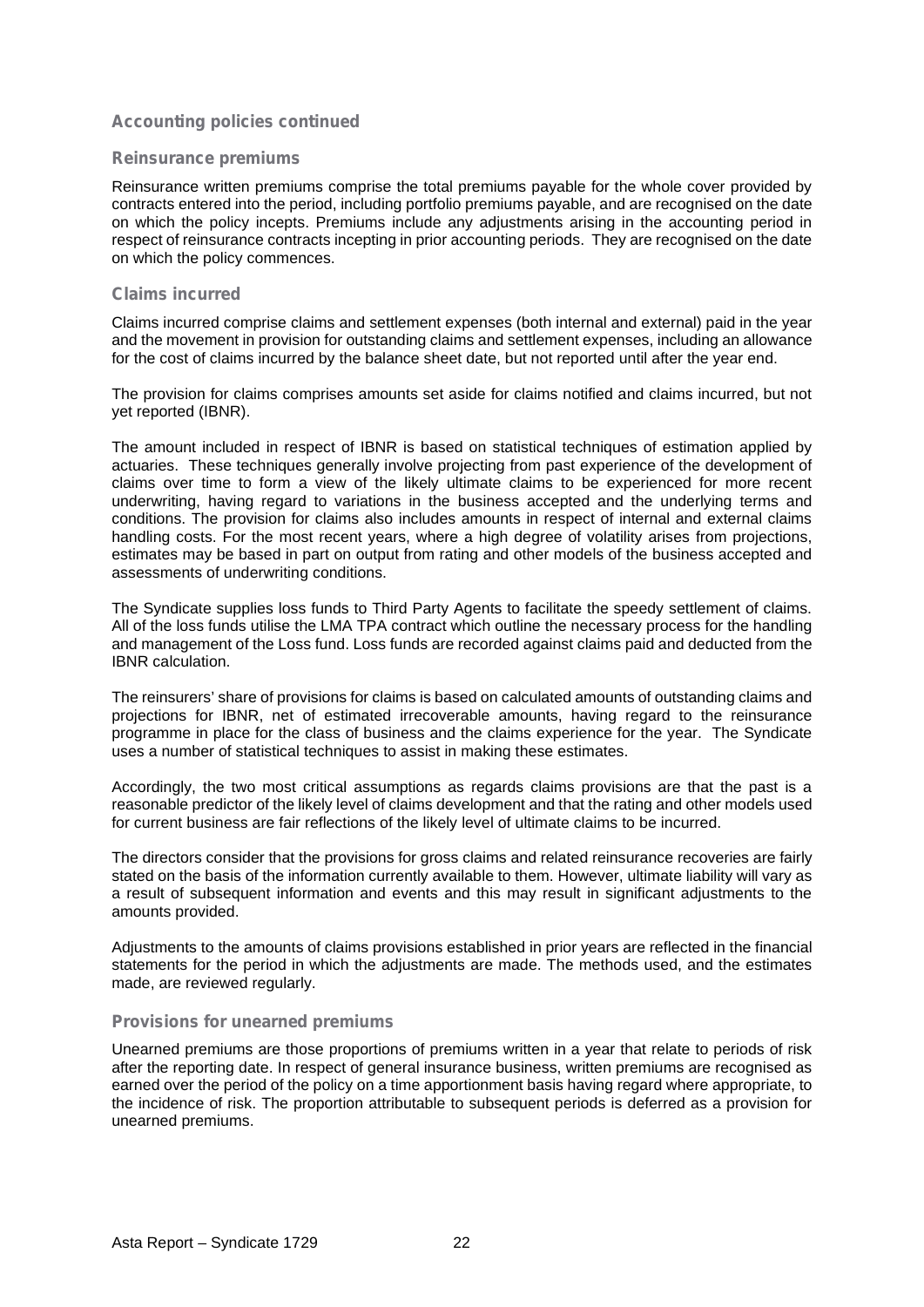Unearned reinsurance premiums are those proportions of premiums written in a year that relate to periods of risk after the reporting date. Unearned reinsurance premiums are deferred over the term of the underlying insurance policies for risks-attaching contracts and over the term of the reinsurance contract for losses-occurring contracts.

#### **Unexpired risks**

A provision for unexpired risks is made where claims and related expenses likely to arise after the end of the financial period in respect of contracts concluded before that date, are expected to exceed the unearned premiums and premiums receivable under these contracts, after the deduction of any acquisition costs deferred.

The provision for unexpired risks is calculated separately by reference to classes of business which are managed together, after taking into account relevant investment return.

At 31 December 2021 and 31 December 2020 the Syndicate did not have an unexpired risk provision.

#### **Deferred acquisition costs**

Acquisition costs comprise costs arising from the conclusion of insurance contracts. They include both direct costs, such as intermediary commissions or the cost of drawing up the insurance document or including the insurance contract in the portfolio, and indirect costs, such as the advertising costs or the administrative expenses connected with the processing of proposals and the issuing of policies.

Deferred acquisition costs are costs arising from conclusion of insurance contracts that are incurred during the reporting period but which relate to a subsequent reporting period and which are carried forward to subsequent reporting periods.

Deferred acquisition costs are amortised over the period in which the related premiums are earned.

#### **Reinsurance assets**

The Syndicate cedes insurance risk in the normal course of business. Reinsurance assets represent balances due from reinsurance companies. Amounts recoverable from reinsurers are estimated in a manner consistent with the outstanding claims provision or settled claims associated with the reinsurer's policies and are in accordance with the related reinsurance contract.

Reinsurance assets are reviewed for impairment at each reporting date, or more frequently, when an indication of impairment arises during the reporting year. Impairment occurs when there is objective evidence as a result of an event that occurred after initial recognition of the reinsurance asset that the Syndicate may not receive all outstanding amounts due under the terms of the contract and the event has a reliably measurable impact on the amounts that the Syndicate will receive from the reinsurer. The impairment loss is recorded in the income statement.

Gains or losses on buying reinsurance are recognised in the income statement immediately at the date of purchase and are not amortised. There were no such gains recognised in 2021 or 2020.

Ceded reinsurance arrangements do not relieve the Syndicate from its obligations to policyholders.

#### **Insurance receivables**

Insurance receivables are recognised when due and measured on initial recognition at the fair value of the consideration received or receivable. Subsequent to initial recognition, insurance receivables are measured at amortised cost, using the effective interest rate method. The carrying value of insurance receivables is reviewed for impairment whenever events or circumstances indicate that the carrying amount may not be recoverable, with the impairment loss recorded in the income statement.

Insurance receivables are not recognised when the derecognition criteria for financial assets have been met.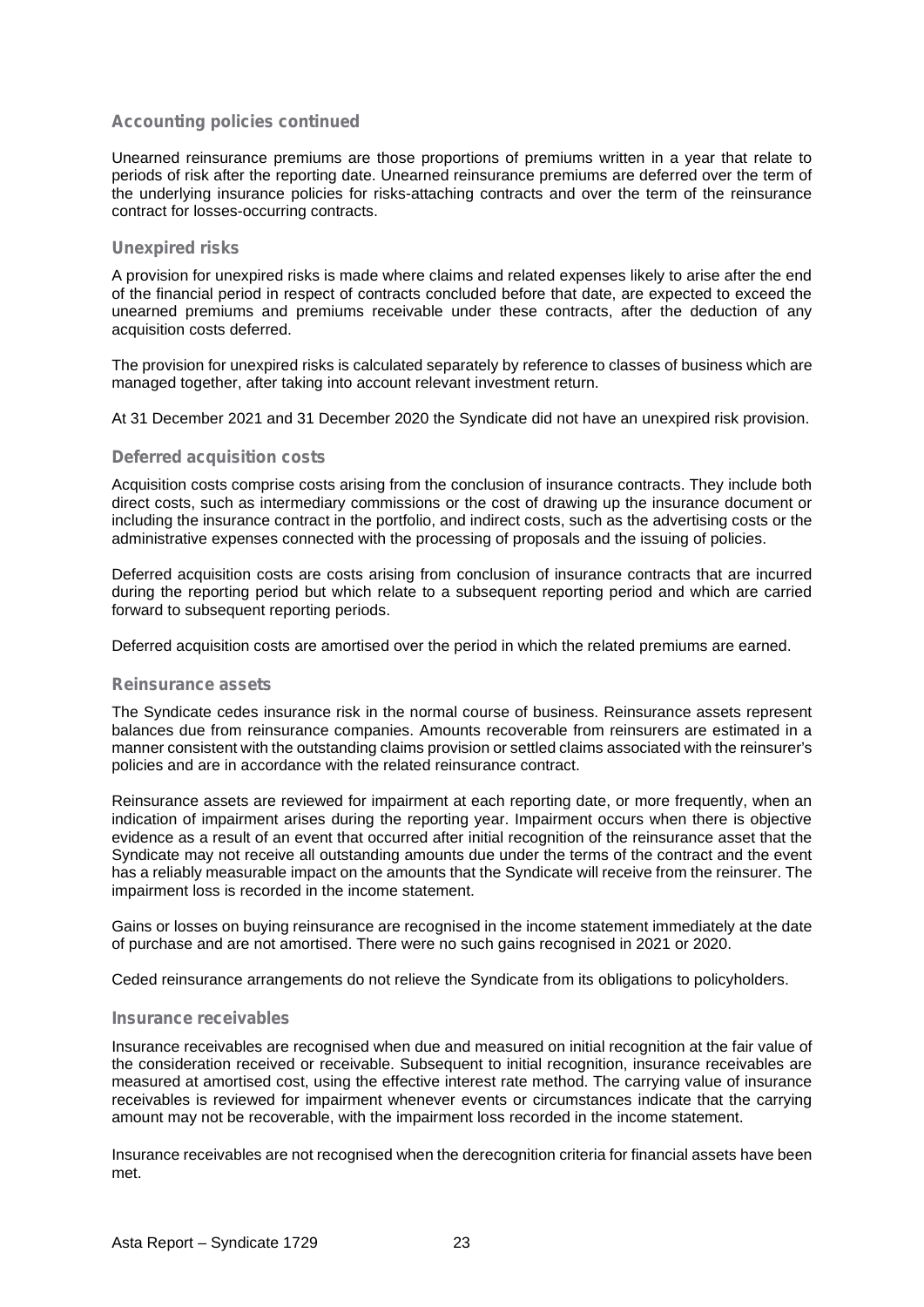#### **Insurance payables**

Insurance payables are recognised when due and measured on initial recognition at the fair value of the consideration received less directly attributable transaction costs. Subsequent to initial recognition, they are measured at amortised cost using the effective interest rate method. Insurance payables are derecognised when the obligation under the liability is settled, cancelled or expired.

#### **Foreign currencies**

The Syndicate's functional currency is USD and the reporting currency and presentational currency is GBP.

Transactions denominated in currencies other than the functional currency are initially recorded in the functional currency at the exchange rate ruling at the date of the transactions. Monetary assets and liabilities (which include all assets and liabilities arising from insurance contracts including unearned premiums and deferred acquisition costs) denominated in foreign currencies are retranslated into the functional currency at the exchange rate ruling on the reporting date.

Non-monetary items that are measured in terms of historical cost in a foreign currency are translated using the exchange rate as at the date of the initial transaction and are not subsequently restated. Non monetary items denominated in a foreign currency, measured at fair value are translated into the functional currency using the exchange rate ruling at the date when the fair value was determined.

Exchange differences are recorded in the non-technical account.

The following balance sheet rates of exchange have been used in the preparation of these accounts:

|            | 2021            | 2020            |
|------------|-----------------|-----------------|
|            | <b>Year End</b> | <b>Year End</b> |
| <b>USD</b> | 1.35            | 1.37            |
| CAD        | 1.71            | 1.74            |
| <b>EUR</b> | 1.19            | 1.12            |
| <b>JPY</b> | 155.97          | 141.12          |

#### **Financial liabilities**

The Syndicate's financial liabilities include trade and other payables, borrowings and insurance payables, where applicable. All financial liabilities are recognised initially at fair value and, in the case of loans and borrowings, net of directly attributable transaction costs.

A financial liability is derecognised when the obligation under the liability is discharged or expires.

#### **Financial investments**

The Syndicate classifies its financial investments as either financial assets at fair value through profit or loss, loans and receivables or available for sale. The Syndicate determines the classification of its financial assets at initial recognition. Financial assets are initially recognised at fair value plus, in the case of instruments not at fair value through profit or loss, directly attributable transaction costs.

The classification depends on the purpose for which the investments were acquired or originated. In general, financial assets are classified as fair value through profit or loss as the Syndicate's documented investment strategy is to manage financial investments acquired on a fair value basis.

All regular way purchases and sales of financial assets are recognised on the trade date, i.e. the date the Syndicate commits to purchase or sell the asset. Regular way purchases or sales of financial assets require delivery of assets within the time frame generally established by regulation or convention in the market place.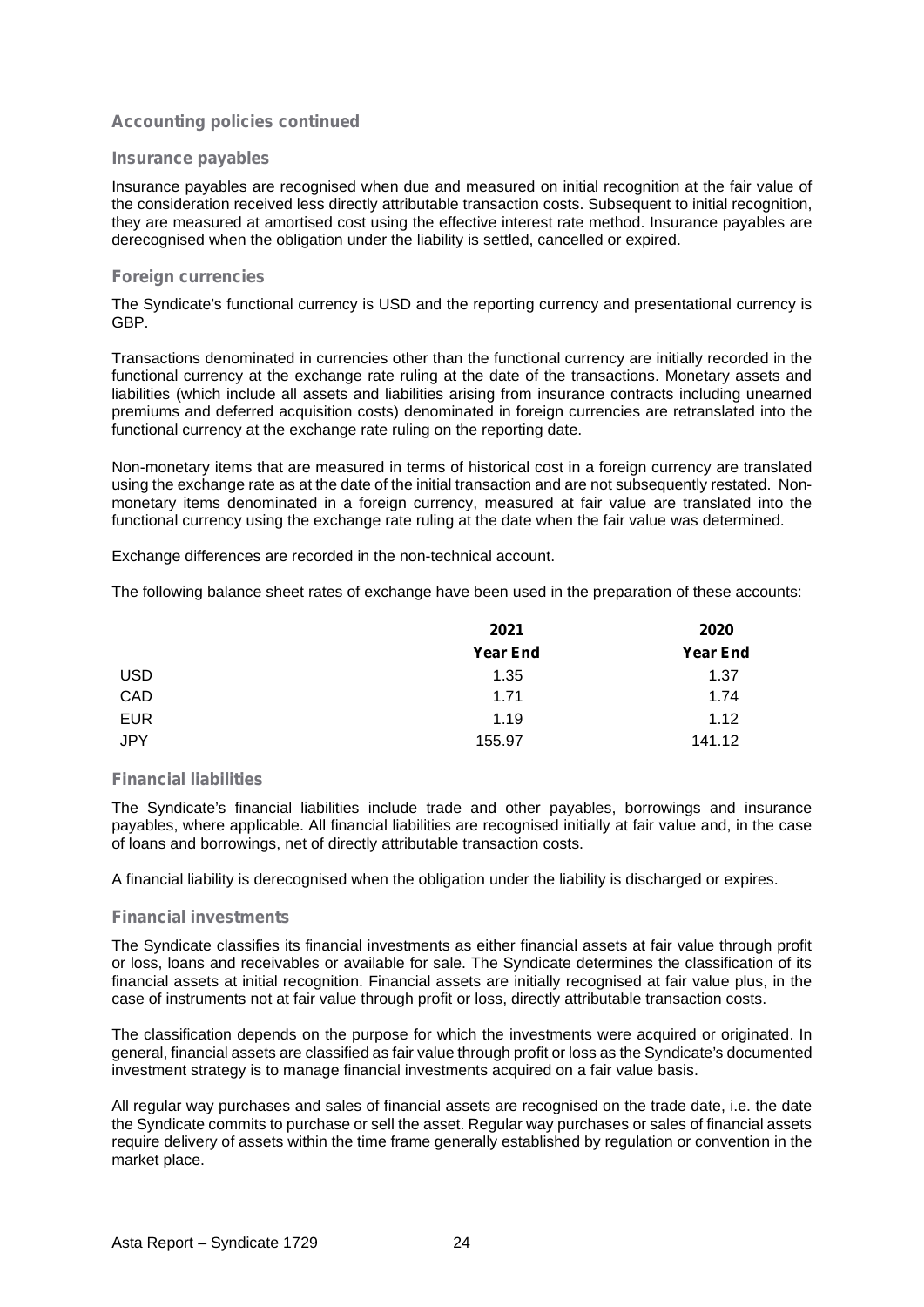These investments are initially recorded at fair value. Subsequent to initial recognition, these investments are re-measured at fair value at each reporting date. Fair value adjustments and realised gains and losses are recognised in the income statement.

The Syndicate uses the following hierarchy for determining the fair value of financial instruments by valuation technique:

- Level 1: quoted (unadjusted) prices in active markets for identical assets or liabilities.
- Level 2: other techniques for which all inputs which have a significant effect on the recorded fair value are observable, either directly or indirectly.
- Level 3: techniques which use inputs which have a significant effect on the recorded fair value that are not based on observable market data.

## **Investment return**

Investment return comprises all investment income, realised investment gains and losses and movements in unrealised gains and losses, net of investment expenses, charges and interest.

Realised gains and losses on investments carried at market value are calculated as the difference between sale proceeds and purchase price. Movements in unrealised gains and losses on investments represent the difference between the valuation at the balance sheet date, together with the reversal of unrealised gains and losses recognised in earlier accounting periods in respect of investment disposals in the current period.

Investment return is initially recorded in the non-technical account. A transfer is made from the nontechnical account to the general business technical account to reflect the investment return on funds supporting underwriting business.

#### **Taxation**

Under Schedule 19 of the Finance Act 1993 managing agents are not required to deduct basic rate income tax from trading income. In addition, all UK basic rate income tax (currently at 20%) deducted from Syndicate investment income is recoverable by managing agents and consequently the distribution made to members or their members' agents is gross of tax. Capital appreciation falls within trading income and is also distributed gross of tax.

No provision has been made for any other overseas tax payable by members on underwriting results or investment earnings. Any payments on account made by the Syndicate during the year have been included in the balance sheet under the heading 'other debtors'.

#### **Profit commission**

Profit commission is charged by the managing agent at a rate of 17.5% on the profit on a year of account basis subject to a 2 year deficit clause. Such commission does not become payable until after the appropriate year of account closes normally at 36 months.

#### **Pension costs**

The Managing Agent operates a defined contribution scheme. Pension contributions to Syndicate staff are charged to the Syndicate and included within net operating expenses.

#### **Syndicate operating expenses**

Where expenses are incurred by the Managing Agent or on behalf of the Managing Agent on the administration of managed Syndicates, these expenses are apportioned using various methods depending on the type of expense. Expenses which are incurred jointly for the Managing Agent and managed Syndicates are apportioned between the Managing Agent and the Syndicates depending on the amount of work performed, resources used and volume of business transacted.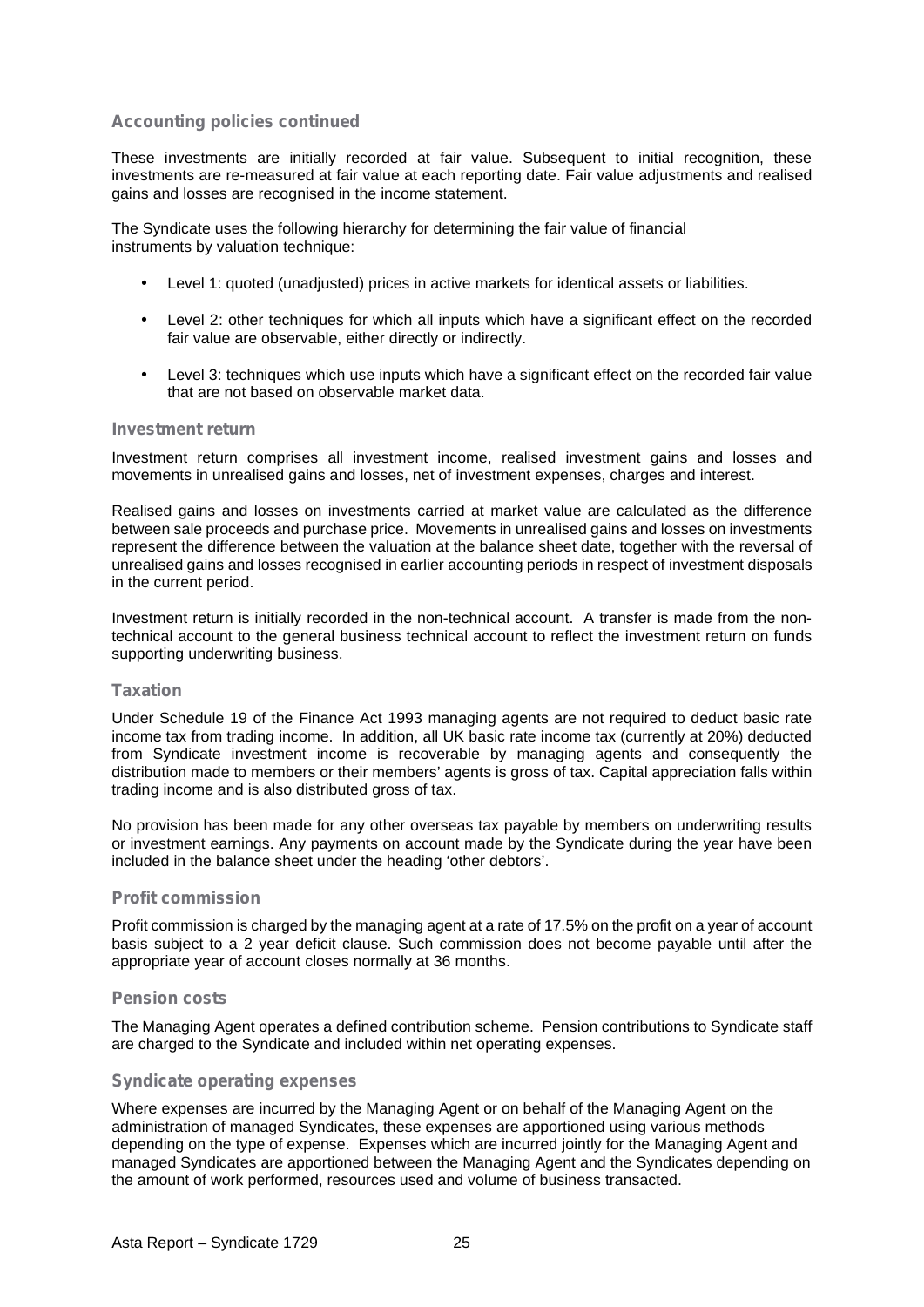# **3. Segmental analysis**

An analysis of the underwriting result before investment return is set out below:

| 2021                                 | <b>Gross</b><br>written<br>premiums | <b>Gross</b><br>premium<br>earned | <b>Gross</b><br>claims<br>incurred | <b>Gross</b><br>operating<br>expenses | Reinsurance<br>balance | <b>Total</b> |
|--------------------------------------|-------------------------------------|-----------------------------------|------------------------------------|---------------------------------------|------------------------|--------------|
|                                      | £'000                               | £'000                             | £'000                              | £'000                                 | £'000                  | £'000        |
| Direct insurance:                    |                                     |                                   |                                    |                                       |                        |              |
| Accident & Health                    | 2,887                               | 3,181                             | (688)                              | (867)                                 | 96                     | 1,722        |
| Motor (third-party<br>liability)     | 806                                 | 643                               | (81)                               | (170)                                 | (16)                   | 376          |
| Motor (other classes)                | 6,838                               | 6,577                             | (4, 810)                           | (1,749)                               | 933                    | 951          |
| Marine aviation and<br>transport     | 4,698                               | 3,782                             | (1, 325)                           | (979)                                 | 272                    | 1,750        |
| Fire and other<br>damage to property | 51,066                              | 49,426                            | (39, 561)                          | (13,014)                              | 5,524                  | 2,375        |
| Third-party liability                | 41,058                              | 38,671                            | (16, 795)                          | (10, 274)                             | (2, 465)               | 9,137        |
| Miscellaneous                        | 7,077                               | 7,313                             | (3,246)                            | (1,576)                               | 1,064                  | 3,555        |
|                                      | 114,430                             | 109,593                           | (66, 506)                          | (28, 629)                             | 5,408                  | 19,866       |
| Reinsurance                          | 70,251                              | 68,579                            | (78, 631)                          | (18, 122)                             | 13,574                 | (14,600)     |
| Total                                | 184,681                             | 178,172                           | (145, 137)                         | (46, 751)                             | 18,982                 | 5,266        |

| <b>Gross</b><br>written<br>premiums | <b>Gross</b><br>premium<br>earned | <b>Gross</b><br>claims<br>incurred | <b>Gross</b><br>operating<br>expenses | <b>Reinsurance</b><br>balance | <b>Total</b> |
|-------------------------------------|-----------------------------------|------------------------------------|---------------------------------------|-------------------------------|--------------|
| £'000                               | £'000                             | £'000                              | £'000                                 | £'000                         | £'000        |
|                                     |                                   |                                    |                                       |                               |              |
| 3,954                               | 2,982                             | (2,326)                            | (798)                                 | (107)                         | (249)        |
| 414                                 | 438                               | 117                                | (176)                                 | (30)                          | 349          |
| 4,732                               | 1,885                             | (726)                              | (494)                                 | (197)                         | 468          |
| 2,592                               | 1,976                             | (1, 337)                           | (511)                                 | (174)                         | (46)         |
| 52,941                              | 54,541                            | (35, 578)                          | (13, 471)                             | (2,369)                       | 3,123        |
| 33,539                              | 34,979                            | (18, 247)                          | (11, 367)                             | (3, 566)                      | 1,799        |
| 5,198                               | 6,019                             | (10,050)                           | (1, 540)                              | 1,684                         | (3,887)      |
| 103,370                             | 102,820                           | (68, 147)                          | (28, 357)                             | (4, 759)                      | 1,557        |
| 59,723                              | 55,726                            | (44,491)                           | (15, 299)                             | 2,563                         | (1,501)      |
| 163,093                             | 158,546                           | (112, 638)                         | (43, 656)                             | (2, 196)                      | 56           |
|                                     |                                   |                                    |                                       |                               |              |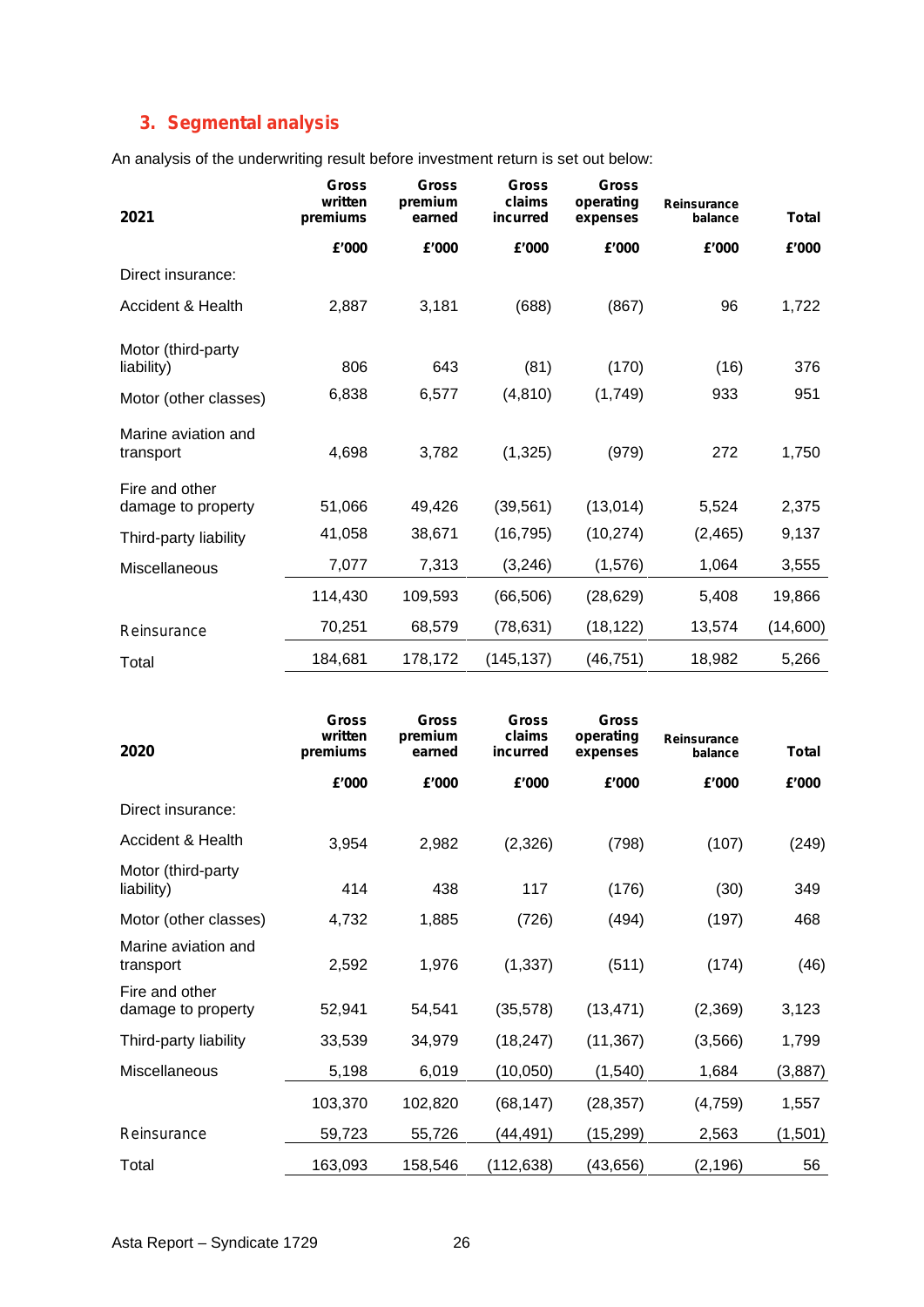#### **Segmental analysis continued**

Commissions on direct insurance gross premiums earned during 2021 were £22.9m (2020: £20.8m).

The main component that makes up miscellaneous in the table is Pecuniary Loss.

The reinsurance balance is the aggregate total of all those items included in the technical account which relate to reinsurance outwards transactions including items recorded as reinsurance commissions and profit participation.

All premiums were concluded in the UK.

Gross operating expenses are different to net operating expenses shown in the income statement by £2.4m as commissions in respect of outward reinsurance were received and set off in arriving at the net operating expenses for 2021.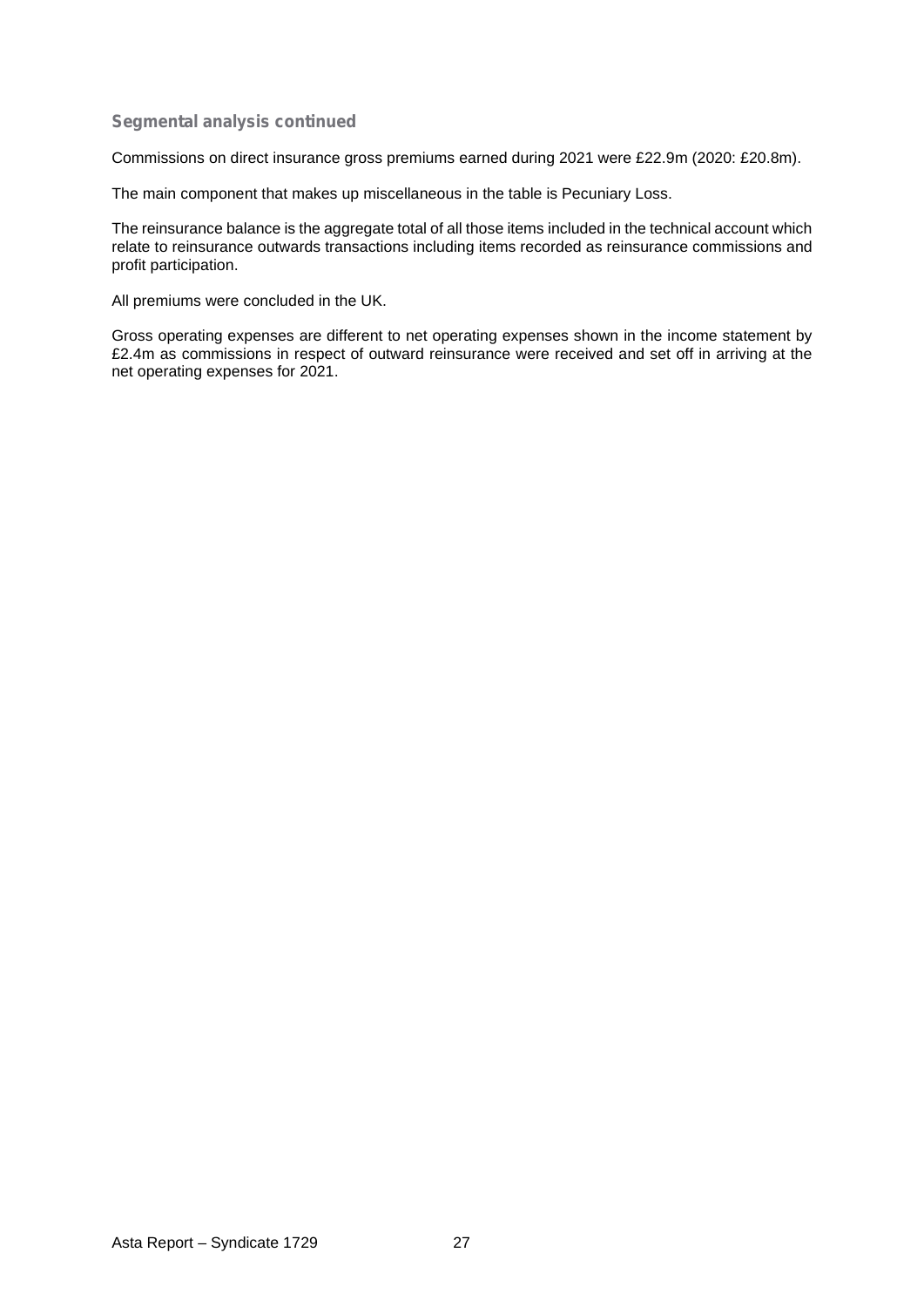# **4. Technical provisions**

|                                          | <b>Gross</b><br>provisions<br>£'000 | 2021<br>Reinsurance<br>assets<br>£'000 | <b>Net</b><br>£'000 | <b>Gross</b><br>provisions<br>£'000 | 2020<br>Reinsurance<br>assets<br>£'000 | <b>Net</b><br>£'000 |
|------------------------------------------|-------------------------------------|----------------------------------------|---------------------|-------------------------------------|----------------------------------------|---------------------|
| <b>Claims outstanding</b>                |                                     |                                        |                     |                                     |                                        |                     |
| Balance at 1 January                     | 157,079                             | (43, 333)                              | 113,746             | 131,621                             | (33, 728)                              | 97,893              |
| Change in claims<br>outstanding          | 33,530                              | (14, 451)                              | 19,079              | 30,641                              | (11, 215)                              | 19,426              |
| Effect of FX and other<br>movements      | 3,221                               | (714)                                  | 2,507               | (5, 183)                            | 1,610                                  | (3, 573)            |
| <b>Balance at 31</b><br><b>December</b>  | 193,830                             | (58, 498)                              | 135,332             | 157,079                             | (43, 333)                              | 113,746             |
| <b>Claims notified</b>                   | 77,818                              | (28, 478)                              | 49,340              | 59,044                              | (18, 289)                              | 40,755              |
| Claims incurred but not<br>reported      | 116,012                             | (30, 020)                              | 85,992              | 98,035                              | (25, 044)                              | 72,991              |
| <b>Balance at 31</b><br><b>December</b>  | 193,830                             | (58, 498)                              | 135,332             | 157,079                             | (43, 333)                              | 113,746             |
| <b>Unearned premiums</b>                 |                                     |                                        |                     |                                     |                                        |                     |
| Balance at 1 January                     | 66,606                              | (15, 945)                              | 50,661              | 64,799                              | (13, 887)                              | 50,912              |
| Change in unearned<br>premiums           | 6,509                               | (1,084)                                | 5,425               | 4,547                               | (4,085)                                | 462                 |
| Effect of movements in<br>exchange rates | 4,726                               | (468)                                  | 4,258               | (2,740)                             | 2,027                                  | (713)               |
| <b>Balance at 31</b><br><b>December</b>  | 77,841                              | (17, 497)                              | 60,344              | 66,606                              | (15, 945)                              | 50,661              |
| <b>Deferred acquisition</b><br>costs     |                                     |                                        |                     |                                     |                                        |                     |
| Balance at 1 January                     | 16,794                              |                                        | 16,794              | 17,519                              |                                        | 17,519              |
| Change in deferred<br>acquisition costs  | 1,562                               |                                        | 1,562               | 102                                 |                                        | 102                 |
| Effect of movements in<br>exchange rates | 651                                 |                                        | 561                 | (827)                               |                                        | (827)               |
| <b>Balance at 31</b><br><b>December</b>  | 18,917                              |                                        | 18,917              | 16,794                              | -                                      | 16,794              |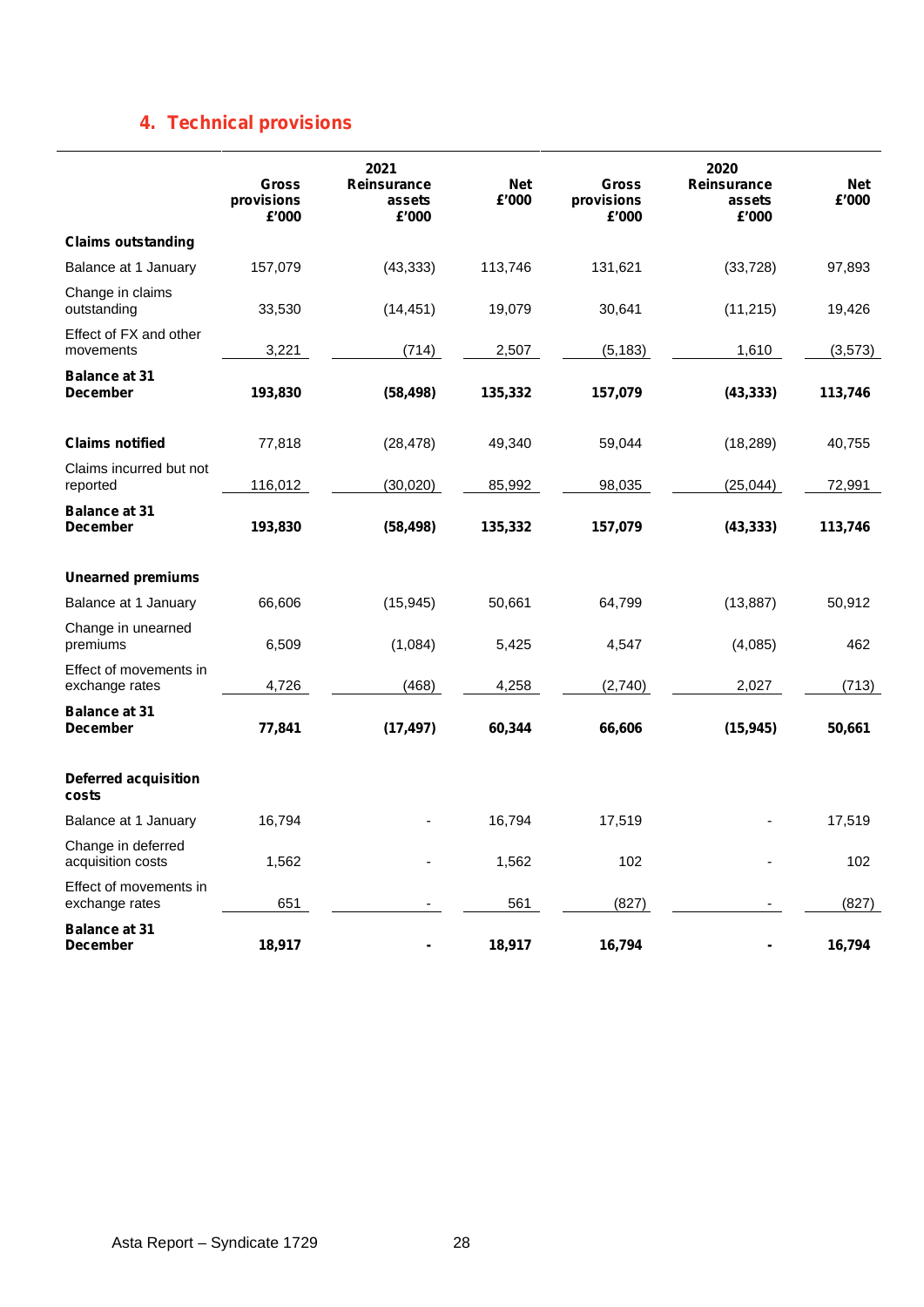## **5. Net operating expenses**

|                                      | 2021      | 2020      |  |
|--------------------------------------|-----------|-----------|--|
|                                      | £'000     | £'000     |  |
| Acquisition costs                    | (44, 333) | (38, 697) |  |
| Change in deferred acquisition costs | 1,562     | 102       |  |
| Administration expenses              | (3,980)   | (5,061)   |  |
| <b>RI Commissions</b>                | 2,438     | 1,703     |  |
| Net operating expenses               | (44,313)  | (41, 953) |  |

Members' standard personal expenses amounting to £2.6m (2020: £2.2m) are included in administrative expenses. Members' standard personal expenses include Lloyd's subscriptions, New Central Fund contributions and Managing Agency fees. It is the Syndicate's policy to defer admin expenses.

## **6. Staff costs**

|                       | 2021      | 2020     |  |
|-----------------------|-----------|----------|--|
|                       | £'000     | £'000    |  |
| Wages and salaries    | (8, 191)  | (6, 494) |  |
| Social security costs | (1,026)   | (809)    |  |
| Other pension costs   | (937)     | (604)    |  |
|                       | (10, 154) | (7, 907) |  |

The average number of employees working during the year for the Syndicate were as follows:

|                            | 2021 | 2020 |  |
|----------------------------|------|------|--|
|                            |      |      |  |
| Administration and finance | 28   | 21   |  |
| Underwriting               | 24   | 19   |  |
| Claims                     | 5    | 4    |  |
|                            | 57   | 44   |  |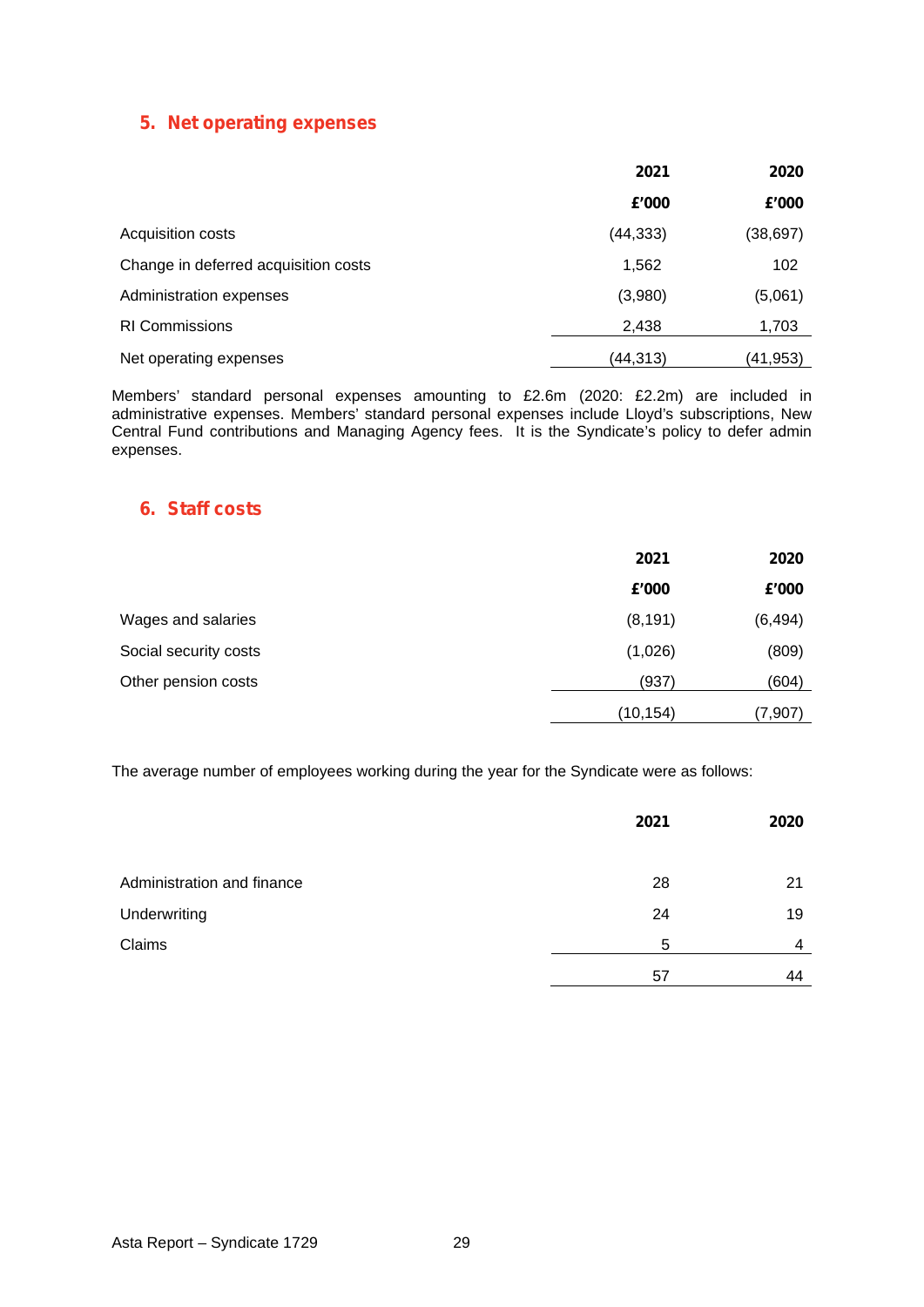## **7. Auditor's remuneration**

|                                                                      | 2021  | 2020  |  |
|----------------------------------------------------------------------|-------|-------|--|
|                                                                      | £'000 | £'000 |  |
| Audit of the Syndicate annual accounts                               | (32)  | (28)  |  |
| Other services pursuant to Regulations and Lloyd's<br><b>Byelaws</b> | (122) | (104) |  |
| Other non-audit services                                             | (63)  | (60)  |  |
|                                                                      | (217) | (192) |  |

Auditor's remuneration is included as part of the administrative expenses in note 5 to the financial statements.

## **8. Emoluments of the directors of Asta Managing Agency Ltd**

The aggregate emoluments of the Directors and staff of the Managing Agency are met by Asta Managing Agency Ltd and are disclosed within the financial statements of that company, with the exception of J. M. Tighe, S.P.A. Norton, D.J.G. Hunt and L Harfitt. J.M. Tighe and S.P.A Norton's remuneration is disclosed in the financial statements of Asta Capital Ltd and the remuneration of D.J.G. Hunt and L Harfitt is disclosed in the financial statements of Asta Insurance Markets Ltd and were all charged in the accounts of Asta Managing Agency Ltd.

No emoluments of the Directors or staff of Asta Managing Agency Ltd were directly charged to the Syndicate.

No other compensation was payable to key management personnel.

The Active Underwriter received the following aggregate remuneration, charged as a Syndicate expense:

|                                 | 2021  | 2020  |  |
|---------------------------------|-------|-------|--|
|                                 | £'000 | £'000 |  |
| Active Underwriter's emoluments | 376   | 609   |  |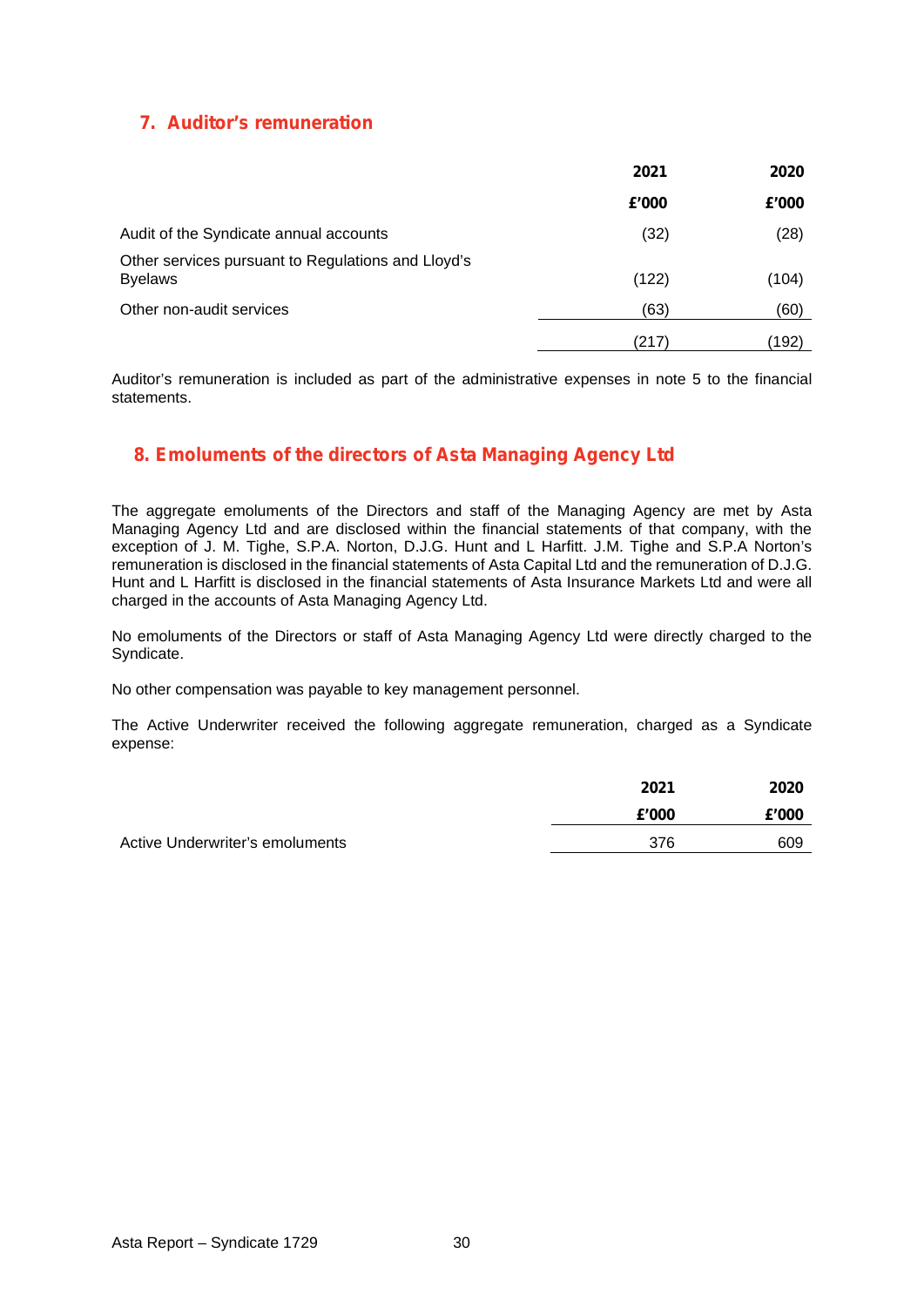# **9. Investment return**

|                                                                                                      | 2021    | 2020  |
|------------------------------------------------------------------------------------------------------|---------|-------|
|                                                                                                      | £'000   | £'000 |
| Income from other financial investments                                                              | 1,026   | 1,647 |
| Net gains/losses on realisation of investments                                                       |         |       |
| Fair value through profit or loss designated upon<br>٠<br>initial recognition                        | (320)   | 343   |
| Total investment income                                                                              | 706     | 1,990 |
| Net unrealised gains/losses on investments                                                           |         |       |
| Fair value through profit or loss designated upon<br>$\overline{\phantom{m}}$<br>initial recognition | (1,026) | 547   |
| Investment expenses and charges                                                                      | (68)    | (54)  |
| Total investment return                                                                              | (388)   | 2,483 |

# **10.Financial investments**

|                                                                             | 2021                       |                          |         |  |  |        |
|-----------------------------------------------------------------------------|----------------------------|--------------------------|---------|--|--|--------|
|                                                                             | Carrying<br>value<br>£'000 | <b>Purchase</b><br>price |         |  |  | Listed |
|                                                                             |                            | £'000                    | £'000   |  |  |        |
| Shares and other variable yield securities and units in unit trusts         |                            |                          |         |  |  |        |
| Designated at fair value through profit or loss<br>$\overline{\phantom{a}}$ | 12.021                     | 12.021                   | 12.021  |  |  |        |
| Debt securities and other fixed income securities                           |                            |                          |         |  |  |        |
| Designated at fair value through profit or loss<br>٠                        | 90,167                     | 91.199                   | 90,303  |  |  |        |
|                                                                             | 102,188                    | 103.220                  | 102,324 |  |  |        |

|                                                                             | 2020                                          |        |        |  |
|-----------------------------------------------------------------------------|-----------------------------------------------|--------|--------|--|
|                                                                             | Carrying<br><b>Purchase</b><br>value<br>price |        | Listed |  |
|                                                                             | £'000                                         | £'000  | £'000  |  |
| Shares and other variable yield securities and units in unit trusts         |                                               |        |        |  |
| Designated at fair value through profit or loss<br>$\overline{\phantom{a}}$ | 22.679                                        | 22.679 | 22,679 |  |
| Debt securities and other fixed income securities                           |                                               |        |        |  |
| Designated at fair value through profit or loss<br>۰.                       | 66.284                                        | 65.797 | 65,067 |  |
|                                                                             | 88.963                                        | 88.476 | 87,746 |  |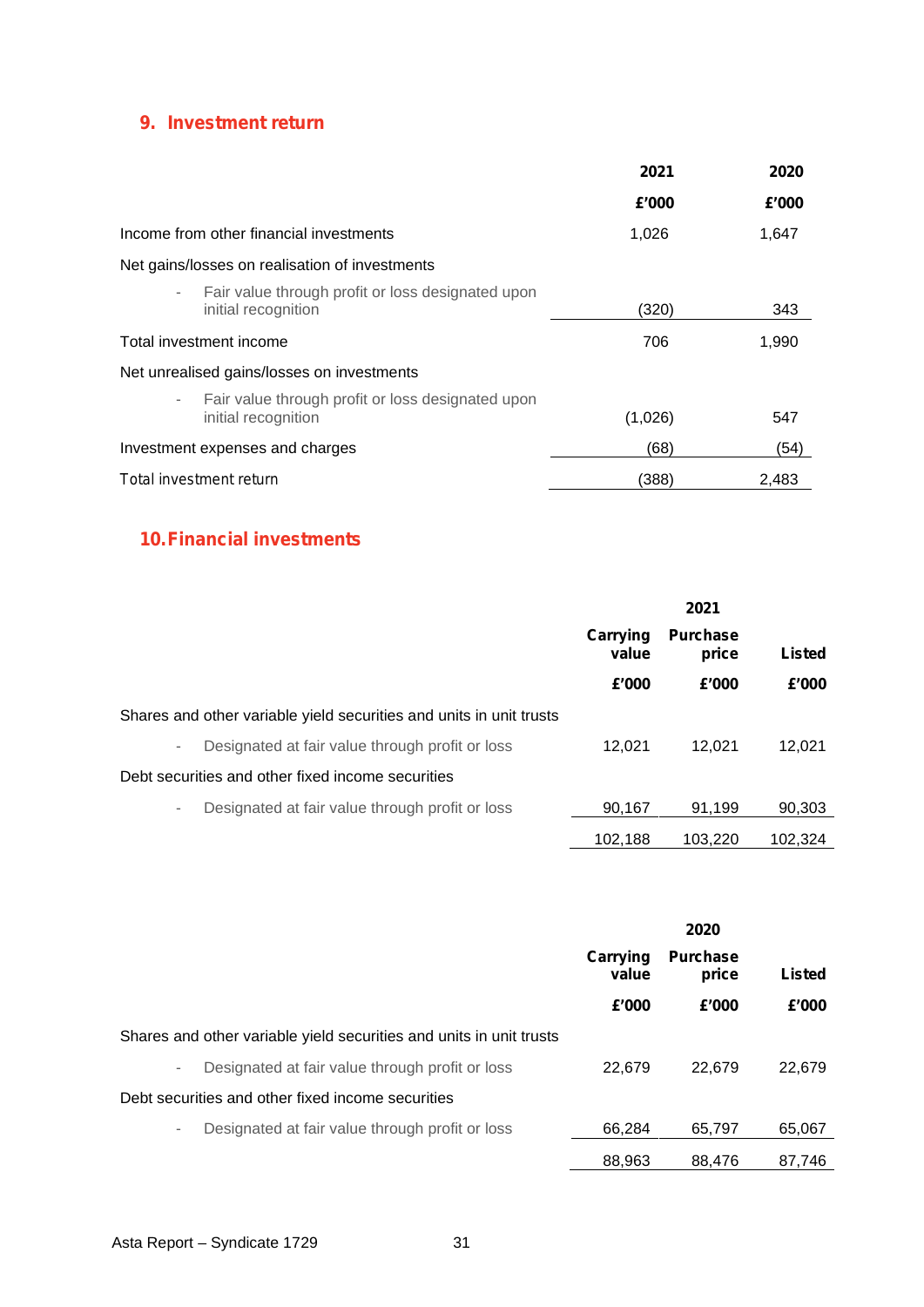#### **Financial investments continued**

Amounts included within Shares and other variable securities include CIS/Unit Trusts where funds are invested in a single entity which invests in investments. These have the attributes of a cash instrument with the carrying value and purchase price being the same.

There was no material change in fair value for financial instruments held at fair value attributable to own credit risk in the current or comparative period.

The following table shows financial investments recorded at fair value analysed between the three levels in the fair value hierarchy.

|                                                                        | Level 1                  | Level 2 | Level 3 | Total        |
|------------------------------------------------------------------------|--------------------------|---------|---------|--------------|
|                                                                        | £'000                    | £'000   | £'000   | £'000        |
| 31 December 2021                                                       |                          |         |         |              |
| Shares and other variable yield securities<br>and units in unit trusts |                          | 9,763   | 2,258   | 12,021       |
| Debt securities and other fixed income<br>securities                   | $\overline{\phantom{a}}$ | 90,167  |         | 90,167       |
| Overseas deposits                                                      | 1,198                    | 8,352   |         | 9,550        |
| Total                                                                  | 1,198                    | 108,282 | 2,258   | 111,738      |
|                                                                        | Level 1                  | Level 2 | Level 3 | <b>Total</b> |
|                                                                        | £'000                    | £'000   | £'000   | £'000        |
| 31 December 2020                                                       |                          |         |         |              |
| Shares and other variable yield securities<br>and units in unit trusts | ۰                        | 20,421  | 2,258   | 22,679       |
| Debt securities and other fixed income<br>securities                   | -                        | 66,284  |         | 66,284       |
|                                                                        |                          |         |         |              |

Total 8,891 86,706 2,258 97,855

Overseas deposits and the set of the set of the set of the set of the set of the set of the set of the set of the set of the set of the set of the set of the set of the set of the set of the set of the set of the set of th

Included in the level 1 category are financial assets that are measured by reference to published quotes in an active market. A financial instrument is regarded as quoted in an active market if quoted prices are readily and regularly available from an exchange, dealer, broker, industry Syndicate, pricing service or regulatory agency and those prices represent actual and regularly occurring market transactions on an arm's length basis.

Included in the level 2 category are financial assets measured using a valuation technique based on assumptions that are supported by prices from observable current market transactions. For example, assets for which pricing is obtained via pricing services but where prices have not been determined in an active market, financial assets with fair values based on broker quotes, investments in private equity funds with fair values obtained via fund managers and assets that are valued using the Syndicate's own models whereby the significant inputs into the assumptions are market observable.

Included in the level 3 category, are financial assets measured using a valuation technique (model) based on assumptions that are neither supported by prices from observable current market transactions in the same instrument nor are they based on available market data.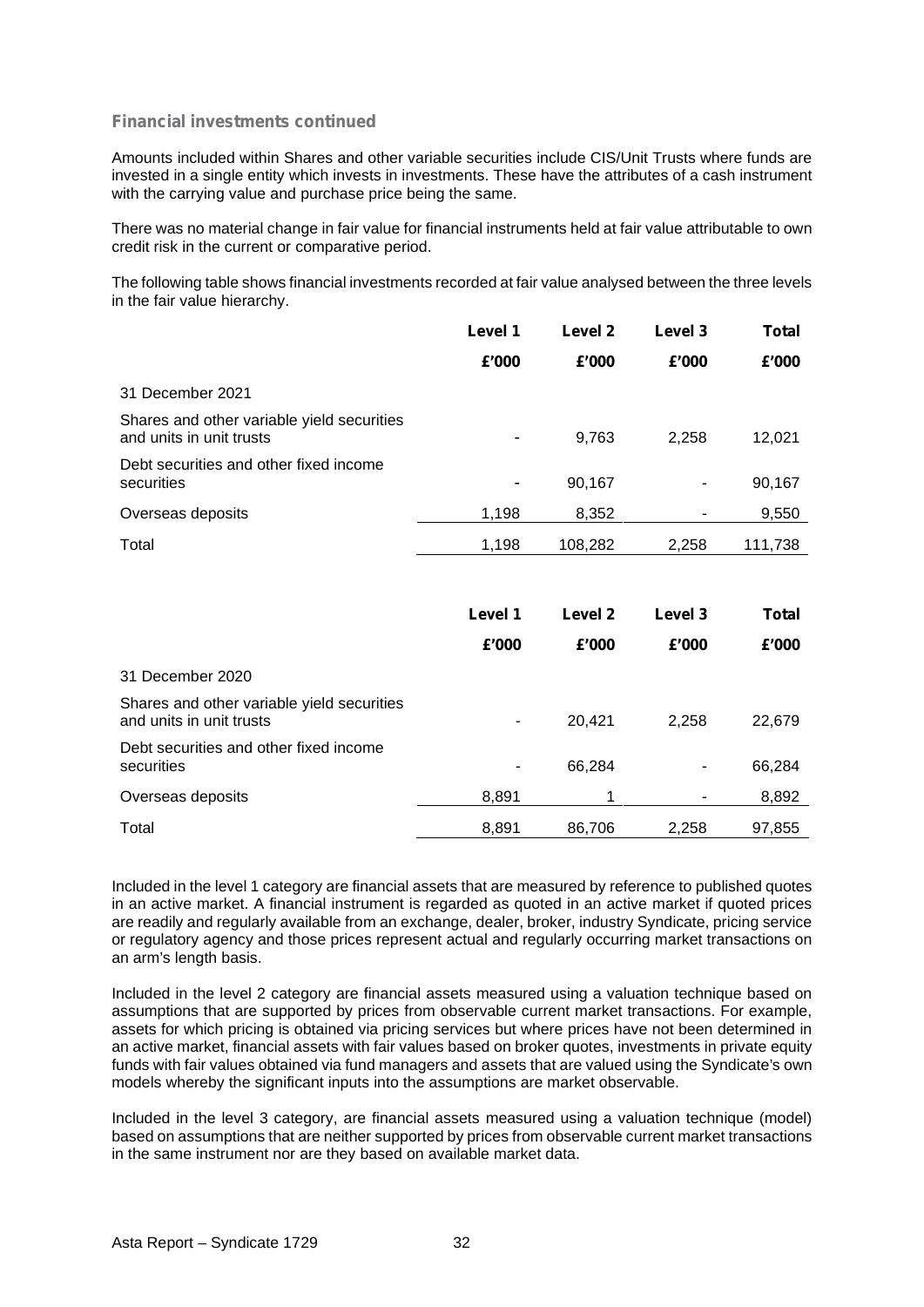#### **Financial investments continued**

Therefore, unobservable inputs reflect the Syndicate's own assumptions about the assumptions that market participants would use in pricing the asset or liability (including assumptions about risk). These inputs are developed based on the best information available, which might include the Syndicate's own data.

## **11.Debtors arising out of direct insurance operations**

|                                           | 2021   | 2020   |
|-------------------------------------------|--------|--------|
|                                           | £'000  | £'000  |
| Due from intermediaries (within one year) | 29,963 | 25,301 |
|                                           | 29,963 | 25,301 |

## **12.Debtors arising out of reinsurance operations**

|                                            | 2021<br>2020 |        |  |
|--------------------------------------------|--------------|--------|--|
|                                            | £'000        | £'000  |  |
| Due from ceding insurers (within one year) | 53,144       | 26,250 |  |
| Due from ceding insurers (after one year)  | 5,039        | 5,083  |  |
|                                            | 58,183       | 31,333 |  |

## **13.Creditors arising out of direct insurance operations**

|                                         | 2021  | 2020  |  |
|-----------------------------------------|-------|-------|--|
|                                         | £'000 | £'000 |  |
| Due to intermediaries (within one year) | 3,051 | 1,924 |  |
|                                         | 3,051 | 1,924 |  |

## **14.Creditors arising out of reinsurance operations**

|                                        | 2021   | 2020   |
|----------------------------------------|--------|--------|
|                                        | £'000  | £'000  |
| Due to intermediaries:                 |        |        |
| Reinsurance accepted (within one year) | 1,792  | 6,020  |
| Reinsurance ceded (within one year)    | 20,827 | 12,583 |
| Reinsurance ceded (after one year)     | 9,311  | 3,977  |
|                                        | 31,930 | 22,580 |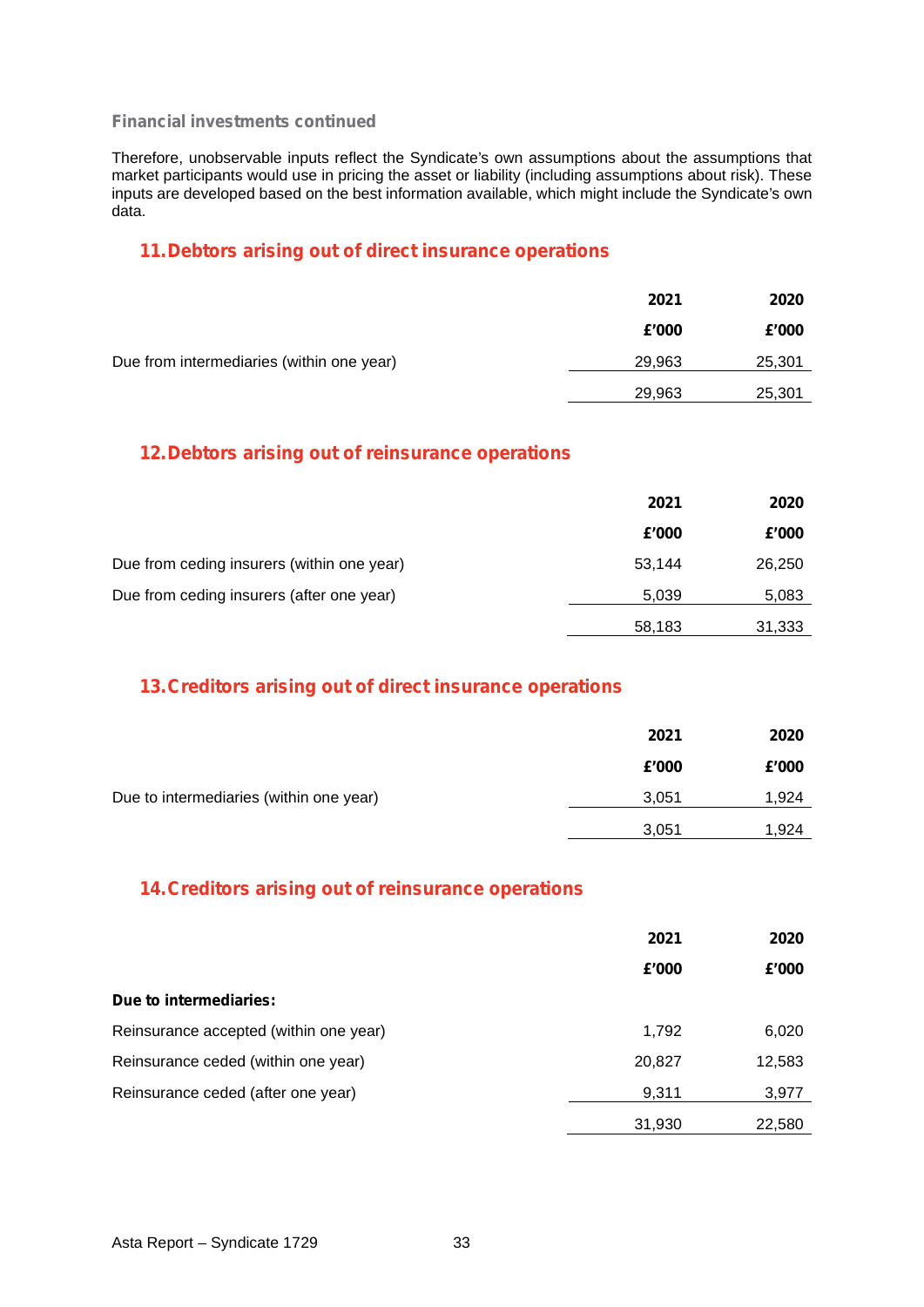## **15.Other assets**

Other assets comprise overseas deposits which are lodged as a condition of conducting underwriting business in certain countries.

## **16.Cash and cash equivalents**

|                                                                        | 2021     | 2020     |
|------------------------------------------------------------------------|----------|----------|
|                                                                        | £'000    | £'000    |
| Cash at bank and in hand                                               | 1,908    | 1,703    |
| Shares and other variable yield securities and units in unit<br>trusts | 12,021   | 22,679   |
|                                                                        | 13,929   | 24,382   |
| Syndicate loan to central fund                                         | (2, 258) | (2, 258) |
|                                                                        | 11,671   | 22,124   |

Shares and other variable yield securities and units in unit trusts are investments in nature but are treated as Cash and cash equivalents for cash flow purposes, so therefore are included in both Financial investments and Cash and cash equivalents.

## **17.Related parties**

Asta provides service and support to Syndicate 1729 in its capacity as Managing Agent. Managing Agency fees of £1.3m (2020: £1.1m) and service charges of £1.8m (2020: £2.2m) were recharged by Asta to the Syndicate during 2021. As at 31 December 2021 an amount of £0.3m (2020: £0.2m) was owed to Asta in respect of services provided.

ProAssurance Corporate Capital Limited is a significant but not fully aligned capital provider. ProAssurance Corporate Capital Limited is a subsidiary of ProAssurance Corporation a public company based in Alabama. USA. The syndicate set up a GBP Sterling loan facility with ProAssurance Corporation which was entered into at appropriate commercial rates of interest. The amount of this loan facility at 31 December 2021 was £nil (2020: £nil).

From time to time, Syndicates managed by Asta enter into (re)insurance contracts with one another. All such transactions are subject to Asta's internal controls which ensure that all are compliant with Lloyd's Related Party Byelaw provisions. All transactions are entered into on an arms length basis.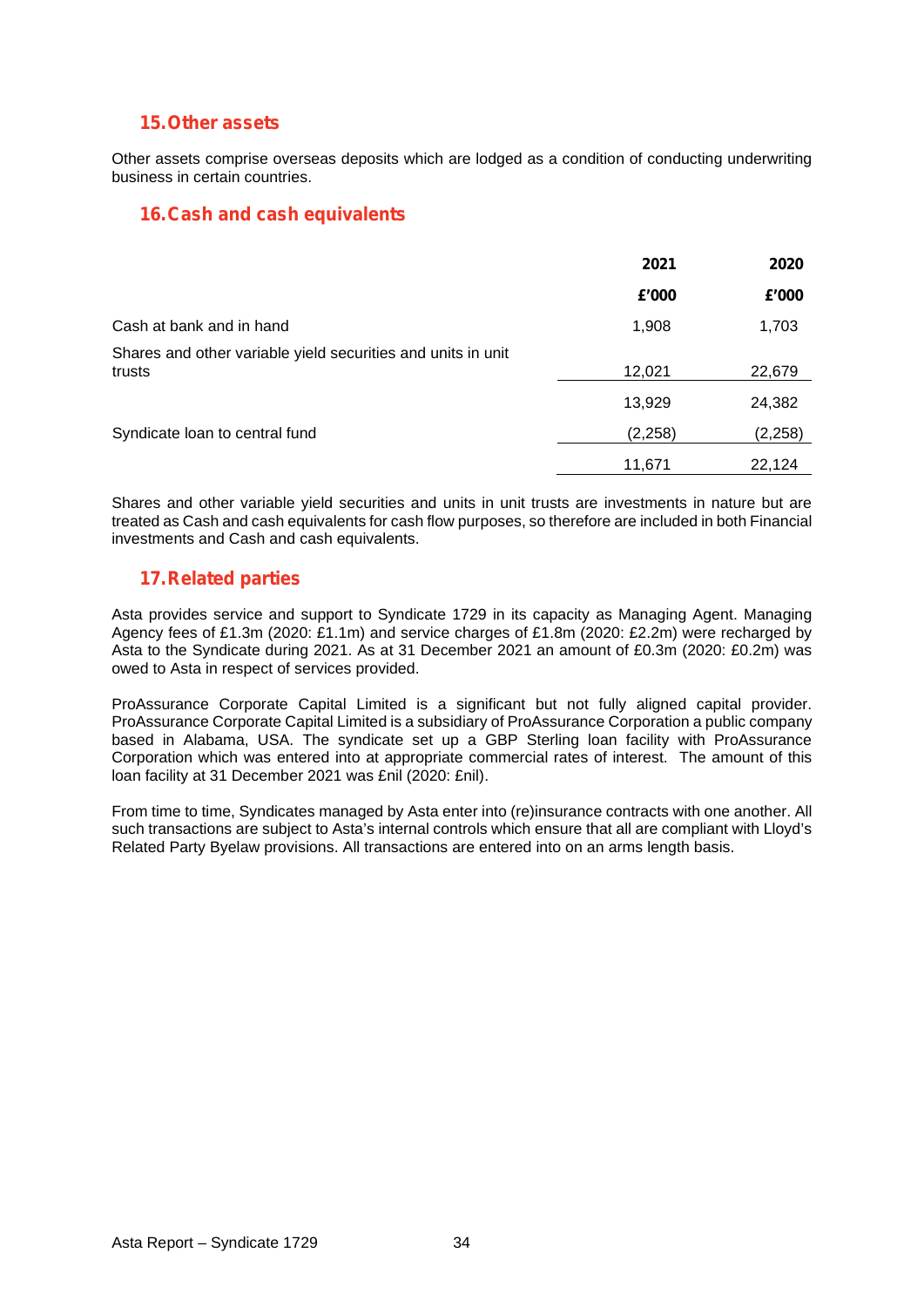## **18.Disclosure of interests**

#### **Managing Agent's interest**

During 2021 Asta was the Managing Agent for eleven Syndicates, four Special Purpose Arrangements and one Syndicate in a Box. Syndicate 1609,1729,1980,1988, 2288, 2525, 2689, 2786, 3268, 4242 and 5886 as well as Special Purpose Arrangements 1416, 1892, 6123, and 6131 and Syndicate in a Box 4747 were managed on behalf of third party capital providers.

On 1 July 2021, Asta took on management of Syndicate 1988.

On 8 August 2021, Asta novated Syndicate 5886 to Blenheim Managing Agency.

On 1 October 2021, Asta took on the management of Special Purpose Syndicate 1416

On 1 January 2022, Asta took on the management of Syndicate 1699

On 1 January 2022, Asta took on the management of Syndicate in a Box 1902

On 10 February 2022, Asta reinsured to close Syndicate 1980 into Riverstone Syndicate 3500

On 10 February 2022, Asta took on management of Syndicate in a Box 2880.

The agency also provides administrative services to Syndicates and Special Purpose Arrangements, also undertaking a number of ancillary roles for other clients.

The Financial Statements of the Managing Agency can be obtained by application to the Registered Office (see page 1).

## **19.Funds at Lloyd's**

Every member is required to hold capital at Lloyd's which is held in trust and known as Funds at Lloyd's (FAL). These funds are intended primarily to cover circumstances where Syndicate assets prove insufficient to meet participating members' underwriting liabilities.

The level of FAL that Lloyd's requires a member to maintain is determined by Lloyd's based on PRA requirements and resource criteria. FAL has regard to a number of factors including the nature and amount of risk to be underwritten by the member and the assessment of the reserving risk in respect of business that has been underwritten. Since FAL is not under the management of the managing agent, no amount has been shown in these annual accounts by way of such capital resources. However, the managing agent is able to make a call on the members' FAL to meet liquidity requirements or to settle losses. Refer to note 21 for further details.

## **20.Off-balance sheet items**

The Syndicate has a \$12.0m (2020: \$12.0m) letter of credit facility with Barclays Bank PLC, of which \$12.0m was utilised at year end (2020: \$7.3m). This was used to support US trust fund requirements.

## **21.Risk management**

**a) Governance framework**

The Syndicate's risk and financial management framework aims to protect the Syndicate's members capital from events that might otherwise prevent the Syndicate from meeting its policyholder obligations, while maximising the returns to its members. The directors recognise the critical importance of having efficient and effective risk management systems in place.

Asta maintains a risk management function for the Syndicate with clear terms of reference from the Syndicate Board, its committees and sub committees. Asta supplements this with a clear organisational structure with documented delegated authorities and responsibilities from the main Asta managing agency board to the Syndicate who perform the underwriting activities. Lastly, the Syndicate policy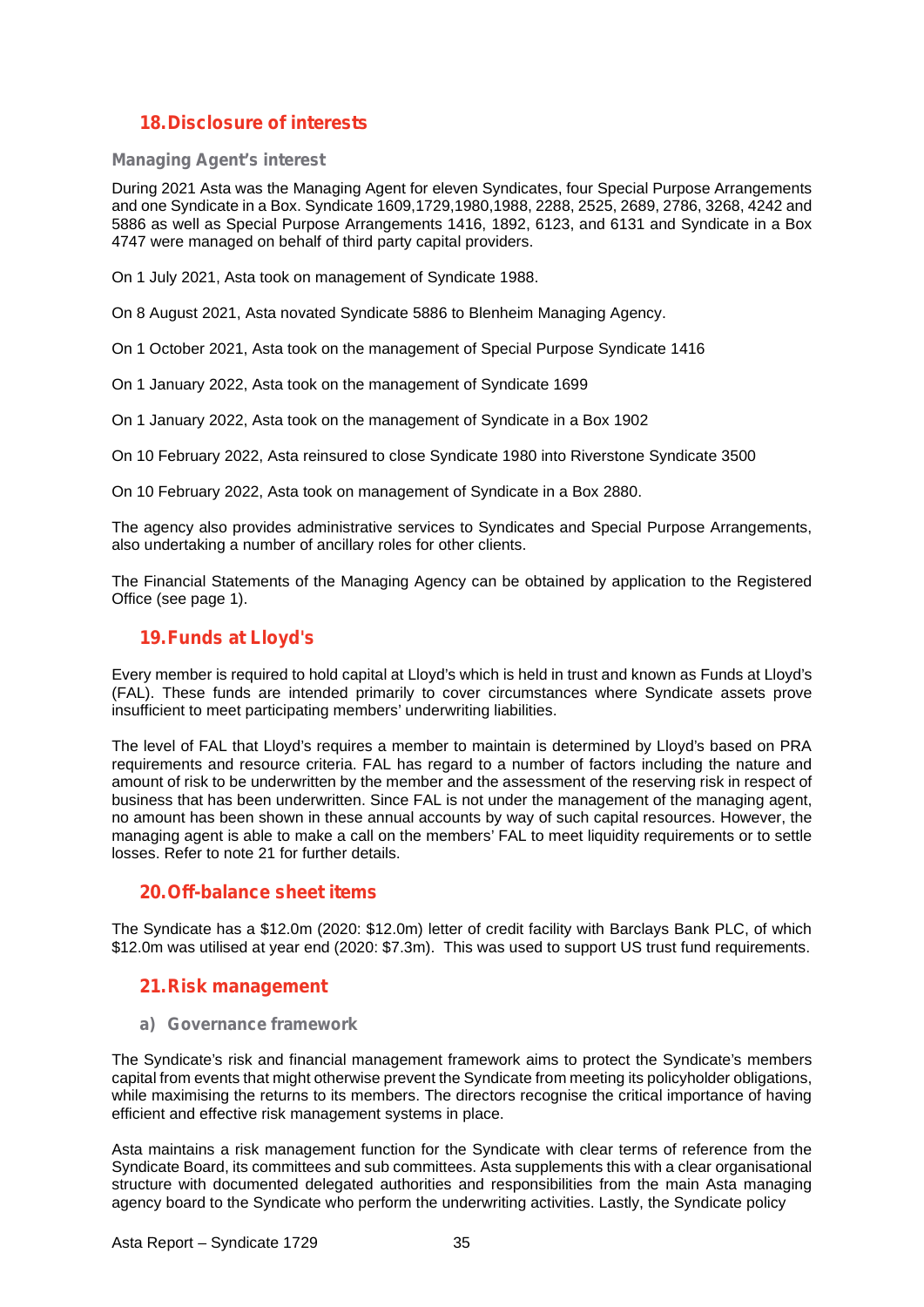framework sets its risk management and control and business conduct standards for operations. Asta reviews and monitors each policy to ensure compliance with the policy throughout the Syndicate.

The Syndicate board approves the risk management policies and meets regularly to approve any commercial, regulatory and organisational requirements of such policies. These policies define the

identification of risk and its interpretation to ensure the appropriate quality and diversification of assets, align underwriting and reinsurance strategy to the Syndicate goals, and specify reporting requirements.

The Syndicate board places significant emphasis on the assessment and documentation of risks and controls, including the articulation of the Syndicate's risk appetite.

#### **b) Capital management objectives, policies and approach**

#### **Capital framework at Lloyd's**

The Society of Lloyd's (Lloyd's) is a regulated undertaking and subject to the supervision of the Prudential Regulatory Authority (PRA) under the Financial Services and Markets Act 2000.

Within the supervisory framework, Lloyd's applies capital requirements at member level and centrally to ensure that Lloyd's complies with Solvency II capital requirements, and beyond that to meet its own financial strength, licence and ratings objectives.

Although Lloyd's capital setting processes use a capital requirement set at Syndicate level as a starting point, the requirement to meet Solvency II and Lloyd's capital requirements apply at overall and member level only respectively, not at Syndicate level. Accordingly the capital requirement in respect of Dale Underwriting Partners Syndicate 1729 is not disclosed in these financial statements.

#### **Lloyd's capital setting process**

In order to meet Lloyd's requirements, each Syndicate is required to calculate its Solvency Capital Requirement (SCR) for the prospective underwriting year. This amount must be sufficient to cover a 1 in 200 year loss, reflecting uncertainty in the ultimate run-off of underwriting liabilities (SCR 'to ultimate'). The Syndicate must also calculate its SCR at the same confidence level but reflecting uncertainty over a one year time horizon (one year SCR) for Lloyd's to use in meeting Solvency II requirements. The SCRs of each Syndicate are subject to review by Lloyd's and approval by the Lloyd's Capital and Planning Group.

A Syndicate may be comprised of one or more underwriting members of Lloyd's. Each member is liable for its own share of underwriting liabilities on the Syndicate on which it participating but not other members' shares. Accordingly, the capital requirement that Lloyd's sets for each member operates on a similar basis. Each member's SCR shall thus be determined by the sum of the member's share of the Syndicate SCR 'to ultimate'. Where a member participates on more than one Syndicate, a credit for diversification is provided to reflect the spread of risk, but consistent with determining an SCR which reflects the capital requirement to cover a 1 in 200 year loss 'to ultimate' for that member. Over and above this, Lloyd's applies a capital uplift to the member's capital requirement, known as the Economic Capital Assessment (ECA). The purpose of this uplift, which is a Lloyd's not a Solvency II requirement, is to meet Lloyd's financial strength, licence and ratings objectives. The capital uplift applied for 2021 was 35% of the member's SCR 'to ultimate'.

#### **Provision of capital by members**

Each member may provide capital to meet its ECA either by assets held in trust by Lloyd's specifically for that member (funds at Lloyd's), held within and managed within a Syndicate (funds in Syndicate) or as the member's share of the members' balances on each Syndicate on which it participates. Accordingly, the ending members balances reported on the statement of financial position on page 19, represent resources available to meet members' and Lloyd's capital requirements.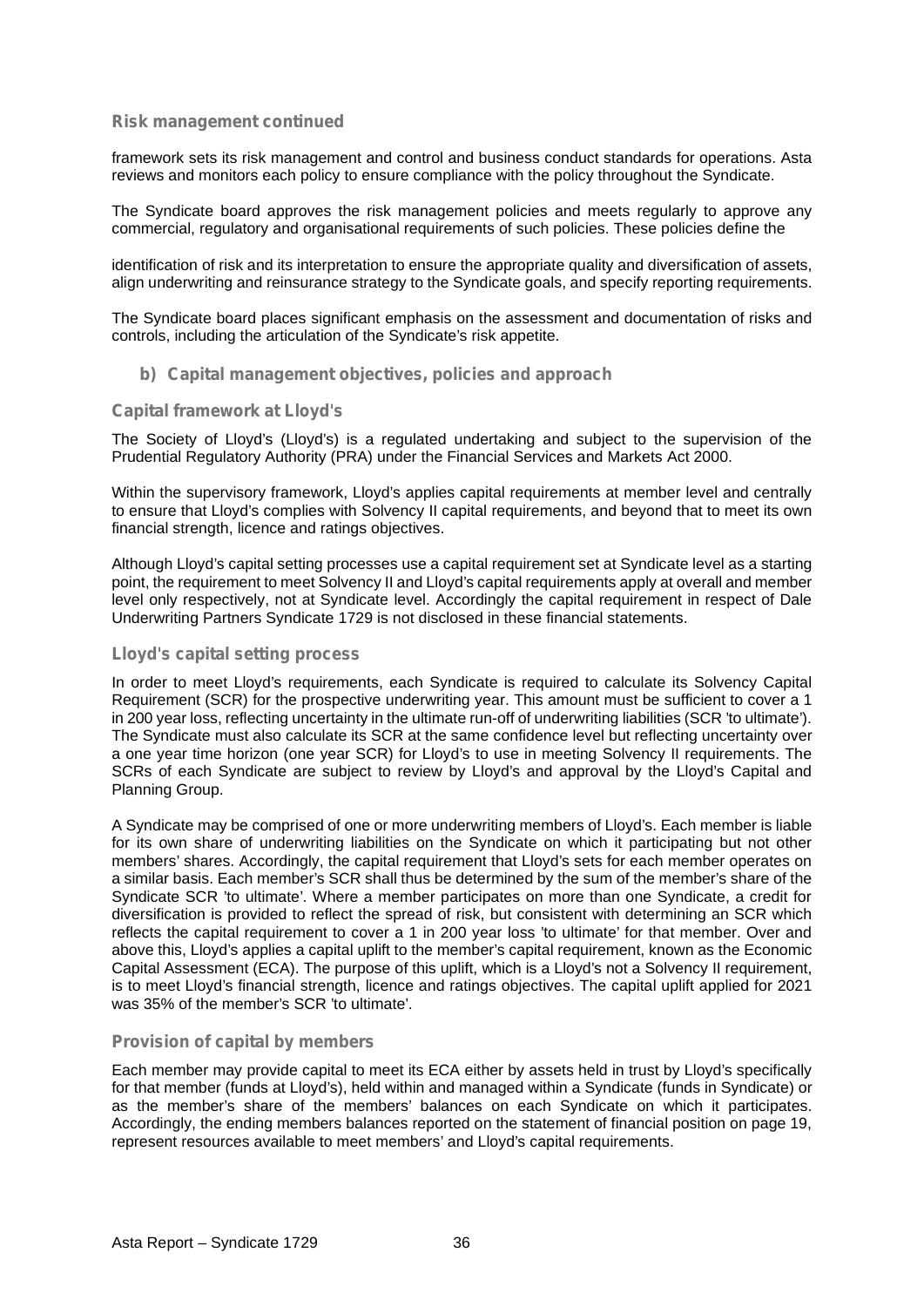#### **c) Insurance risk**

The principal risk the Syndicate faces under insurance contracts is that the actual claims and benefit payments or the timing thereof, differ from expectations. This is influenced by the frequency of claims, severity of claims, actual benefits paid and subsequent development of long-term claims. Therefore, the objective of the Syndicate is to ensure that sufficient reserves are available to cover these liabilities.

The Syndicate purchases reinsurance as part of its risks mitigation programme. Reinsurance ceded is placed on both a proportional and non-proportional basis. The majority of proportional reinsurance is quota-share reinsurance which is taken out to reduce the overall exposure to certain classes of business. Non-proportional reinsurance is primarily excess-of-loss reinsurance designed to mitigate the Syndicate's net exposure to single risk and catastrophe losses. Retention limits for the excess-of-loss reinsurance vary by product line and territory. Amounts recoverable from reinsurers are estimated in a manner consistent with the outstanding claims provision and are in accordance with the reinsurance contracts. The Syndicate's placement of reinsurance is diversified such that it is neither dependent on a single reinsurer nor are the operations substantially dependent upon any single reinsurance contract.

Sub committees of the Syndicate board oversee the management of reserving risk. The use of standardised and internal modelling techniques, as well as benchmarking and the review of claims development are key in mitigating reserving risk.

The purpose of these underwriting, reinsurance and reserving strategies is to limit exposure to catastrophes or large losses based on the Syndicate's risk appetite as decided by the Syndicate board.

The Syndicate uses both its own and commercially available risk management software to assess catastrophe exposure. However, there is always a risk that the assumptions and techniques used in these models are unreliable or that claims arising from an unmodelled event are greater than those arising from a modelled event.

As a further guide to the level of catastrophe exposure written by the Syndicate, the following table shows hypothetical claims arising out of the Realistic Disaster Scenario (RDS) on the Syndicates inforce exposure at 31 December 2021.

|                                                                                      | <b>Estimated Gross</b><br>loss | <b>Estimated Net</b><br>loss |  |
|--------------------------------------------------------------------------------------|--------------------------------|------------------------------|--|
|                                                                                      | £'000                          | £'000                        |  |
| Alternate RDS A – Dual landfall of major hurricanes Betsy<br>and Donna               | (191, 223)                     | (40, 582)                    |  |
| Aggregate exceedance probability loss 30 year return period<br>- Whole World         | (113, 568)                     | (51, 984)                    |  |
| Aggregate exceedance probability loss 30 year return period<br>$- US WS (Inc GM WS)$ | (95,616)                       | (41,080)                     |  |
| Liability - Internal scenario 1                                                      | (28, 226)                      | (6, 169)                     |  |
| Alternate RDS B - Canadian BC EQ 1/500                                               | (23, 345)                      | (11, 146)                    |  |
| Aggregate exceedance probability loss 30 year return period<br>$-$ UC EQ             | (22, 536)                      | (13, 971)                    |  |

#### **Key assumptions**

The principal assumption underlying the liability estimates is that the future claims development will follow a similar pattern to past claims development experience. This includes assumptions in respect of average claim costs, claim handling costs, claim inflation factors and claim numbers for each underwriting year. Additional qualitative judgements are used to assess the extent to which past trends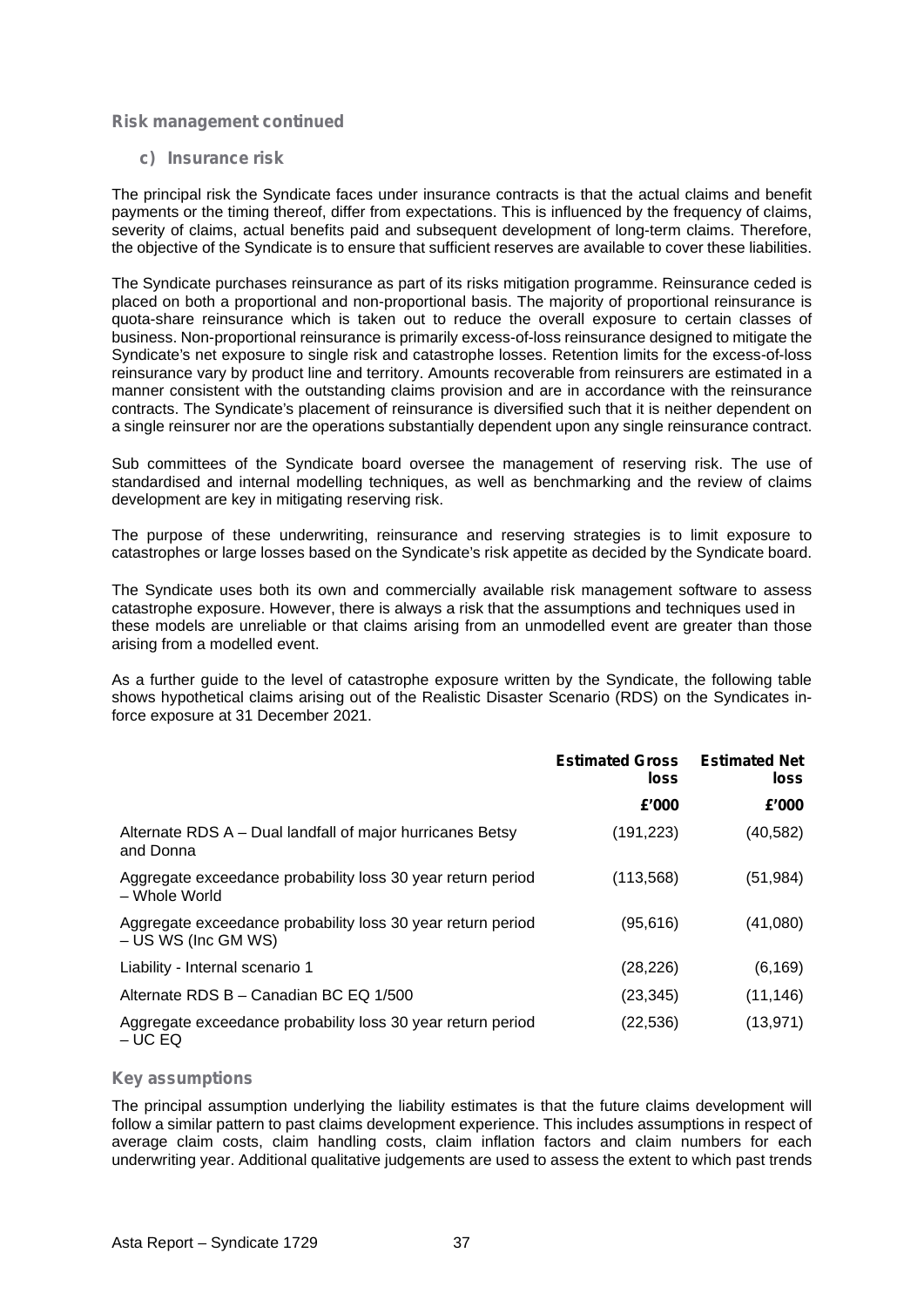may not apply in the future, for example: once-off occurrence; changes in market factors such as public attitude to claiming, economic conditions, as well as, internal factors such as portfolio mix, policy conditions and claims handling procedures. Judgement is further used to assess the extent to which external factors such as judicial decisions and government legislation affect the estimates.

Other key circumstances affecting the reliability of assumptions include variation in interest rates, delays in settlement and changes in foreign currency rates.

#### **Sensitivities**

The claim liabilities are sensitive to the key assumptions that follow. It has not been possible to quantify the sensitivity of certain assumptions such as legislative changes or uncertainty in the estimation process. The following analysis is performed for reasonably possible movements in key assumptions with all other assumptions held constant, showing the impact on gross and net liabilities. The correlation of assumptions will have a significant effect in determining the ultimate claims liabilities, but to demonstrate the impact due to changes in assumptions, assumptions had to be changed on an individual basis.

|                       | 2021<br>£'000 | 2020<br>£'000 |  |
|-----------------------|---------------|---------------|--|
| <b>Gross</b>          |               |               |  |
| Five percent increase | 9,692         | 7,854         |  |
| Five percent decrease | (9,692)       | (7, 854)      |  |
| <b>Net</b>            |               |               |  |
| Five percent increase | 6,767         | 5,687         |  |
| Five percent decrease | (6, 767)      | (5,687)       |  |

The method used for deriving sensitivity information and significant assumptions did not change from the previous period.

#### **Claims development table**

The tables below show the Syndicate's cumulative incurred claims development, including both claims notified and IBNR for each underwriting year, together with the cumulative payments to date on a gross and net of reinsurance basis at the balance sheet date.

The Syndicate has elected to translate estimated claims and claims payments at a consistent rate of exchange as determined by the balance sheet date.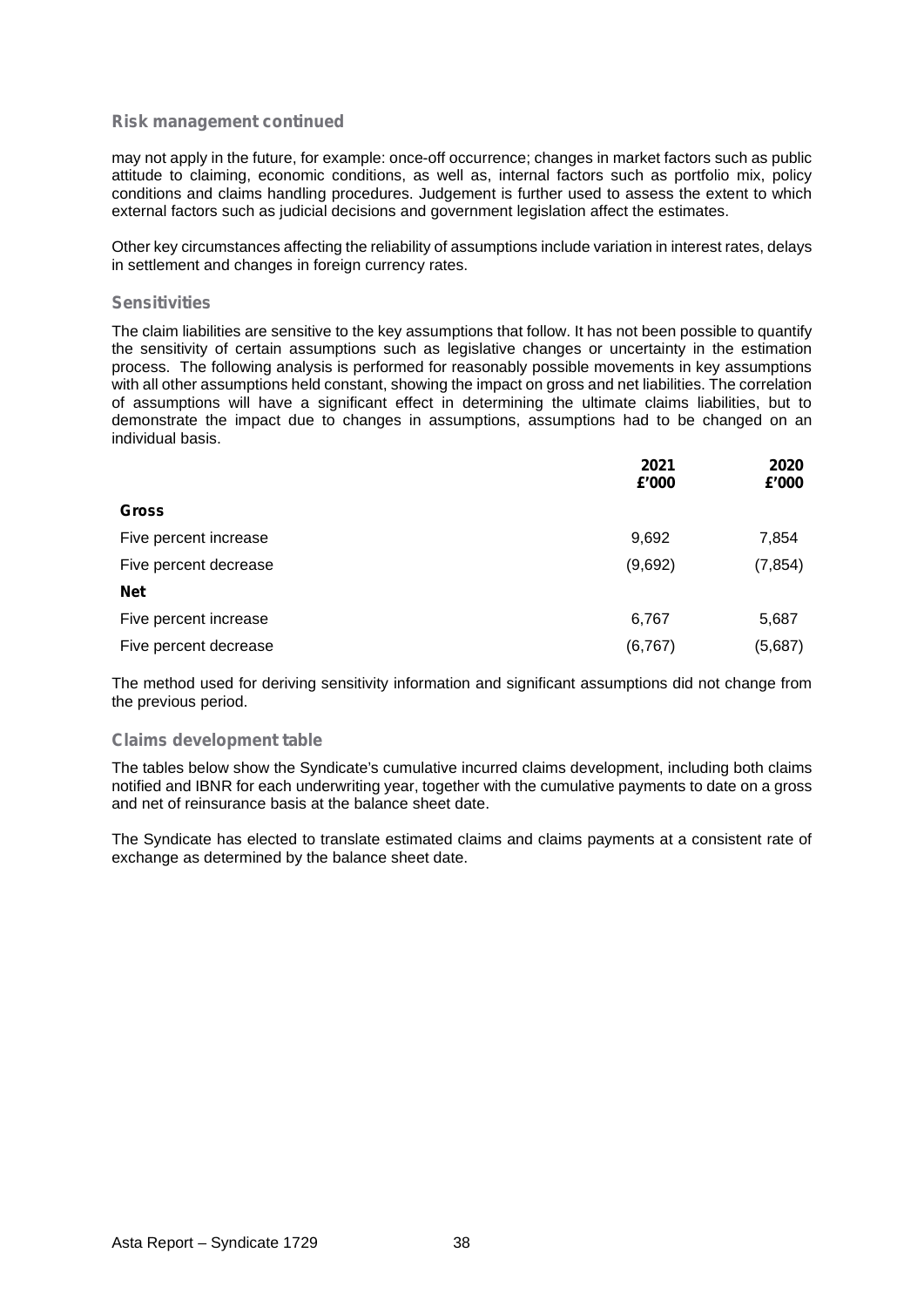| <b>Underwriting year</b>                                   | 2014      | 2015      | 2016      | 2017      | 2018      | 2019      | 2020      | 2021      |
|------------------------------------------------------------|-----------|-----------|-----------|-----------|-----------|-----------|-----------|-----------|
|                                                            | £'000     | £'000     | £'000     | £'000     | £'000     | £'000     | £'000     | £'000     |
| <b>Estimate of</b><br>cumulative gross<br>claims incurred: |           |           |           |           |           |           |           |           |
| At end of<br>underwriting year                             | 16,739    | 23,384    | 31,681    | 59,621    | 42,451    | 34,522    | 58,974    | 98,723    |
| One year later                                             | 30,624    | 44,633    | 62,642    | 99,855    | 77,828    | 76,373    | 104,919   |           |
| Two years later                                            | 31,375    | 45,288    | 69,043    | 107,574   | 84,482    | 81,226    |           |           |
| Three years later                                          | 31,184    | 44,289    | 69,636    | 108,624   | 82,440    |           |           |           |
| Four years later                                           | 31,062    | 43,882    | 69,555    | 107,381   |           |           |           |           |
| Five years later                                           | 30,690    | 43,735    | 71,753    |           |           |           |           |           |
| Six years later                                            | 30,639    | 43,541    |           |           |           |           |           |           |
| Seven years later                                          | 30,284    |           |           |           |           |           |           |           |
| Less cumulative gross                                      |           |           |           |           |           |           |           |           |
| paid                                                       | (28, 912) | (39, 842) | (60, 338) | (93, 684) | (58, 684) | (51, 812) | (48, 559) | (44, 606) |
| Liability for gross<br>outstanding claims                  | 1,372     | 3,699     | 11,415    | 13,697    | 23,756    | 29,414    | 56,360    | 54,117    |
| Total gross<br>outstanding claims all<br>years             |           |           |           |           |           |           |           | 193,830   |
| <b>Underwriting year</b>                                   | 2014      | 2015      | 2016      | 2017      | 2018      | 2019      | 2020      | 2021      |
|                                                            | £'000     | £'000     | £'000     | £'000     | £'000     | £'000     | £'000     | £'000     |
| <b>Estimate of</b><br>cumulative net claims<br>incurred:   |           |           |           |           |           |           |           |           |
| At end of underwriting<br>year                             | 15,838    | 21,013    | 27,440    | 29,293    | 31,205    | 30,310    | 49,224    | 57,056    |
| One year later                                             | 29,636    | 41,084    | 54,847    | 58,462    | 58,139    | 57,711    | 76,143    |           |
| Two years later                                            | 30,776    | 42,398    | 58,089    | 61,574    | 61,067    | 59,703    |           |           |
| Three years later                                          | 30,580    | 41,388    | 57,000    | 60,284    | 60,352    |           |           |           |
| Four years later                                           | 30,457    | 40,976    | 55,468    | 59,213    |           |           |           |           |
| Five years later                                           | 30,086    | 40,823    | 57,650    |           |           |           |           |           |
| Six years later                                            | 29,935    | 40,626    |           |           |           |           |           |           |
| Seven years later                                          | 29,575    |           |           |           |           |           |           |           |
| Less cumulative gross                                      |           |           |           |           |           |           |           |           |
| paid                                                       | (28, 307) | (37, 115) | (51,036)  | (47, 706) | (43, 611) | (38, 540) | (39, 228) | (19, 443) |
| Liability for net<br>outstanding claims                    | 1,268     | 3,511     | 6,614     | 11,507    | 16,741    | 21,163    | 36,915    | 37,613    |
| Total net outstanding<br>claims all years                  |           |           |           |           |           |           |           | 135,332   |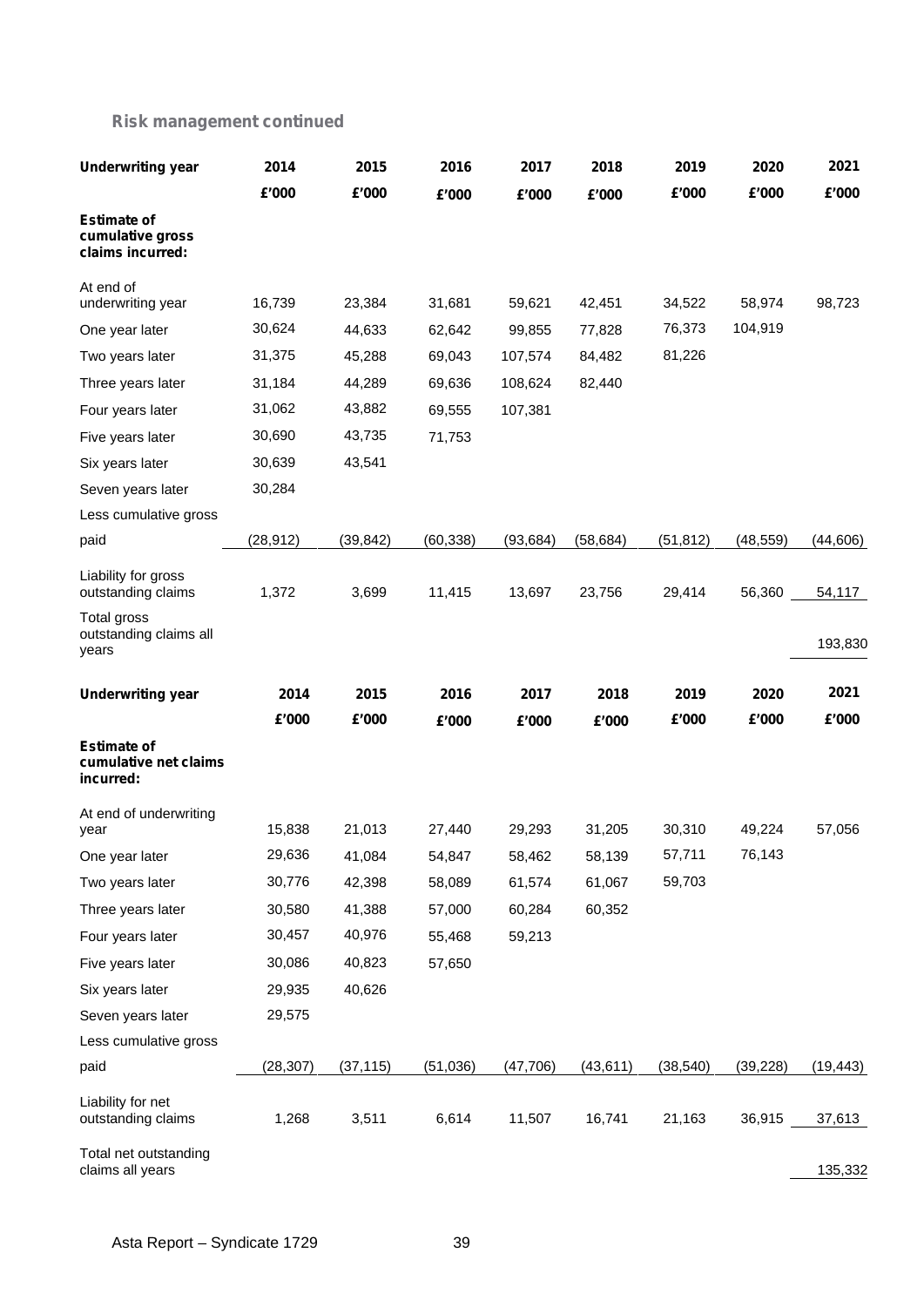The uncertainty associated with the ultimate claims experience of an underwriting year is greatest when the underwriting year is at an early stage of development and the margin for future experience potentially being more adverse than assumed is at its highest. As claims develop, and the ultimate cost of the claims becomes more certain, the relative level of margin should decrease. Due, however, to the uncertainty inherent in the claims estimation process, initial reserves may not always be in a surplus.

- **d) Financial risk**
- 1) Credit risk

Credit risk is the risk that one party to a financial instrument will cause a financial loss to the other party by failing to honour their obligation to the Syndicate.

The following policy and procedure is in place to mitigate the exposure to credit risk.

Reinsurance is placed with counterparties that have a good credit rating and concentration of risk is avoided by following policy guidelines in respect of counterparties' limits. If the counterparty is downgraded or does not have a good credit rating, then collateral is sought to mitigate any risk. This is monitored by the Reinsurance Security Committee, a sub committee of the Syndicate Board.

The tables below show the maximum exposure to credit risk (including an analysis of financial assets exposed to credit risk) for the components of the statement of financial position. The maximum exposure is shown gross, before the effect of mitigation through collateral agreements and the use of credit derivatives.

| 2021                                                  | £'000                                     |          |                 |         |  |
|-------------------------------------------------------|-------------------------------------------|----------|-----------------|---------|--|
|                                                       | <b>Neither past</b><br>due or<br>impaired | Past due | <b>Impaired</b> | Total   |  |
| Shares and other variable yield securities            | 12,021                                    | ۰        | ٠               | 12,021  |  |
| <b>Debt Securities</b>                                | 90,167                                    |          | $\blacksquare$  | 90,167  |  |
| <b>Overseas Deposits</b>                              | 9,550                                     | ۰        | -               | 9,550   |  |
| Deposits with ceding undertakings                     | 279                                       |          |                 | 279     |  |
| Reinsurers share of claims outstanding                | 58,498                                    |          | ٠               | 58,498  |  |
| Debtors arising out of direct insurance<br>operations | 29,634                                    | 329      | ٠               | 29,963  |  |
| Debtors arising out of reinsurance<br>operations      | 19,495                                    |          | $\blacksquare$  | 19,495  |  |
| Other debtors                                         | 79,030                                    | 274      |                 | 79,304  |  |
| Cash and cash equivalents                             | 1,908                                     | ٠        | ۰               | 1,908   |  |
| Total                                                 | 300,582                                   | 603      |                 | 301,185 |  |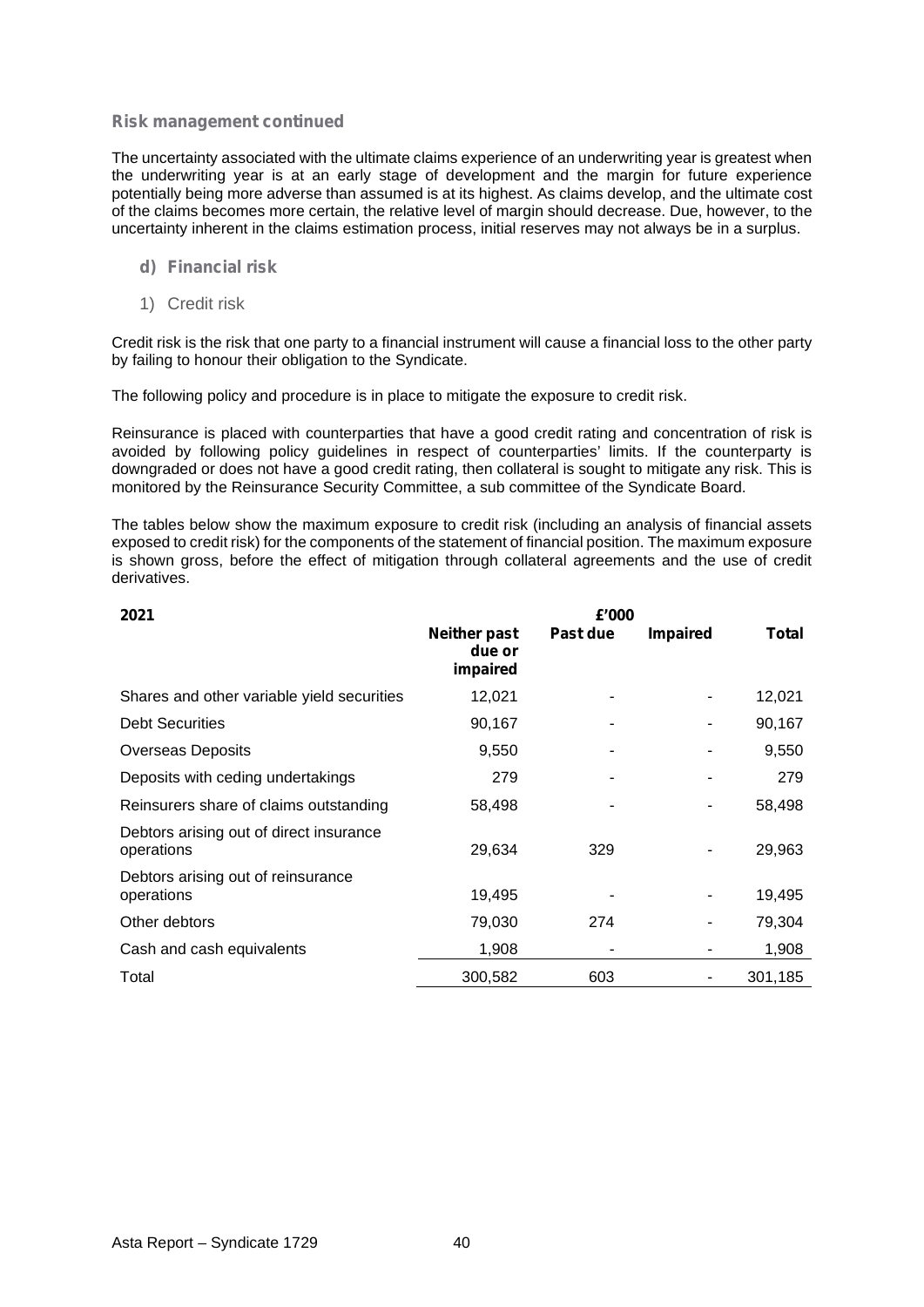| 2020                                                  |                                           | £'000    |                 |              |  |
|-------------------------------------------------------|-------------------------------------------|----------|-----------------|--------------|--|
|                                                       | <b>Neither past</b><br>due or<br>impaired | Past due | <b>Impaired</b> | <b>Total</b> |  |
| Shares and other variable yield securities            | 22,679                                    | ۰        | ٠               | 22,679       |  |
| <b>Debt Securities</b>                                | 66,284                                    |          | ٠               | 66,284       |  |
| <b>Overseas Deposits</b>                              | 8,892                                     | -        | ٠               | 8,892        |  |
| Reinsurers share of claims outstanding                | 43,333                                    |          | ۰               | 43,333       |  |
| Debtors arising out of direct insurance<br>operations | 25,093                                    | 208      | ۰               | 25,301       |  |
| Other debtors                                         | 65,711                                    | 326      | ۰               | 66,037       |  |
| Cash and cash equivalents                             | 1,703                                     | ۰        | ۰               | 1,703        |  |
| Total                                                 | 233,695                                   | 534      |                 | 234,229      |  |

Assets which are past due but not impaired have been in arrears for less than 3 months from the reporting date.

The tables below provides information regarding the credit risk exposure of the Syndicate at 31 December 2021 by classifying assets according to independent credit ratings of the counterparties. AAA is the highest possible rating. Assets that fall outside the range of AAA to BBB are classified as speculative grade and have not been rated, Debtors, other than amounts due from reinsurers, have been excluded from the table as these are not rated.

| 2021                                            |            |                |        | £'000      |                          |                     |         |  |
|-------------------------------------------------|------------|----------------|--------|------------|--------------------------|---------------------|---------|--|
|                                                 | <b>AAA</b> | AA             | A      | <b>BBB</b> | <b>BBB</b><br>or<br>less | <b>Not</b><br>Rated | Total   |  |
| Shares and other variable<br>yield securities   |            | $\blacksquare$ | 12,021 |            | ٠                        | ۰                   | 12,021  |  |
| <b>Debt Securities</b>                          | 7,448      | 42,999         | 32,276 | 7,444      | ٠                        | ۰                   | 90,167  |  |
| Overseas Deposits                               | 4,669      | 841            | 1,985  | 794        | 465                      | 796                 | 9,550   |  |
| Deposits with ceding<br>undertakings            |            |                | 279    |            |                          |                     | 279     |  |
| Reinsurers share of claims<br>outstanding       |            | $\blacksquare$ | 37,874 |            | $\blacksquare$           | 20,624              | 58,498  |  |
| Debtor arising out of<br>reinsurance operations |            | $\blacksquare$ | 10,980 |            | $\overline{\phantom{a}}$ | 8,515               | 19,495  |  |
| Cash and cash equivalents                       | ۰          |                | 1,908  |            | ٠                        |                     | 1,908   |  |
| Total                                           | 12,117     | 43,840         | 97,323 | 8,238      | 465                      | 29,935              | 191,918 |  |

#### Asta Report – Syndicate 1729 41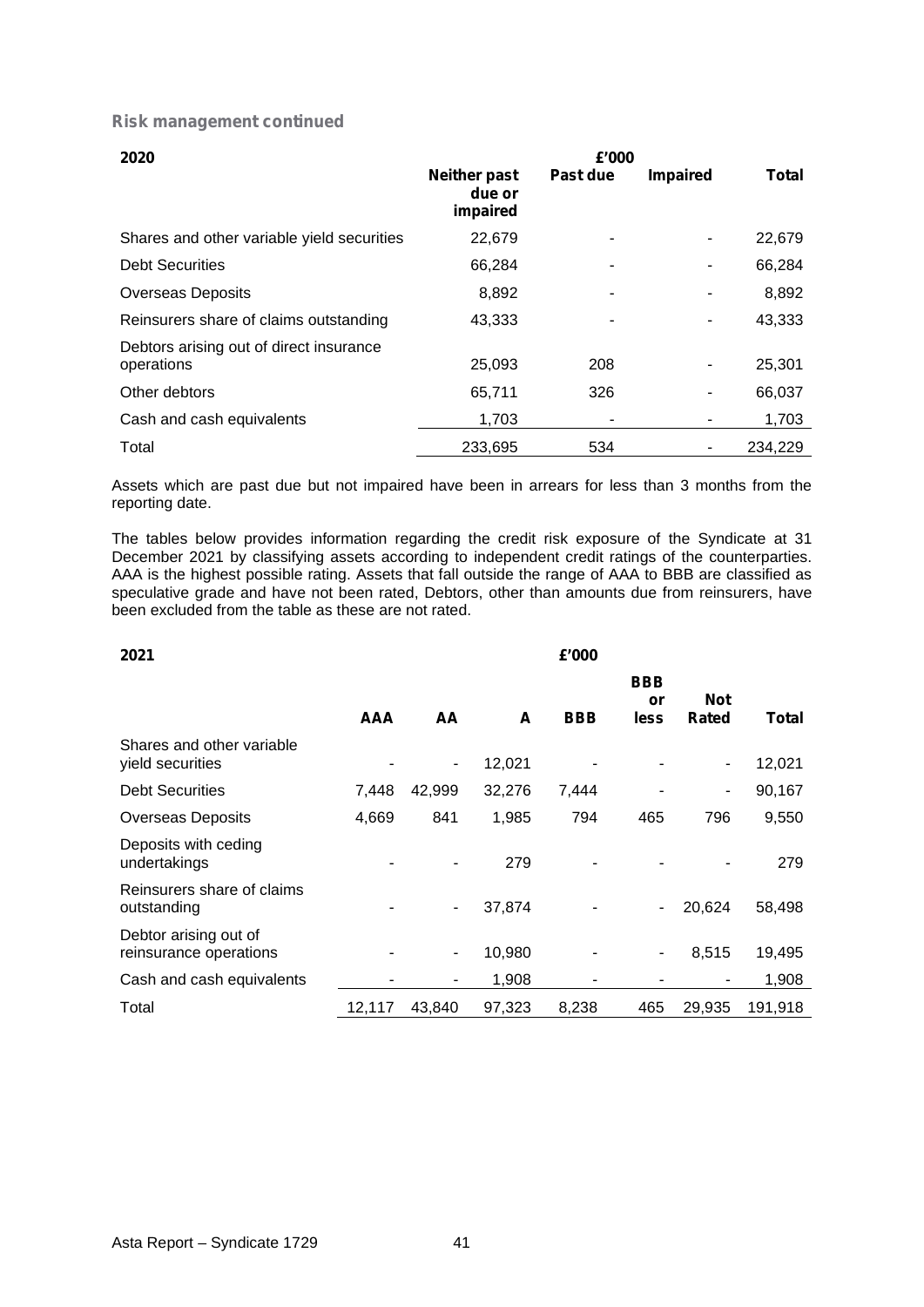| 2020                                          |            | £'000          |         |            |                          |                     |              |  |
|-----------------------------------------------|------------|----------------|---------|------------|--------------------------|---------------------|--------------|--|
|                                               | <b>AAA</b> | AA             | A       | <b>BBB</b> | <b>BBB</b><br>or<br>less | <b>Not</b><br>Rated | <b>Total</b> |  |
| Shares and other variable<br>yield securities | ۰          | $\blacksquare$ | 22,679  |            | ۰                        |                     | 22,679       |  |
| <b>Debt Securities</b>                        | 6,183      | 3,488          | 52,644  | 3,969      | ٠                        | ٠                   | 66,284       |  |
| <b>Overseas Deposits</b>                      | 4,183      | 883            | 2,178   | 647        | 455                      | 546                 | 8,892        |  |
| Reinsurers share of claims<br>outstanding     | ٠          | 3.847          | 28,546  |            | $\blacksquare$           | 10.940              | 43,333       |  |
| Cash and cash equivalents                     |            | ۰.             | 1,703   |            | ٠                        |                     | 1,703        |  |
| Total                                         | 10,366     | 8,218          | 107.750 | 4.616      | 455                      | 11.486              | 142.891      |  |

The Syndicate Board's policy is that the Syndicate will only reinsure with approved reinsurers. The reinsurers' that are shown in the tables above are fully collateralised.

#### **Maximum credit exposure**

It is the Syndicate's policy to maintain accurate and consistent risk ratings across its credit portfolio. This enables management to focus on the applicable risks and the comparison of credit exposures across all lines of business.

During the year, no credit exposure limits were exceeded.

2) Liquidity risk

Liquidity risk is the risk that the Syndicate may not have enough cash to pay insurance claims and other liabilities. The Syndicate tries to reduce this risk by reviewing its expected cash obligations on a quarterly basis and keeping adequate cash on deposit to meet those obligations.

The table below summarises the maturity profile of the Syndicate's financial liabilities based on remaining undiscounted contractual obligations, including interest payable and outstanding claim liabilities based on the estimated timing of claim payments resulting from recognised insurance liabilities. Repayments which are subject to notice are treated as if notice were to be given immediately.

| 2021                  |                              |          | £'000     |                     |                      |              |  |
|-----------------------|------------------------------|----------|-----------|---------------------|----------------------|--------------|--|
|                       | <b>No stated</b><br>maturity | 0-1 Year | 1-3 Years | $3 - 5$<br>Years    | More than 5<br>years | <b>Total</b> |  |
| Claims<br>outstanding | $\blacksquare$               | 72,747   | 65,686    | 27,769              | 27,628               | 193,830      |  |
| Creditors             | ۰                            | 25,670   | 9,311     |                     | ۰                    | 34,981       |  |
| Total                 | ٠                            | 98,417   | 74,997    | 27,769              | 27,628               | 228,811      |  |
| 2020                  | £'000                        |          |           |                     |                      |              |  |
|                       | No stated<br>maturity        | 0-1 Year |           | 1-3 Years 3-5 Years | More than 5<br>years | <b>Total</b> |  |
| Claims<br>outstanding | ۰                            | 56,050   | 52,640    | 23,549              | 24,840               | 157,079      |  |
| Creditors             |                              | 20,526   | 3,978     | ٠                   |                      | 24,504       |  |
| Total                 |                              | 76,576   | 56,618    | 23,549              | 24.840               | 181,583      |  |
|                       |                              |          |           |                     |                      |              |  |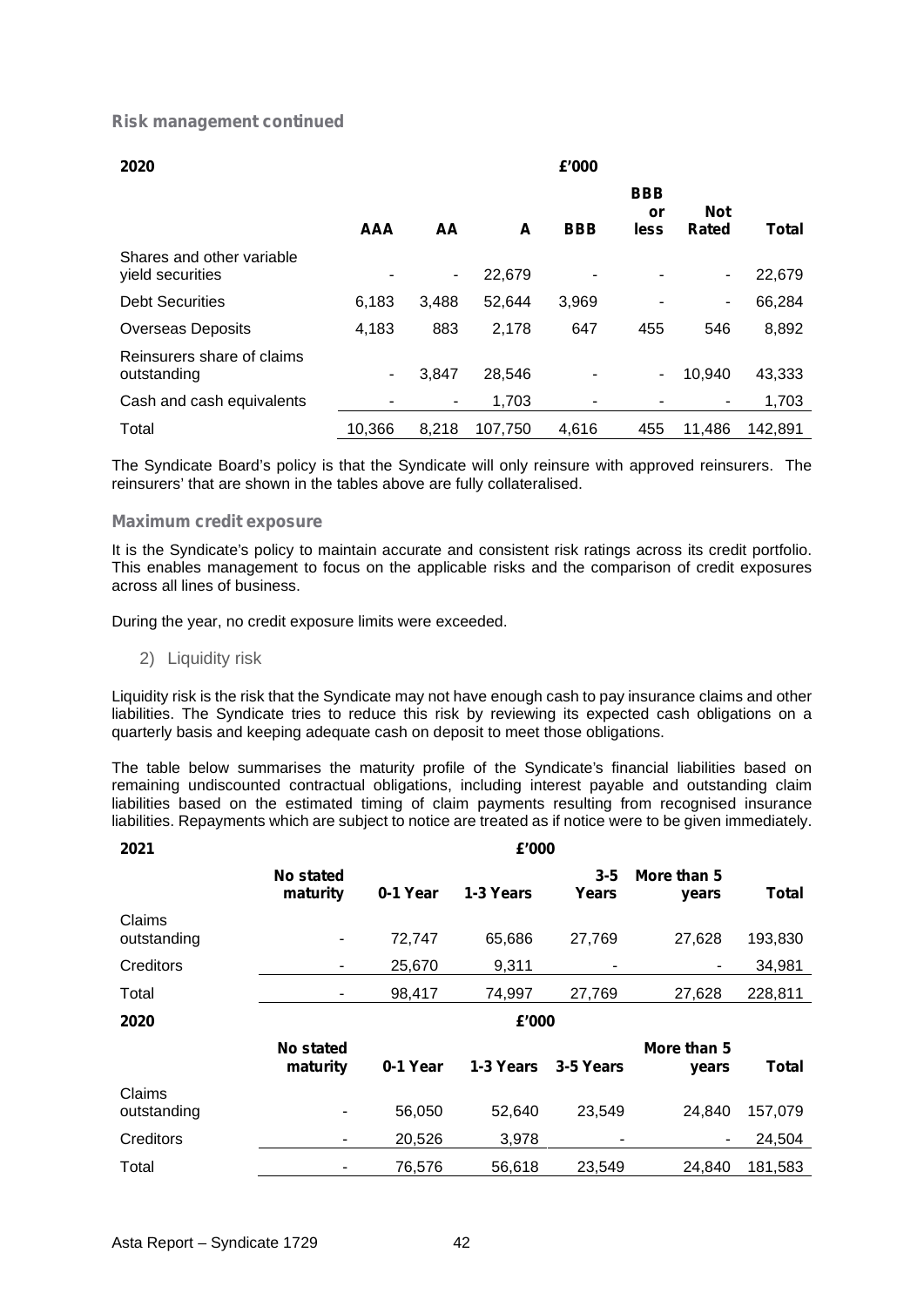- 3) Market risk
- a) Currency risk

Currency risk is the risk that the fair value or future cash flows of a financial instrument will fluctuate because of changes in foreign exchange rates.

The Syndicate's functional currency is US Dollars and its exposure to foreign exchange risk arises primarily with respect to transactions in EUR, JPY, GBP and CAD. The Syndicate seeks to mitigate the risk by matching the estimated foreign currency denominated liabilities with assets denominated in the same currency.

The table below summarises the exposure of the financial assets and liabilities to foreign currency exchange risk at the reporting date, as follows:

| 2021                     |            |            |            | £'000      |            |              |
|--------------------------|------------|------------|------------|------------|------------|--------------|
|                          | <b>GBP</b> | <b>USD</b> | <b>EUR</b> | <b>CAD</b> | <b>JPY</b> | <b>Total</b> |
| <b>Total Assets</b>      | 36,465     | 240,245    | 3,482      | 20,230     | 763        | 301,185      |
| <b>Total Liabilities</b> | (24, 500)  | (259, 123) | (7,604)    | (15, 813)  | (364)      | (307, 404)   |
| Net Assets               | 11,965     | (18, 878)  | (4, 122)   | 4,417      | 399        | (6, 219)     |
| 2020                     |            |            |            | £'000      |            |              |
|                          | <b>GBP</b> | <b>USD</b> | <b>EUR</b> | <b>CAD</b> | <b>JPY</b> | <b>Total</b> |
| <b>Total Assets</b>      | 29,398     | 181,871    | 3,023      | 17,855     | 2,082      | 234,229      |
| <b>Total Liabilities</b> | (20, 550)  | (207, 474) | (4, 962)   | (10, 672)  | (4, 732)   | (248, 390)   |
| <b>Net Assets</b>        | 8,848      | (25, 603)  | (1,939)    | 7,183      | (2,650)    | (14, 161)    |

The Syndicate matches its currency position so holds net assets across a number of currencies. The Syndicate takes into consideration the underlying currency of the Syndicate's required capital and invests its assets proportionately across these currencies so as to protect the solvency of the Syndicate, against variation in foreign exchange rates. As a result, the Syndicate holds a significant proportion of its assets in foreign currency adjustments.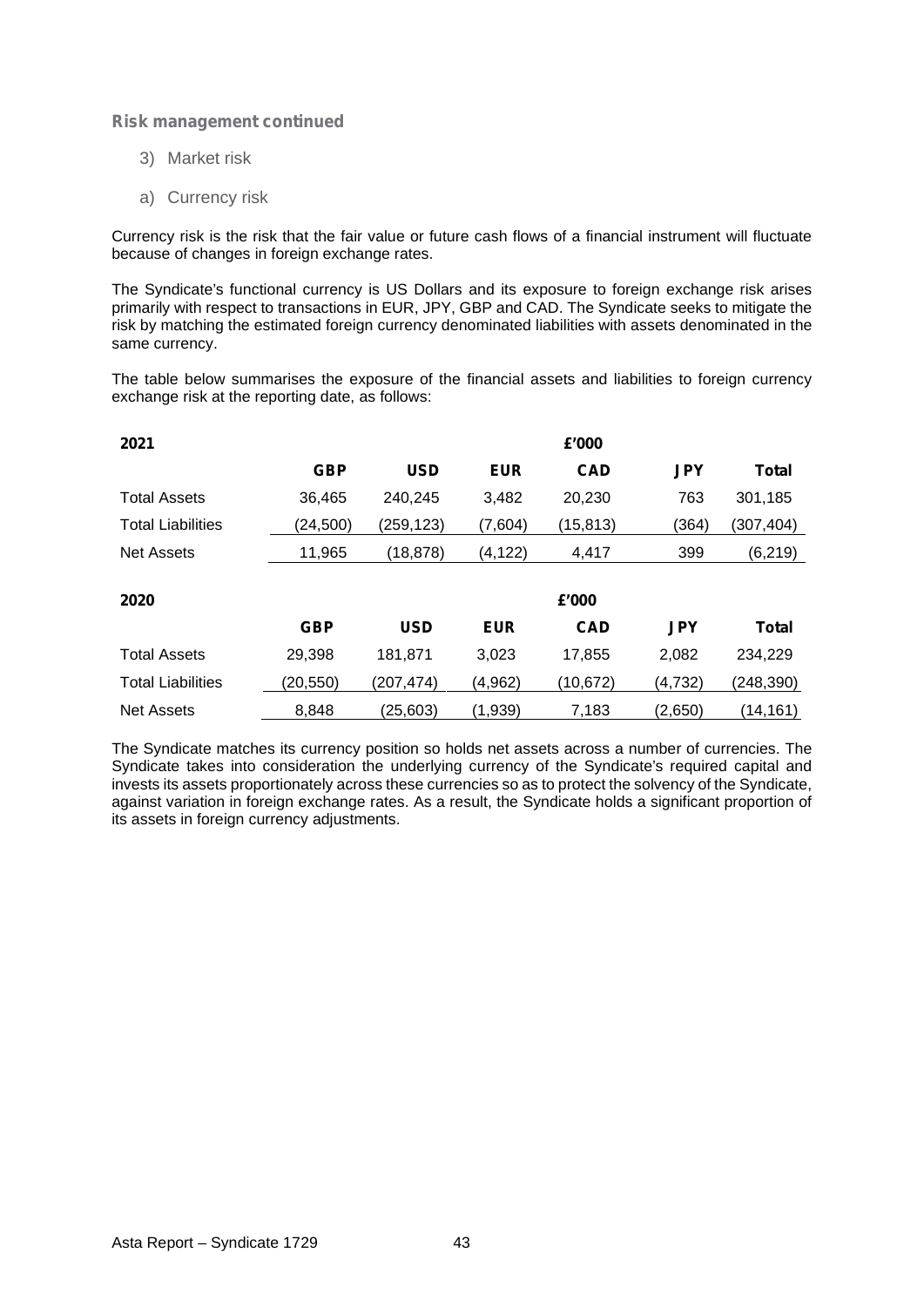#### **Sensitivity to changes in foreign exchange rates**

The table below gives an indication of the impact on profit of a percentage change in the relative strength of Sterling against the value of the USD, CAD, EUR and JPY simultaneously. The analysis is based on the information as at 31st December 2021.

|                              | Impact on profit and member's balance |                       |  |  |  |
|------------------------------|---------------------------------------|-----------------------|--|--|--|
|                              | 2021                                  | 2020<br>Profit/(Loss) |  |  |  |
|                              | Profit/(Loss)                         |                       |  |  |  |
|                              | £'000                                 | £'000                 |  |  |  |
| Sterling weakens             |                                       |                       |  |  |  |
| 10% against other currencies | (1,818)                               | (2,301)               |  |  |  |
| 20% against other currencies | (3,637)                               | (4,602)               |  |  |  |
| Sterling strengthens         |                                       |                       |  |  |  |
| 10% against other currencies | 1,818                                 | 2,301                 |  |  |  |
| 20% against other currencies | 3,637                                 | 4,602                 |  |  |  |
|                              |                                       |                       |  |  |  |

#### b) Interest rate risk

Interest rate risk is the risk that the value or future cash flows of a financial instrument will fluctuate because of changes in market interest rates.

Floating rate instruments expose the Syndicate to cash flow interest risk, whereas fixed rate instruments expose the Syndicate to fair value interest risk.

The Syndicate has no significant concentration of interest rate risk.

Insurance liabilities are not discounted and therefore not exposed to interest rate risk.

The analysis below is performed for reasonably possible movements in interest rates with all other variables held constant, showing the impact on profit and members' balance of the effects of changes in interest rates on fixed rate financial assets and liabilities. This measures the impact on profit or loss for the year (for items at fair value through profit or loss) and on members' balance (for available for sale investments) that would arise from a reasonably possible change in interest rates at the reporting date on financial instruments at the period end.

|                                                 | 2021          | 2020          |
|-------------------------------------------------|---------------|---------------|
|                                                 | Profit/(Loss) | Profit/(Loss) |
|                                                 | £'000         | £'000         |
| Interest Rate Risk                              |               |               |
| Impact of 50 basis point increase on result     | (800)         | (598)         |
| Impact of 50 basis point decrease on result     | 800           | 598           |
| Impact of 50 basis point increase on net assets | (800)         | (598)         |
| Impact of 50 basis point decrease on net assets | 800           | 598           |

The method used for deriving sensitivity information and significant variables did not change from the previous period.